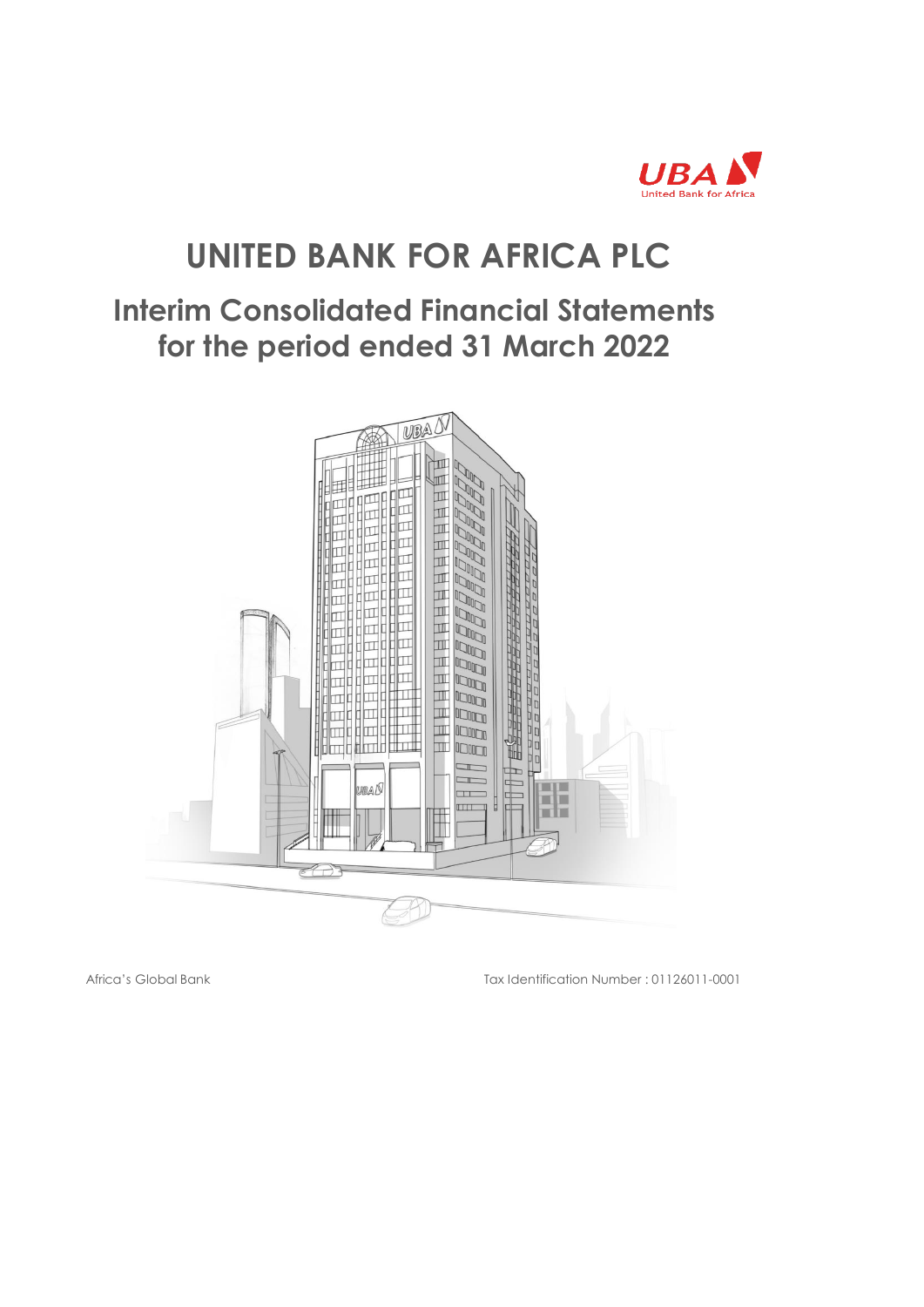# **Condensed Consolidated Statements of Comprehensive Income** *For the three months ended 31 March*

|                                                                             | <b>Notes</b> | Group     |           |
|-----------------------------------------------------------------------------|--------------|-----------|-----------|
| In millions of Nigerian Naira                                               |              | 2022      | 2021      |
| Interest income                                                             | 5            | 125,076   | 108,590   |
| Interest income on amortised cost and FVOCI securities                      |              | 124,861   | 108,482   |
| Interest income on FVTPL securities                                         |              | 215       | 108       |
| Interest expense                                                            | 6            | (40, 207) | (34, 209) |
| Net interest income                                                         |              | 84,869    | 74,381    |
| Fees and commission income                                                  | 7            | 42,103    | 34,955    |
| Fees and commission expense                                                 | 8            | (17,806)  | (14, 589) |
| Net fee and commission income                                               |              | 24,297    | 20,366    |
| Net trading and foreign exchange income                                     | 9            | 14,959    | 10,469    |
| Other operating income                                                      | 10           | 1,764     | 1,432     |
| <b>Total non-interest income</b>                                            |              | 41,020    | 32,267    |
| <b>Operating income</b>                                                     |              | 125,889   | 106,648   |
| Impairment charge for credit losses on Loans                                | 11a          | (3,813)   | (1, 182)  |
| Net impairment charge on other financial assets                             | 11b          | (371)     | (846)     |
| Net operating income after impairment loss on loans and receivables         |              | 121,705   | 104,620   |
| Employee benefit expenses                                                   | $12 \,$      | (25, 579) | (21, 311) |
| Depreciation and amortisation                                               | 13           | (5,739)   | (4,848)   |
| Other operating expenses                                                    | 14           | (46, 324) | (38, 295) |
| <b>Total operating expenses</b>                                             |              | (77, 642) | (64, 454) |
| Share of profit of equity-accounted investee                                | 24(b)        | 421       | 415       |
| Profit before income tax                                                    |              | 44,484    | 40,581    |
| Taxation charge                                                             | 15           | (2,988)   | (2,426)   |
| Profit for the period                                                       |              | 41,496    | 38,155    |
| Other comprehensive income                                                  |              |           |           |
| Items that will be reclassified to income statement:                        |              |           |           |
| Exchange differences on translation of foreign operations                   |              | (22, 776) | 11,212    |
| Fair value changes on investments at fair value through other comprehensive |              |           |           |
| income(FVOCI):                                                              |              |           |           |
| Net fair value (loss)/ gain during the period                               |              | 2,226     | (11, 142) |
| Tax relating to net change in fair value during the period                  |              |           |           |
|                                                                             |              | (20, 550) | 70        |
| Items that will not be reclassified to the income statement:                |              |           |           |
| Fair value changes on equity investments at FVOCI                           |              |           |           |
| Other comprehensive (loss) / income, net of tax                             |              | (20, 550) | 70        |
| Total comprehensive income for the period                                   |              | 20,946    | 38,225    |
| Profit attributable to:                                                     |              |           |           |
| <b>Owners of Parent</b>                                                     |              | 38,933    | 35,567    |
| Non-controlling interest                                                    |              | 2,563     | 2,588     |
| Profit for the period                                                       |              | 41,496    | 38,155    |
| Total comprehensive income attributable to:                                 |              |           |           |
| Owners of Parent                                                            |              | 21,135    | 36,378    |
| Non-controlling interest                                                    |              | (189)     | 1,847     |
| Total comprehensive income for the period                                   |              | 20,946    | 38,225    |
| Basic and diluted earnings per share expressed in Naira                     | 16           | 1.14      | 1.04      |

*The accompanying notes are an integral part of these condensed consolidated financial statements.*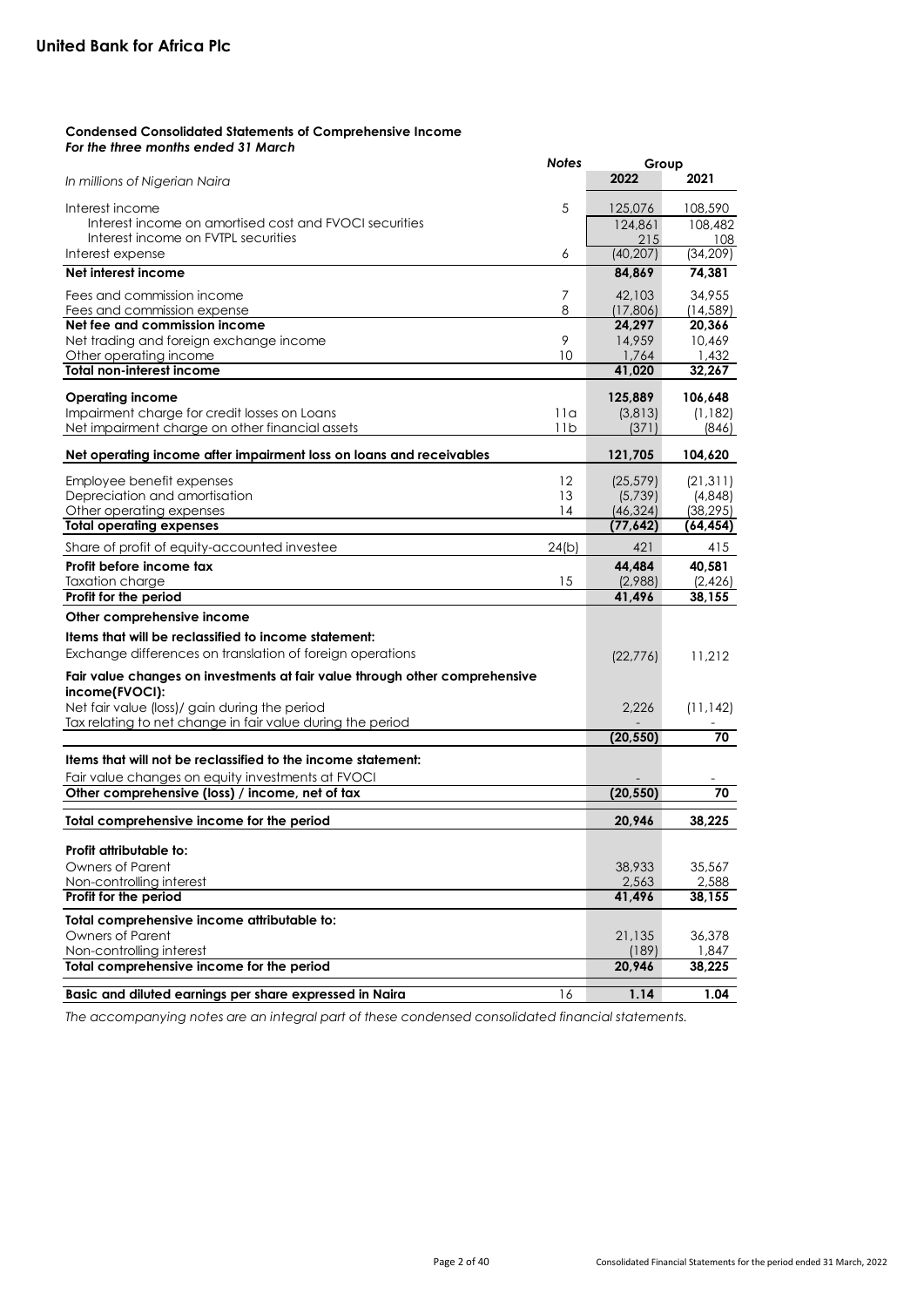# **United Bank for Africa Plc**

# **Condensed Consolidated Statements of Financial Position**

|                                                       | <b>Notes</b> |                     | Group               |
|-------------------------------------------------------|--------------|---------------------|---------------------|
| As at                                                 |              | Mar. 2022           | Dec. 2021           |
| In millions of Nigerian Naira                         |              |                     |                     |
| <b>ASSETS</b>                                         |              |                     |                     |
| Cash and bank balances                                | 17           | 1,982,497           | 1,818,784           |
| Financial assets at fair value through profit or loss | 18           | 86,310              | 13.096              |
| Derivative assets                                     | 25           | 33,321              | 33,340              |
| Loans and advances to banks                           | 19           | 101,310             | 153,897             |
| Loans and advances to customers                       | 20           | 2.869.670           | 2,680,667           |
| Investment securities:                                |              |                     |                     |
| - At fair value through other comprehensive income    | 21           | 1,481,256           | 993.791             |
| - At amortised cost                                   | 21           | 1,814,667           | 2,341,839           |
| Other assets                                          | 22           | 173,899             | 149,154             |
| Investment in equity-accounted investee               | 24           | 9,365               | 8.945               |
| Investments in subsidiaries                           |              |                     |                     |
| Property and equipment                                |              | 168,233             | 178,117             |
| Intangible assets<br>Deferred tax assets              |              | 30,771<br>42,766    | 30,450<br>43,329    |
|                                                       |              | 8.794.065           | 8,445,409           |
|                                                       |              |                     |                     |
| Non-Current Assets Held for Sale                      |              | 94,319              | 95,909              |
| <b>TOTAL ASSETS</b>                                   |              | 8.888.384           | 8,541,318           |
|                                                       |              |                     |                     |
| <b>LIABILITIES</b>                                    |              |                     |                     |
| Deposits from banks                                   | 26           | 684,368             | 654,211             |
| Deposits from customers                               | 27           | 6.653.742           | 6.369.189           |
| Derivative liabilities                                | 25           | 79                  | 98                  |
| Other liabilities                                     | 28           | 283,750             | 216,209             |
| Current income tax payable                            | 15           | 4,322               | 21,415              |
| Borrowings                                            | 29           | 417,536             | 455,772             |
| Deferred tax liabilities<br><b>TOTAL LIABILITIES</b>  |              | 18,834<br>8,062,631 | 19,617<br>7.736.511 |
|                                                       |              |                     |                     |
| <b>EQUITY</b>                                         |              |                     |                     |
| Share capital                                         |              | 17,100              | 17,100              |
| Share premium                                         |              | 98.715              | 98.715              |
| Retained earnings                                     |              | 374,776             | 335,843             |
| Other reserves                                        |              | 306,718             | 324,516             |
| EQUITY ATTRIBUTABLE TO OWNERS OF THE PARENT           |              | 797,309             | 776,174             |
| Non-controlling interests                             |              | 28,444              | 28,633              |
| <b>TOTAL EQUITY</b>                                   |              | 825,753             | 804,807             |
| <b>TOTAL LIABILITIES AND EQUITY</b>                   |              | 8,888,384           | 8,541,318           |

*The accompanying notes are an integral part of these condensed consolidated financial statements.*

*Approved by the board of directors on 8 April, 2022.*

**Ugo A. Nwaghodoh** Group Chief Finance Officer FRC/2012/ICAN/00000000272

**Tony O. Elumelu , CON** Chairman, Board of Directors FRC/2013/CIBN/00000002590

Kennedy Uzoka

**Kennedy Uzoka** Group Managing Director/CEO FRC/2013/IODN/00000015087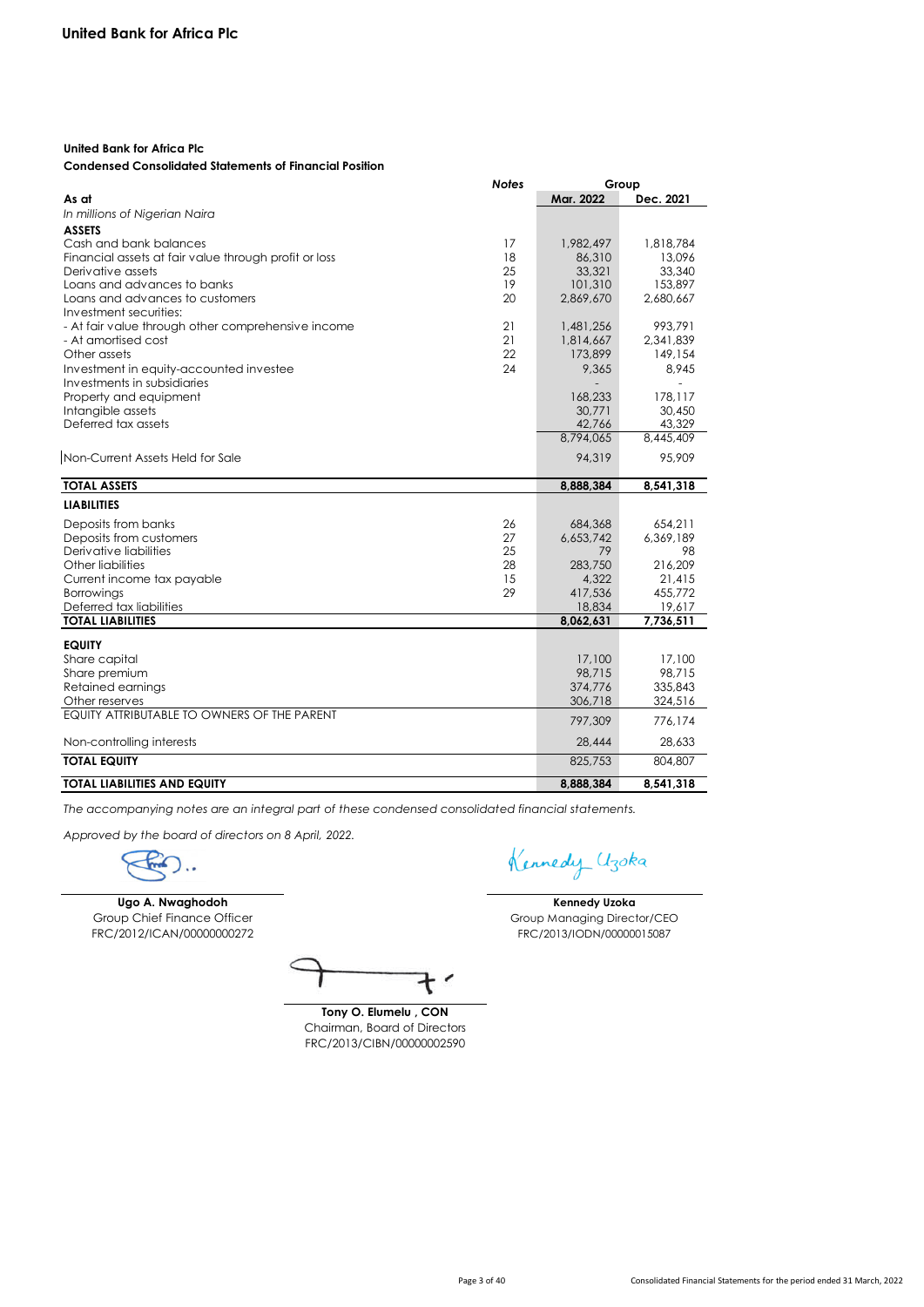# **United Bank for Africa Plc**

### **Condensed Consolidated Statements of Changes in Equity**

| Group                                                      |                          |         |                    |                                              |           |                          |           |           |                     |           |
|------------------------------------------------------------|--------------------------|---------|--------------------|----------------------------------------------|-----------|--------------------------|-----------|-----------|---------------------|-----------|
|                                                            |                          |         |                    | Attributable to equity holders of the parent |           |                          |           |           |                     |           |
| In millions of Nigerian Naira                              |                          |         |                    | Regulatory                                   | Fair      |                          |           |           |                     |           |
|                                                            | Share                    | Share   | <b>Translation</b> | credit risk                                  | value     | Statutory                | Retained  |           | Non-<br>controlling | Total     |
|                                                            | Capital                  | premium | reserve            | reserve                                      | reserve   | reserve                  | earnings  | Total     | interest            | equity    |
| At 1 January 2022                                          | 17,100                   | 98,715  | 44,252             | 40.637                                       | 106.517   | 133.110                  | 335.843   | 776.174   | 28.633              | 804,807   |
| Profit for the period                                      |                          |         |                    |                                              |           |                          | 38,933    | 38.933    | 2.563               | 41.496    |
| Exchange differences on translation of foreign operation   | ٠                        |         | (20, 024)          |                                              |           |                          |           | (20, 024) | (2,752)             | (22, 776) |
| Fair value change in financial assets classified as FVOCI  | ٠                        |         |                    | ٠                                            | 2.226     |                          |           | 2.226     |                     | 2.226     |
| Total comprehensive income for the period                  | $\overline{\phantom{a}}$ |         | (20, 024)          |                                              | 2,226     |                          | 38.933    | 21.135    | (189)               | 20,946    |
| At 31 March 2022                                           | 17.100                   | 98.715  | 24.228             | 40.637                                       | 108,743   | 133,110                  | 374,776   | 797.309   | 28,444              | 825,753   |
|                                                            |                          |         |                    |                                              |           |                          |           |           |                     |           |
| At 1 January 2021                                          | 17.100                   | 98,715  | 40,512             | 45,496                                       | 122,807   | 115,379                  | 251.642   | 691,651   | 27.895              | 719,546   |
| Profit for the period                                      | ٠                        |         |                    | ٠                                            |           | ٠                        | 115,883   | 115,883   | 2.795               | 118.678   |
| Exchange differences on translation of foreign operation:  | ٠                        | $\sim$  | 3.740              | ٠                                            |           |                          | ٠         | 3.740     | (2,057)             | 1.683     |
| Fair value change in (available-for-sale) financial assets | ٠                        | $\sim$  | $\sim$             | ٠                                            | (22.999)  |                          | ٠         | (22.999)  |                     | (22, 999) |
| Fair value change in equity instruments classified as FVO  | ٠                        |         |                    | ٠                                            | 8,386     |                          | ٠         | 8.386     | ٠                   | 8.386     |
| Net amount transferred to income statement                 | ٠                        | $\sim$  | $\sim$             | $\sim$                                       | (1.677)   | $\overline{\phantom{a}}$ | ٠         | (1.677)   | $\sim$              | (1,677)   |
| Total comprehensive income for the period                  |                          |         | 3,740              |                                              | (16, 290) |                          | 115,883   | 103,333   | 738                 | 104,071   |
| Transfer between reserves                                  | ٠                        | ٠       | $\sim$             | (4, 859)                                     |           | 17,731                   | (12, 872) |           | $\sim$              |           |
| <b>Transactions with owners</b>                            |                          |         |                    |                                              |           |                          |           |           |                     |           |
| Dividends                                                  | ٠                        |         |                    |                                              |           | ٠                        | (18, 810) | (18, 810) |                     | (18, 810) |
| At 31 December 2021                                        | 17.100                   | 98.715  | 44.252             | 40.637                                       | 106,517   | 133.110                  | 335.843   | 776.174   | 28.633              | 804,807   |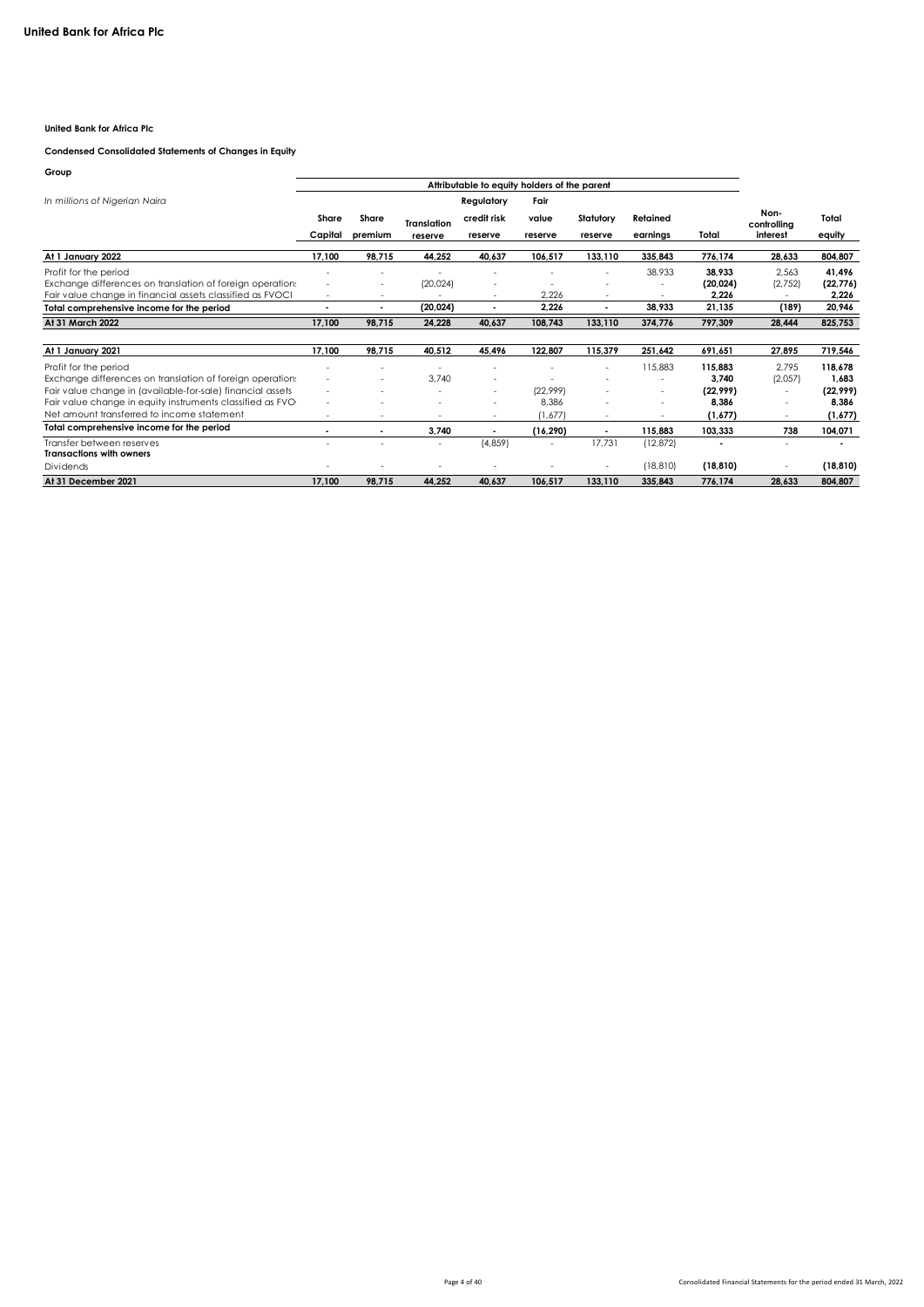# **Condensed Consolidated Statements of Cash Flows**

|                                                                                                             |              | Group      |            |
|-------------------------------------------------------------------------------------------------------------|--------------|------------|------------|
| For the three months ended 31 March                                                                         | <b>Notes</b> | 2022       | 2021       |
| In millions of Nigerian Naira                                                                               |              |            |            |
| Cash flows from operating activities                                                                        |              |            |            |
| Profit before income tax                                                                                    |              | 44,484     | 40,581     |
|                                                                                                             |              |            |            |
| Adjustments for:                                                                                            |              |            |            |
| Depreciation of property and equipment                                                                      | 13           | 4,159      | 3.221      |
| Amortisation of intangible assets                                                                           | 13           | 1,085      | 1,051      |
| Allowance for credit loss on loans to customers                                                             | 11b          | 2.792      | 1.729      |
| Allowance for credit loss on loans to banks                                                                 | 11b          | 23         |            |
| Write-off of loans and advances                                                                             | 11b          | 1,473      | 520        |
| Impairment charge on other assets                                                                           | 11b          | 371        | 846        |
| Dividend income                                                                                             | 10           | (170)      | (5)        |
| Origination and reversal of temporary difference                                                            |              | 573        | 381        |
| Gain on disposal of property and equipment                                                                  |              | (144)      |            |
| Foreign currency revaluation gain                                                                           | 9            | 955        | (26)       |
| Net interest income                                                                                         |              | (84, 869)  | (74, 381)  |
| Share of profit of equity-accounted investee                                                                |              | (421)      | (415)      |
|                                                                                                             |              | (29,689)   | (26, 498)  |
| Change in financial assets measure at FVTPL                                                                 |              | (72, 717)  | 95,027     |
| Change in cash reserve balance                                                                              |              | 26,499     | (54, 873)  |
| Change in loans and advances to banks                                                                       |              | 52,564     | 56,292     |
| Change in loans and advances to customers                                                                   |              | (191, 679) | (180, 329) |
| Change in money market placements                                                                           |              | (262, 676) | (35, 548)  |
| Change in other assets                                                                                      |              | (56, 564)  | (96, 044)  |
| Change in deposits from banks                                                                               |              | 30,157     | (37,659)   |
| Change in deposits from customers                                                                           |              | 284,553    | 112,841    |
| Change in other liabilities and provisions                                                                  |              | 67,541     | 75,761     |
| Interest received                                                                                           |              | 125,076    | 108,590    |
| Interest paid                                                                                               |              | (35, 929)  | (38,091)   |
| Income tax paid                                                                                             |              | (20, 874)  | (10, 312)  |
| Net cash generated from operating activities                                                                |              | (83, 738)  | (30, 843)  |
|                                                                                                             |              |            |            |
| Cash flows from investing activities                                                                        |              |            |            |
| Purchase of investment securities                                                                           |              | 41,933     | (85,633)   |
| Purchase of property and equipment                                                                          |              | 5,713      | (3, 453)   |
| Dividend received                                                                                           |              | 170        | 5          |
| Purchase of intangible assets                                                                               |              | (1, 545)   | (6, 278)   |
| Net cash used in investing activities                                                                       |              | 46,271     | (95, 359)  |
| Cash flows from financing activities                                                                        |              |            |            |
| Proceeds from borrowings                                                                                    |              | 9,322      | 101,031    |
| Repayment of borrowings                                                                                     |              | (44, 117)  | (84, 579)  |
| Net cash (used in)/generated from financing activities                                                      |              | (34, 795)  | 16,452     |
|                                                                                                             |              |            |            |
| Net increase / (decrease) in cash and cash equivalents<br>Effects of exchange rate changes on cash and cash |              | (72, 262)  | (109, 750) |
|                                                                                                             |              |            |            |
| equivalents                                                                                                 |              | 295        | 45,732     |
| Cash and cash equivalents at beginning of period                                                            | 17           | 785,910    | 794,594    |
| Cash and cash equivalents at end of period                                                                  | 17           | 713,943    | 730,576    |

*The accompanying notes are an integral part of these condensed consolidated financial statements.*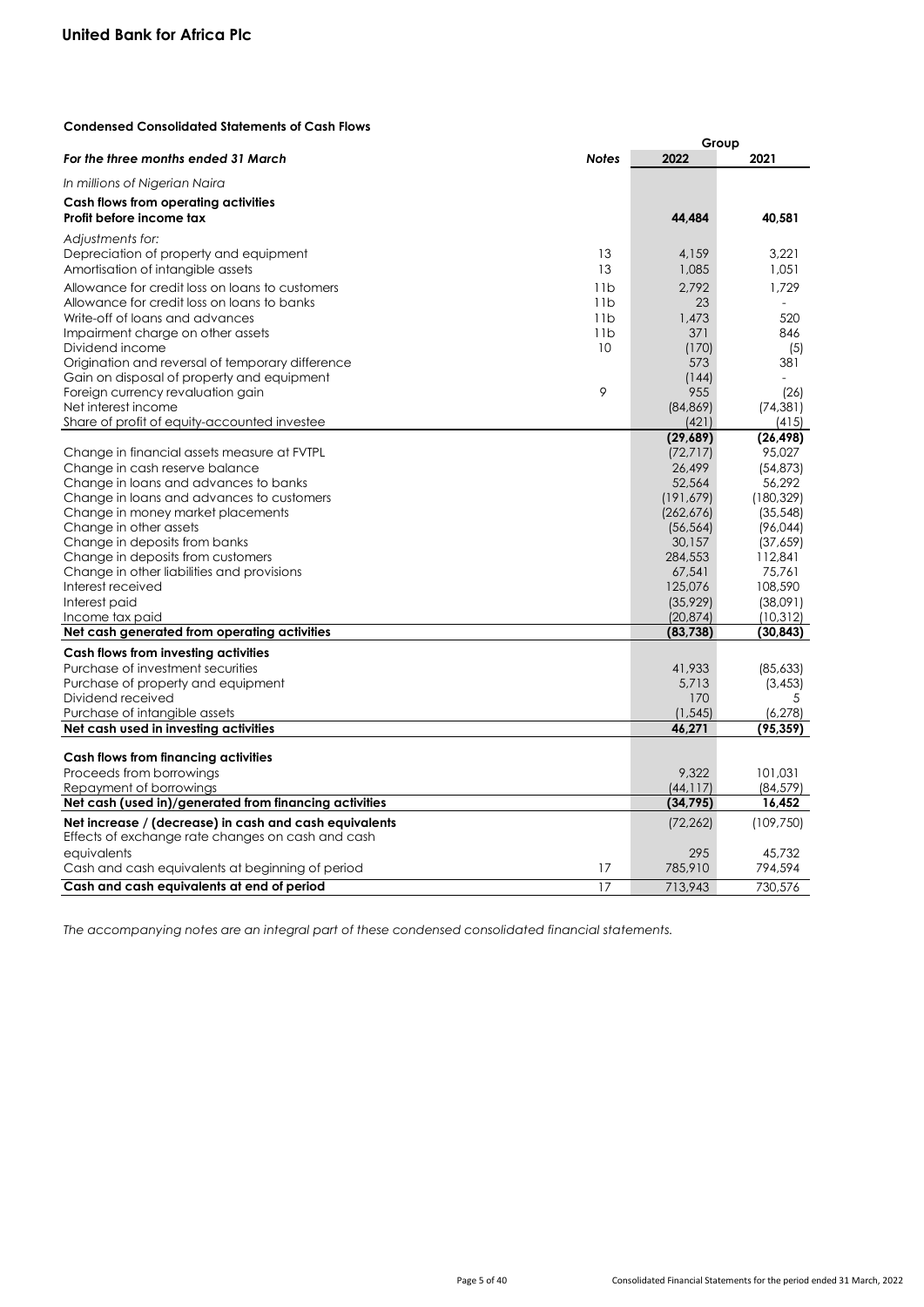## **1 General Information**

United Bank for Africa Plc (the "Group") is a Nigerian registered company with address at 57 Marina, Lagos, Nigeria. The condensed consolidated interim financial statements of the Group for the three months ended 31 March 2022 comprise the Bank (Parent) and its subsidiaries (together referred to as the "Group" and individually referred to as Group entities"). The Bank and its subsidiaries are primarily involved in corporate, commercial and retail banking, trade services, cash management, treasury and custodial services.

### **2 Basis of preparation**

These condensed financial statements have been prepared in accordance with IAS 34 "Interim Financial Reporting" as issued by the International Accounting Standards Board (IASB).

The condensed consolidated financial statements do not include all the information and disclosures required in the annual financial statements, and should be read in conjunction with the Group's annual financial statements as at 31 December 2021.

The same accounting policies and methods of computation were followed in preparation of these condensed financial statements as compared with the most recent annual financial statements. There was no change in accounting policy in the period.

#### **3 Significant accounting policies**

# **3.1 Basis of measurement**

These financial statements have been prepared on a historical cost basis, except for the following:

- Derivative financial instruments which are measured at fair value.
- Financial assets measured at fair value through profit or loss.
- Financial instruments measured at fair value through other comprehensive income.

#### **3.2 Functional and presentation currency**

Items included in the financial statements of each of the Group's entities are measured using the currency of the primary economic environment in which the entity operates ("the functional currency"). The financial statements are presented in Nigerian Naira (N) which is the Bank's functional currency and the Group's presentation currency.

#### **3.3 Use of estimates and judgements**

The preparation of financial statements requires the directors to make judgments, estimates and assumptions that affect the application of policies and reported amounts of assets and liabilities, incomes and expenses. The estimates and associated assumptions are based on historical experience and various other factors that are believed to be reasonable under the circumstances, the results of which form the basis of making the judgments about carrying values of assets and liabilities that are not readily apparent from other sources. Actual results may differ from these estimates.

The estimates and underlying assumptions are reviewed on an on-going basis. Revisions to accounting estimates are recognised in the period in which the estimate is revised, if the revision affects only that period, or in the period of the revision and future periods, if the revision affects both current and future periods.

#### **3.4 Basis of consolidation**

(a) Subsidiaries

Subsidiaries (including structured entities) are entities controlled by the Group. Control exists when the Group has rights to variable returns from its involvement in an entity and has the ability to affect those returns through its power over the entity. The Group also assesses existence of control where it does not have more than 50% of the voting power but is able to govern the financial and operating policies by virtue of de-facto control. Subsidiaries are fully consolidated from the date in which control is transferred to the Group. They are deconsolidated from the date control ceases.

The accounting policies of subsidiaries have been changed, where necessary, to align with the policies adopted by the Group. Losses applicable to the non-controlling interests in a subsidiary are allocated to the non-controlling interests.

In the separate financial statements, investments in subsidiaries are carried at cost less impairment.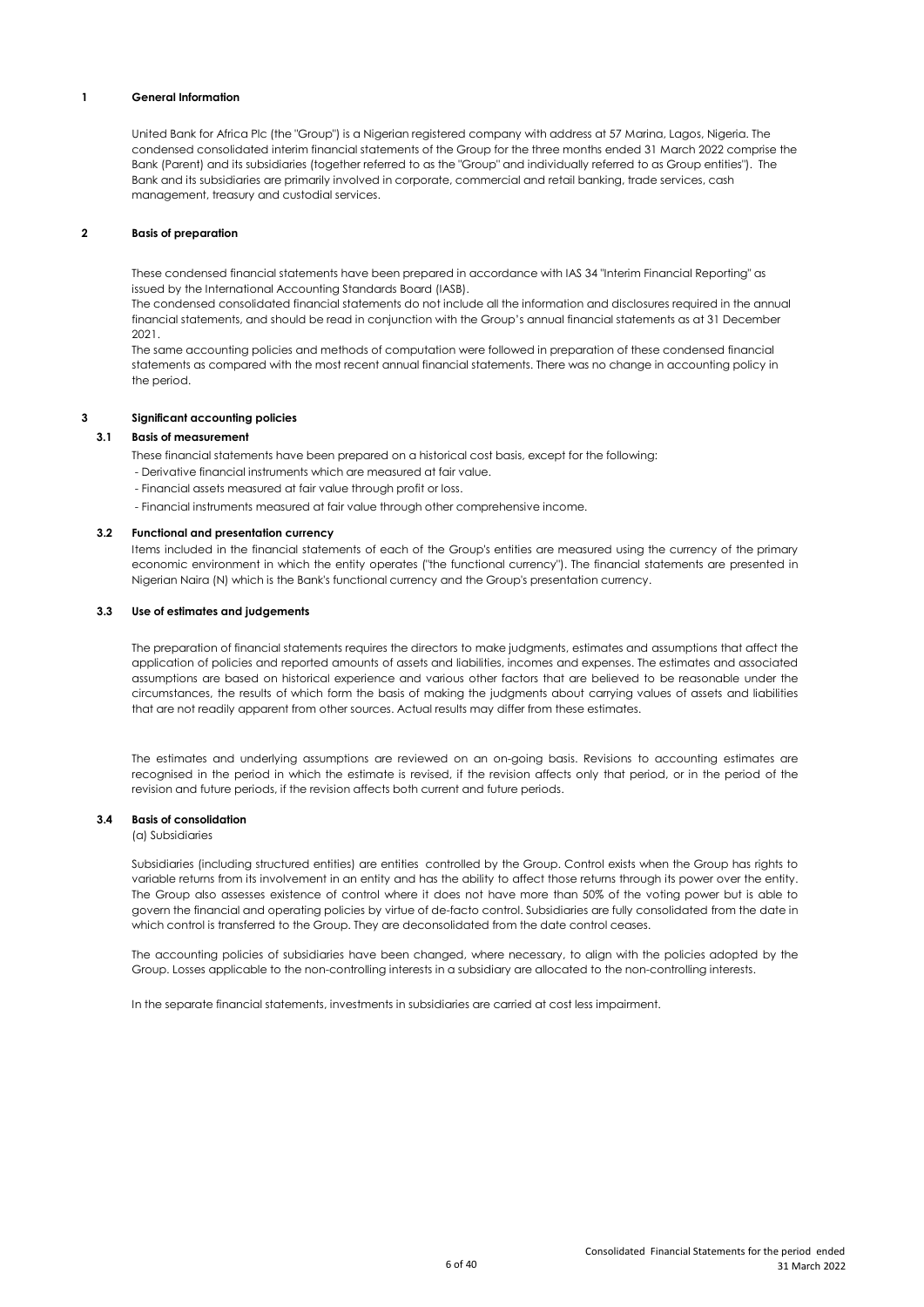### (b) Business combinations

Business combinations are accounted for using the acquisition method.

- The Group measures goodwill at the acquisition date as the total of:
- · the fair value of the consideration transferred; plus

· the amount of any non-controlling interest in the acquiree; plus if the business combination is achieved in stages, the fair value of the existing equity interest in the acquiree;

· less the net amount (generally fair value) of the identifiable assets acquired and liabilities assumed.

When this total is negative, a bargain purchase gain is recognised in profit or loss.

Non-controlling interests are measured at their proportionate share of the acquiree's identifiable net assets at the acquisition date. Changes in the Group's interest in a subsidiary that do not result in a loss of control are accounted for as equity transactions.

Costs related to the acquisition, other than those associated with the issue of debt or equity securities that the Group incurs in connection with a business combination are expensed as incurred.

If the business combination is achieved in stages, the acquisition date carrying value of any previously held equity interest in the acquiree is re-measured to fair value at the acquisition date and any gains or losses arising from such remeasurement are recognised in profit or loss.

Any contingent consideration payable is recognised at fair value at the acquisition date. If the contingent consideration is classified as equity, it is not remeasured and settlement is accounted for within equity. Otherwise, subsequent changes to the fair value of the contingent consideration are recognised in profit or loss.

#### (c) Disposal of subsidiaries

When the Group ceases to have control, any retained interest in the entity is remeasured to its fair value at the date when control is lost, with the change in carrying amount recognised in profit or loss. The fair value is the initial carrying amount for the purposes of subsequently accounting for the retained interest as an associate, joint venture or financial asset. In addition, any amounts previously recognised in other comprehensive income in respect of that entity are accounted for as if the group had directly disposed of the related assets or liabilities. This may mean that amounts previously recognised in other comprehensive income are reclassified to profit or loss.

#### (d) Transactions eliminated on consolidation

Intra-group balances and any unrealised gains or losses or incomes and expenses arising from intra-group transactions, are eliminated in preparing the consolidated financial statements. Unrealised gains arising from transactions with associates are eliminated to the extent of the Group's interest in the entity. Unrealised losses are eliminated in the same way as unrealised gains, but only to the extent that there is no evidence of impairment.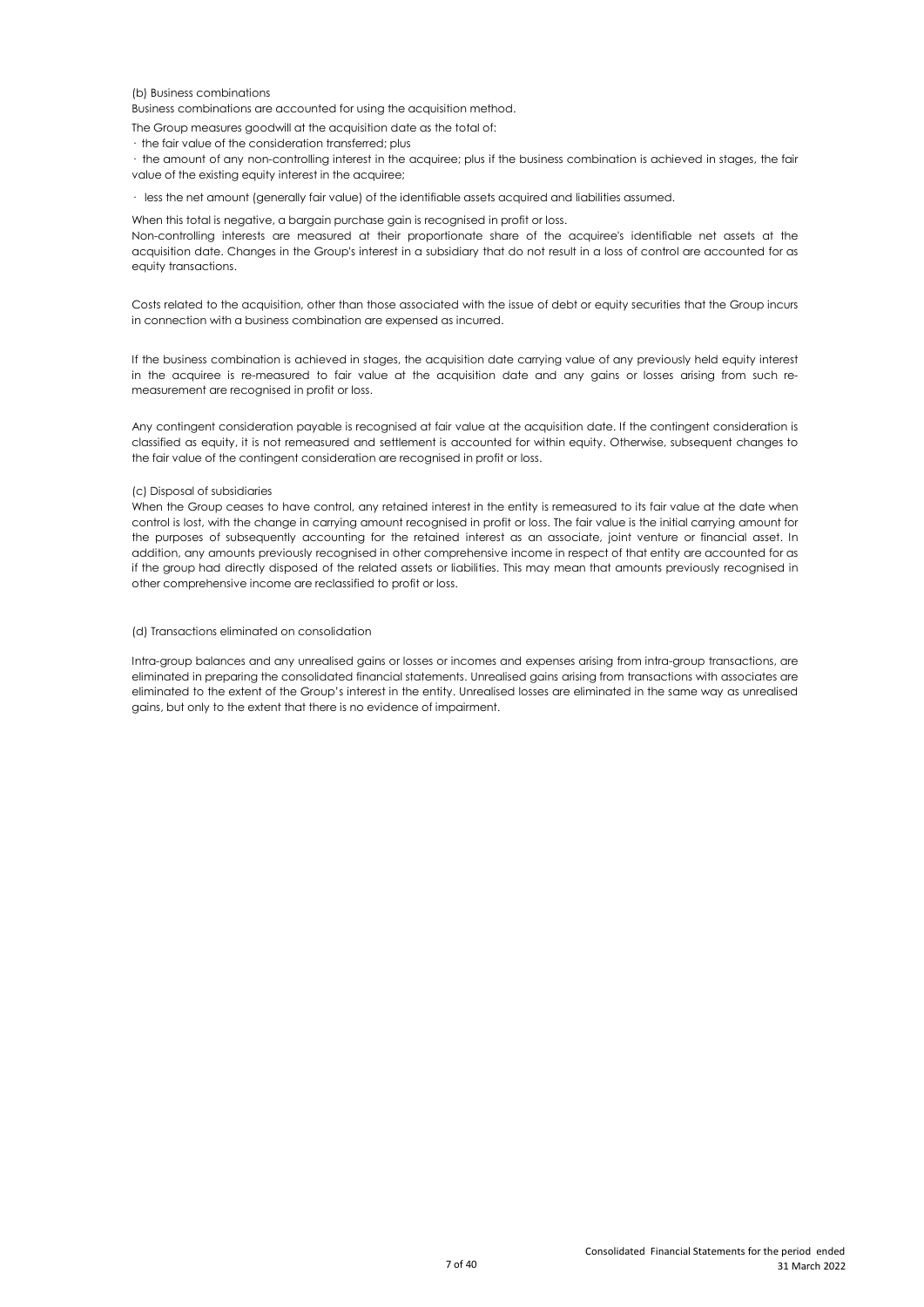# **3.4 Basis of consolidation - continued**

#### (e) Changes in ownership interests in subsidiaries without change of control

Transactions with non-controlling interests that do not result in loss of control are accounted for as equity transactions. The difference between fair value of any consideration paid and the relevant share acquired of the carrying value of net assets of the subsidiary is recorded in equity. Gains or losses on disposals of non-controlling interests are also recorded in equity.

# (f) Associates

Associates are all entities over which the group has significant influence but not control, generally accompanying a shareholding of between 20% and 50% of the voting rights. Investments in associates are accounted for using the equity method of accounting. Under the equity method, the investment is initially recognised at cost, and the carrying amount is increased or decreased to recognise the investor's share of the profit or loss of the investee after the date of acquisition. The group's investment in associates includes goodwill identified on acquisition. In the separate financial statements, investments in associates are carried at cost less impairment.

If the ownership interest in an associate is reduced but significant influence is retained, only a proportionate share of the amounts previously recognised in other comprehensive income is reclassified to profit or loss where appropriate.

The Group's share of post-acquisition profit or loss is recognised in profit or loss and its share of post-acquisition movements in other comprehensive income is recognised in other comprehensive income with a corresponding adjustment to the carrying amount of the investment. When the group's share of losses in an associate equals or exceeds its interest in the associate, including any other unsecured receivables, the group does not recognise further losses unless it has incurred legal or constructive obligations or made payments on behalf of the associate.

The Group determines at each reporting date whether there is any objective evidence that the investment in the associate is impaired. If this is the case, the group calculates the amount of impairment as the difference between the recoverable amount of the associate and its carrying value and recognises the amount adjacent to 'share of profit/(loss)' of associates in profit or loss.

Profits and losses resulting from transactions between the Group and its associate are recognised in the Group's financial statements only to the extent of unrelated investor's interests in the associates. Unrealised losses are eliminated unless the transaction provides evidence of an impairment of the asset transferred. Accounting policies of associates have been changed where necessary to ensure consistency with the policies adopted by the Group.

Dilution gains and losses arising on investments in associates are recognised in the profit or loss.

#### **3.5 Foreign currency transactions and balances**

#### (a) Foreign currency transactions

Foreign currency transactions are recorded at the rate of exchange on the date of the transaction. At the reporting date, monetary assets and liabilities denominated in foreign currencies are reported using the closing exchange rate. Exchange differences arising on the settlement of transactions at rates different from those at the date of the transaction, as well as unrealized foreign exchange differences on unsettled foreign currency monetary assets and liabilities, are recognized in profit or loss.

Unrealized exchange differences on non-monetary financial assets are a component of the change in their entire fair value. For non-monetary financial assets measured at fair value through profit or loss, unrealized exchange differences are recognized in profit or loss. For non-monetary financial assets measured at fair value through other comprehensive income, unrealized exchange differences are recorded in other comprehensive income until the asset is sold or becomes impaired.

#### (b) Foreign operations

The assets and liabilities of foreign operations, including goodwill and fair value adjustments arising on acquisition, are translated to Nigerian Naira at exchange rates at each reporting date. The income and expenses of foreign operations are translated to Nigerian Naira at average rates.

Foreign currency differences are recognised in other comprehensive income, and presented in the foreign currency translation reserve in equity. However, if the operation is a non-wholly-owned subsidiary, then the relevant proportionate share of the translation difference is allocated to the non-controlling interest. When a foreign operation is disposed of such that control, significant influence or joint control is lost, the cumulative amount in the translation reserve related to that foreign operation is re-classified to profit or loss as part of the gain or loss on disposal.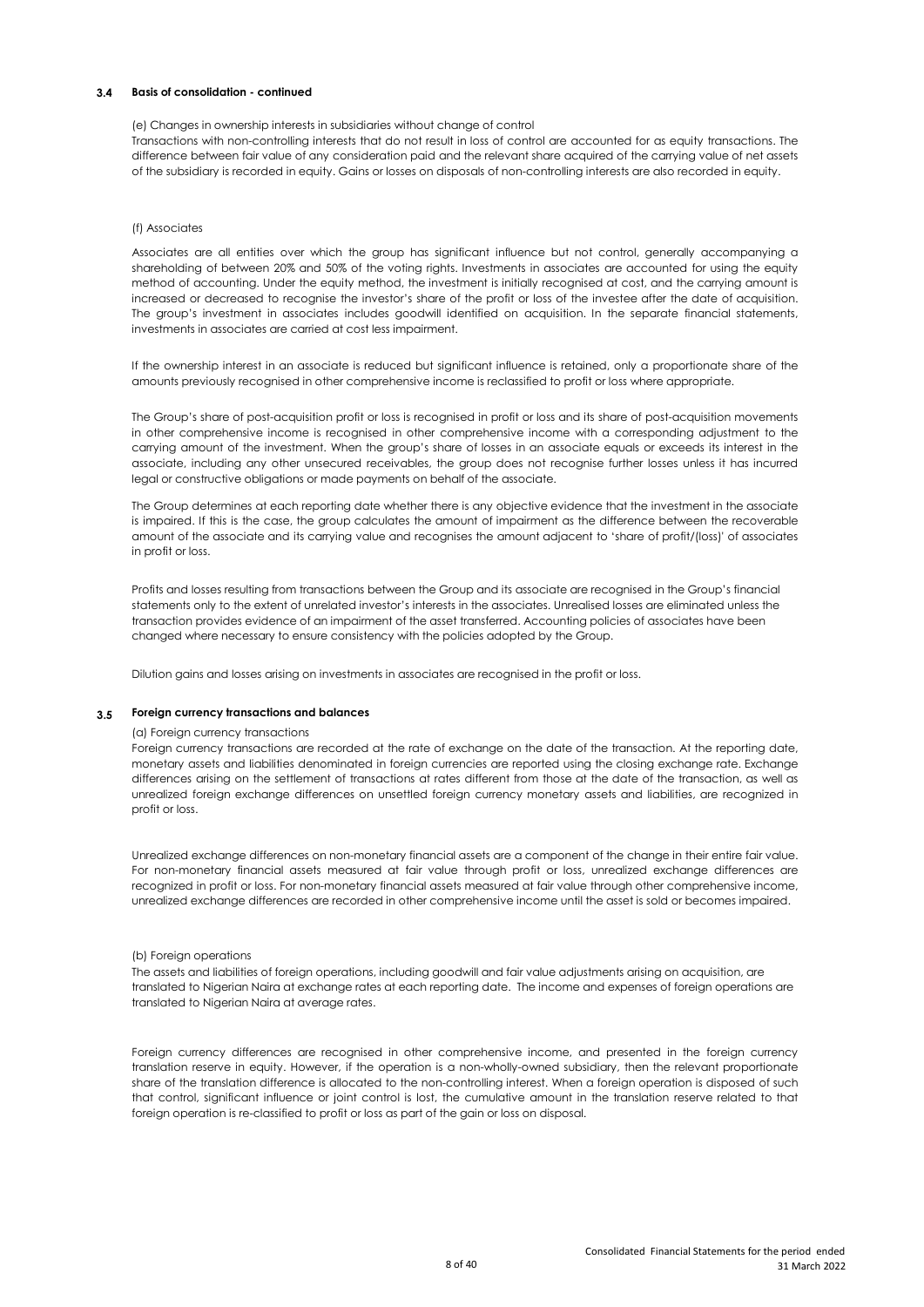# **3.6 Interest income and interest expense**

Interest income and expense for all interest bearing financial instruments are calculated by applying the effective interest rate to the gross carrying amount for non-credit impaired financial assets and are recognised within 'interest income' and 'interest expense' in the profit or loss . The effective interest rate is the rate that exactly discounts the estimated future cash payments and receipts through the expected life of the financial asset or liability (or, where appropriate, a shorter period) to the net carrying amount of the financial asset or liability.

For credit-impaired financial assets subsequent to initial recognition, interest income is calculated by applying the creditadjusted effective interest rate to the amortised cost of the financial asset.

The calculation of the effective interest rate includes all transaction costs and fees paid or received that are an integral part of the effective interest rate. Transaction costs include incremental costs that are directly attributable to the acquisition or issue of a financial asset or liability.

#### **3.7 Fees and commissions income and expenses**

Fees and commission income and expenses that are integral to the effective interest rate on a financial asset or liability are included in the measurement of the effective interest rate. Other fees and commission income, including account servicing fees, investment management and other fiduciary activity fees, sales commission, placement fees and syndication fees, are recognised at a point in time, or over time as the performance obligations are satisfied.

#### **3.8 Net trading and foreign exchange income**

Net trading and foreign exchange income comprises gains less losses related to trading assets and liabilities, and includes all realised and unrealised fair value changes and foreign exchange differences. Net gains or losses on derivative financial instruments measured at fair value through profit or loss are also included in net trading income.

#### **3.9 Dividend income**

Dividend income is recognised when the right to receive income is established. Dividends are reflected as a component of other operating income and recognised gross of the associated withholding tax. The withholding tax expense is included as a component of taxation charge for the relevant period.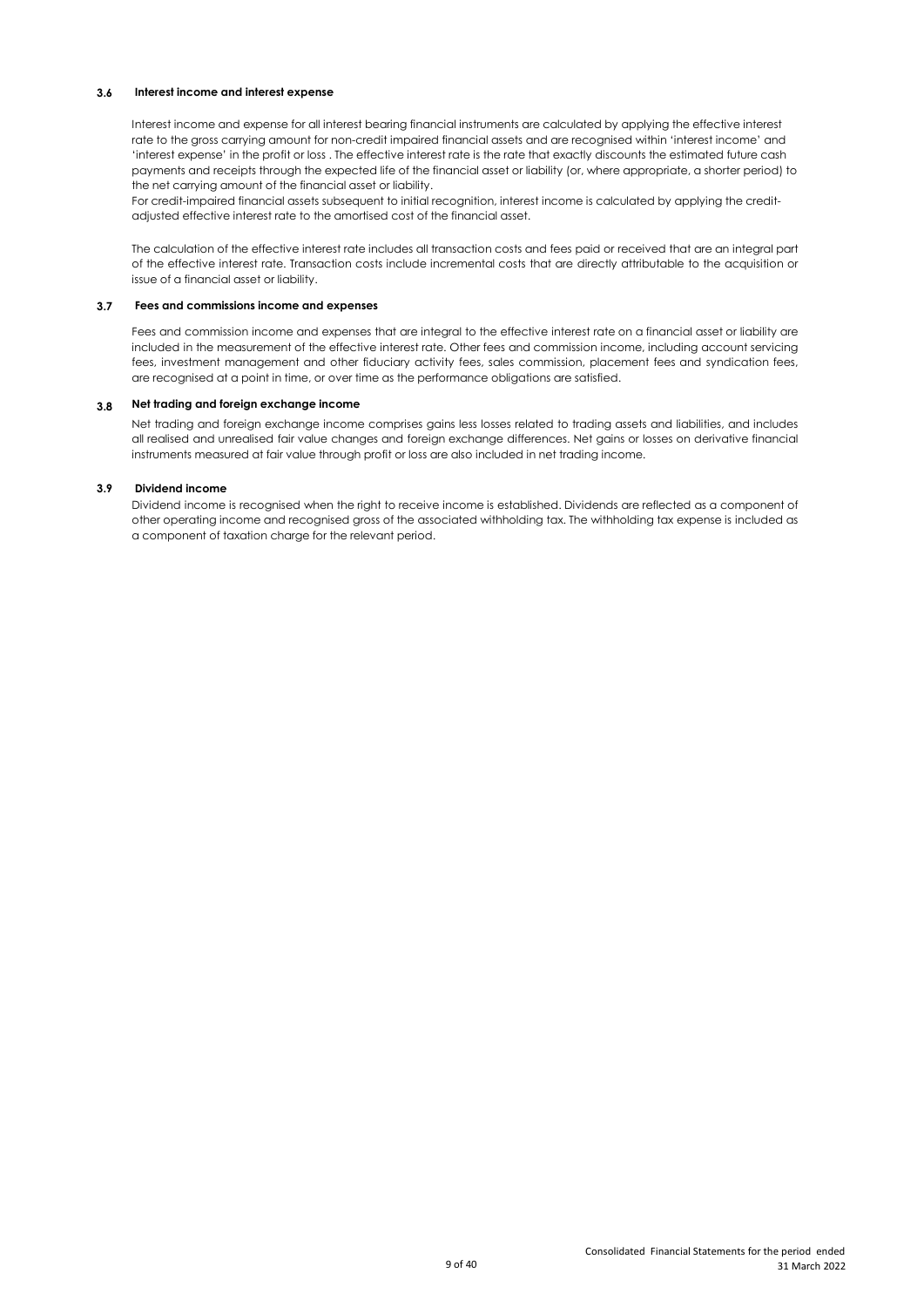#### **3.10 Income tax**

Income tax expense comprises current and deferred tax. Income tax expense is recognised in the profit or loss except to the extent that it relates to items recognised directly in equity, in which case it is recognised in equity.

Current income tax liability is the expected tax payable on taxable income for the year, using tax rates enacted or substantively enacted at the reporting date, and any adjustment to tax payable in respect of previous years.

Deferred tax is recognised in respect of temporary differences between the carrying amounts of assets and liabilities for financial reporting purposes and the amounts used for taxation purposes. Deferred tax is not recognised for the following temporary differences: the initial recognition of goodwill, the initial recognition of assets or liabilities in a transaction that is not a business combination and that affects neither accounting nor taxable profit, and differences relating to investments in subsidiaries to the extent that they probably will not reverse in the foreseeable future. Deferred tax is measured at the tax rates that are expected to be applied to the temporary differences when they reverse, based on laws that have been enacted or substantively enacted by the reporting date.

Deferred income tax liabilities are provided on taxable temporary differences arising from investments in subsidiaries, associates and joint arrangements, except for deferred income tax liability where the timing of the reversal of the temporary difference is controlled by the Group and it is probable that the temporary difference will not reverse in the foreseeable future.

Deferred income tax assets are recognised on deductible temporary differences arising from investments in subsidiaries, associates and joint arrangements only to the extent that it is probable the temporary difference will reverse in the future and there is sufficient taxable profit available against which the temporary difference can be utilised.

A deferred tax asset is recognised only to the extent that it is probable that future taxable profits will be available against which the asset can be utilised. Deferred tax assets are reviewed at each reporting date and are reduced to the extent that it is no longer probable that the related tax benefit will be realised.

Deferred tax assets and liabilities are offset if there is a legally enforceable right to offset current tax liabilities against current tax assets, and they relate to taxes levied by the same tax authority on the same taxable entity, or on different tax entities, but they intend to settle current tax liabilities and assets on a net basis or their tax assets and liabilities will be realised simultaneously.

### **3.11 Cash and bank balances**

Cash and bank balances include notes and coins on hand, current balances with other banks, balances held with central banks and placements with banks which are used by the Group in the management of its short-term commitments.

Cash and cash equivalents as referred to in the statement of cash flow comprises cash on hand, non-restricted current accounts with central banks and amounts due from banks on demand or with an original maturity of three months or less.

Cash and bank balances are carried at amortised cost in the statement of financial position.

#### **3.12 Financial assets at fair value through profit or loss**

These are the assets the Group acquires principally for the purpose of selling in the near term, or holds as part of a portfolio that is managed together for short-term profit or position taking. They are measured at fair value with changes in fair value recognised as part of net trading and foreign exchange income in profit or loss.

#### **3.13 Derivative financial instruments**

Derivatives are initially recognised at fair value on the date on which a derivative contract is entered into and are subsequently remeasured at their fair value. Fair values are obtained from quoted market prices in active markets, including recent market transactions, and valuation techniques. Derivatives are carried as assets when their fair value are positive and as liabilities when their fair value are negative. All changes in fair value are recognized as part of net trading and foreign exchange income in profit or loss.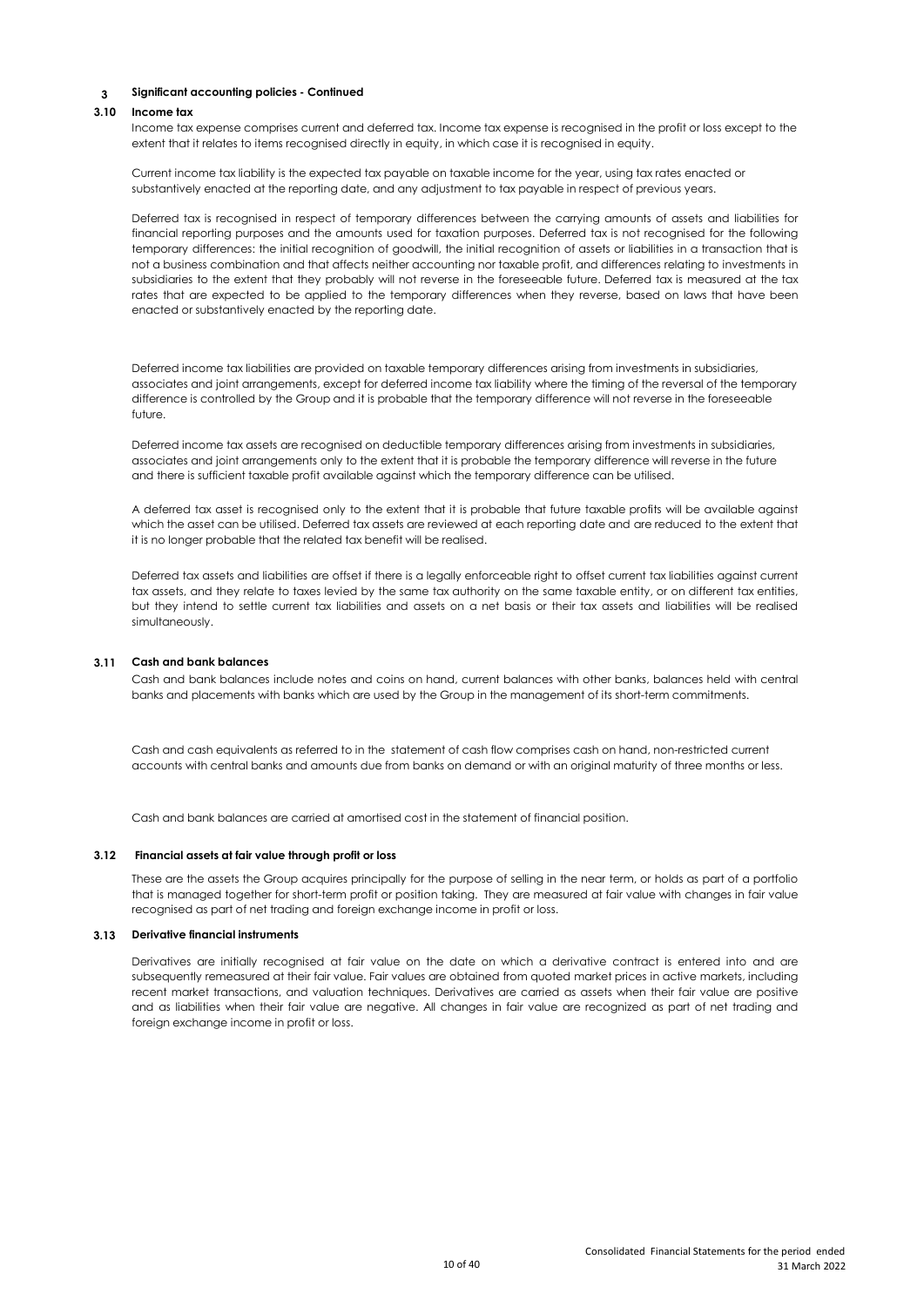# **3.14 Property and equipment**

### (a) Recognition and measurement

Items of property and equipment are carried at cost less accumulated depreciation and impairment losses. Cost includes expenditures that are directly attributable to the acquisition of the asset. When parts of an item of property and equipment have different useful lives, they are accounted for as separate items (major components) of property and equipment.

#### (b) Subsequent costs

The cost of replacing part of an item of property and equipment is recognised in the carrying amount of the item if it is probable that the future economic benefits embodied within the part will flow to the Group and its cost can be measured reliably. The costs of the day-to-day servicing of property and equipment are recognised in profit or loss as incurred.

#### (c) Depreciation

Depreciation is recognised in profit or loss on a straight-line basis over the estimated useful lives of each part of an item of property and equipment since this most closely reflects the expected pattern of consumption of the future economic benefits embodied in the asset. Leased assets are depreciated over the shorter of the lease term and their useful lives. Depreciation begins when an asset is available for use and ceases at the earlier of the date that the asset is derecognised or classified as held for sale in accordance with IFRS 5 *Non-current Assets Held for Sale and Discontinued Operations* .

The estimated useful lives for the current and comparative period are as follows:

| Not depreciated                                                 |
|-----------------------------------------------------------------|
| 50 years                                                        |
| Over the shorter of the useful life of item or the lease period |
| Between 16 and 20 years, depending on the component             |
| 5 years                                                         |
| 5 years                                                         |
| 5 years                                                         |
| 5 years                                                         |
| Not depreciated                                                 |
| 10 years                                                        |
|                                                                 |

\*In the financial statements, lifts are not treated as a separate class of property and equipment. They are included as part of

Work in progress represents costs incurred on assets that are not available for use. On becoming available for use, the related amounts are transferred to the appropriate category of property and equipment.

Depreciation methods, useful lives and residual values are reassessed at each reporting date and adjusted if appropriate. Changes in the expected useful life are accounted for by changing the amortisation period or methodology, as appropriate, and treated as changes in accounting estimates.

#### (d) De-recognition

An item of property and equipment is derecognised on disposal or when no future economic benefits are expected from its use or disposal. Any gain or loss arising on de-recognition of the asset (calculated as the difference between the net disposal proceeds and the carrying amount of the asset) is included in profit or loss in the year the asset is derecognised.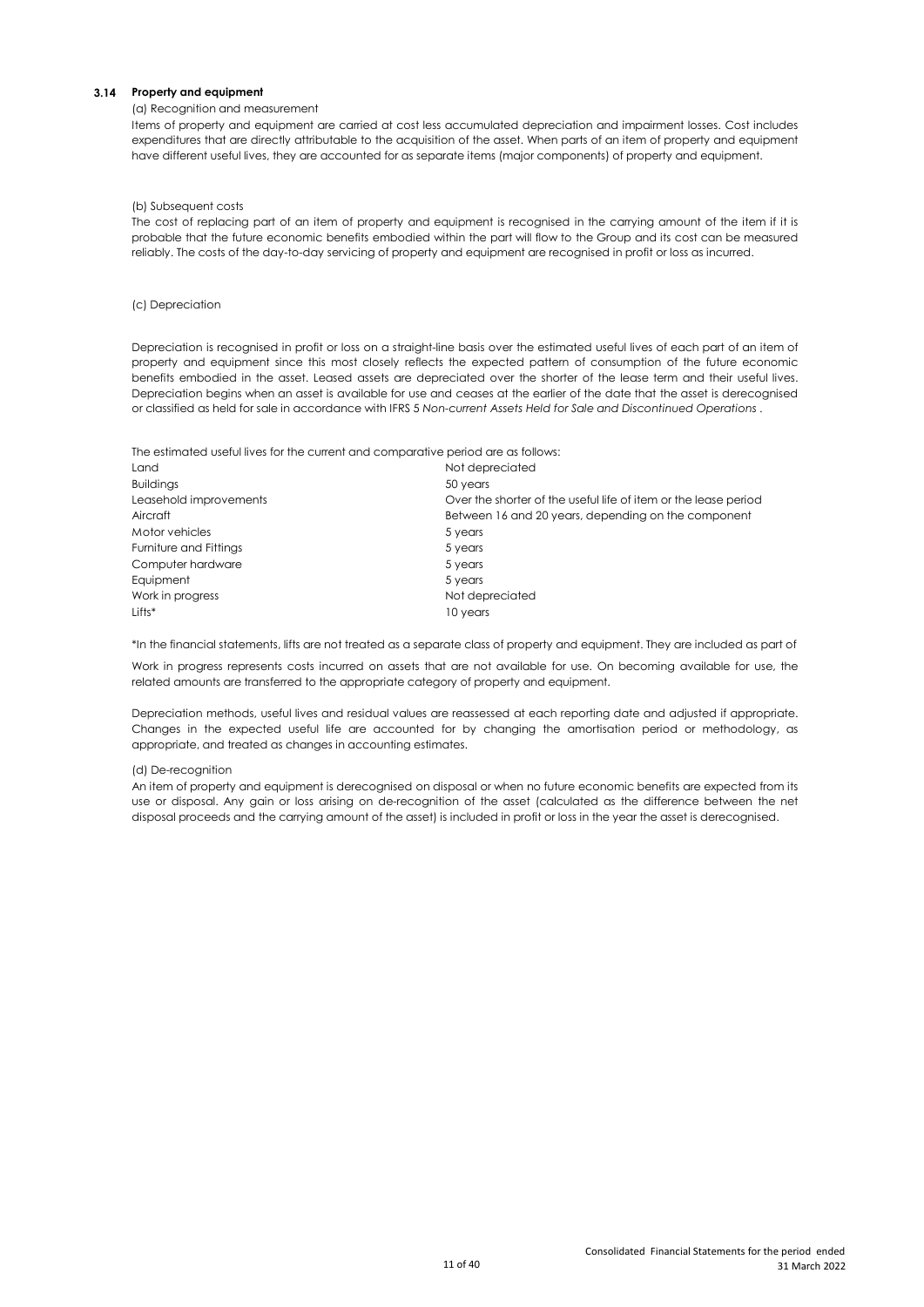# **3.15 Intangible assets**

#### **(a) Goodwill**

Goodwill represents the excess of consideration over the Group's interest in net fair value of net identifiable assets, liabilities and contingent liabilities of the acquired subsidiaries at the date of acquisition. When the excess is negative, it is recognised immediately in profit or loss. Goodwill is measured at cost less accumulated impairment losses.

#### *Subsequent measurement*

Goodwill is allocated to cash-generating units or groups of cash-generating units for the purpose of impairment testing. The allocation is made to those cash-generating units or groups of cash-generating units that are expected to benefit from the business combination in which the goodwill arose. Goodwill is tested annually as well as whenever a trigger event has been observed for impairment by comparing the present value of the expected future cash flows from a cash generating unit with the carrying value of its net assets, including attributable goodwill. Impairment losses on goodwill are not reversed.

### **(b) Software**

Software acquired by the Group is stated at cost less accumulated amortisation and accumulated impairment losses.

Expenditure on internally developed software is recognised as an asset when the Group is able to demonstrate its intention and ability to complete the development and use the software in a manner that will generate future economic benefits, and can reliably measure the costs to complete the development. The capitalised costs of internally developed software include all costs directly attributable to developing the software, and are amortised over its useful life. Internally developed software is stated at capitalised cost less accumulated amortisation and impairment.

Subsequent expenditure on software assets is capitalised only when it increases the future economic benefits embodied in the specific asset to which it relates. All other expenditure is expensed as incurred.

Amortisation is recognised in profit or loss on a straight-line basis over the estimated useful life not exceeding five years, from the date that it is available for use. The amortisation period and the amortisation method for an intangible asset with a finite useful life are reviewed at each reporting date. Changes in the expected useful life, or the expected pattern of consumption of future economic benefits embodied in the asset, are accounted for by changing the amortisation period or methodology, as appropriate, which are then treated as changes in accounting estimates.

### **3.16 Impairment of non-financial assets**

The Group assesses at each reporting date whether there is an indication that an asset may be impaired. If any indication exists, or when annual impairment testing for an asset is required, the Group estimates the asset's recoverable amount. An asset's recoverable amount is the higher of an asset's or CGU's fair value less costs to sell and its value in use. Where the carrying amount of an asset or CGU exceeds its recoverable amount, the asset is considered impaired and is written down to its recoverable amount.

In assessing value in use, the estimated future cash flows are discounted to their present value using a pre–tax discount rate that reflects current market assessments of the time value of money and the risks specific to the asset. In determining fair value less costs to sell, an appropriate valuation model is used. These calculations are corroborated by valuation multiples, quoted share prices for publicly traded subsidiaries or other available fair value indicators.

For assets excluding goodwill, an assessment is made at each reporting date as to whether there is any indication that previously recognised impairment losses may no longer exist or may have decreased. If such indication exists, the Group estimates the asset's or CGU's recoverable amount. A previously recognised impairment loss is reversed only if there has been a change in the assumptions used to determine the asset's recoverable amount since the last impairment loss was recognised. The reversal is limited so that the carrying amount of the asset does not exceed its recoverable amount, nor exceeds the carrying amount that would have been determined, net of depreciation, had no impairment loss been recognised for the asset in prior years. Such reversal is recognised in profit or loss. Impairment losses relating to goodwill are not reversed in future periods.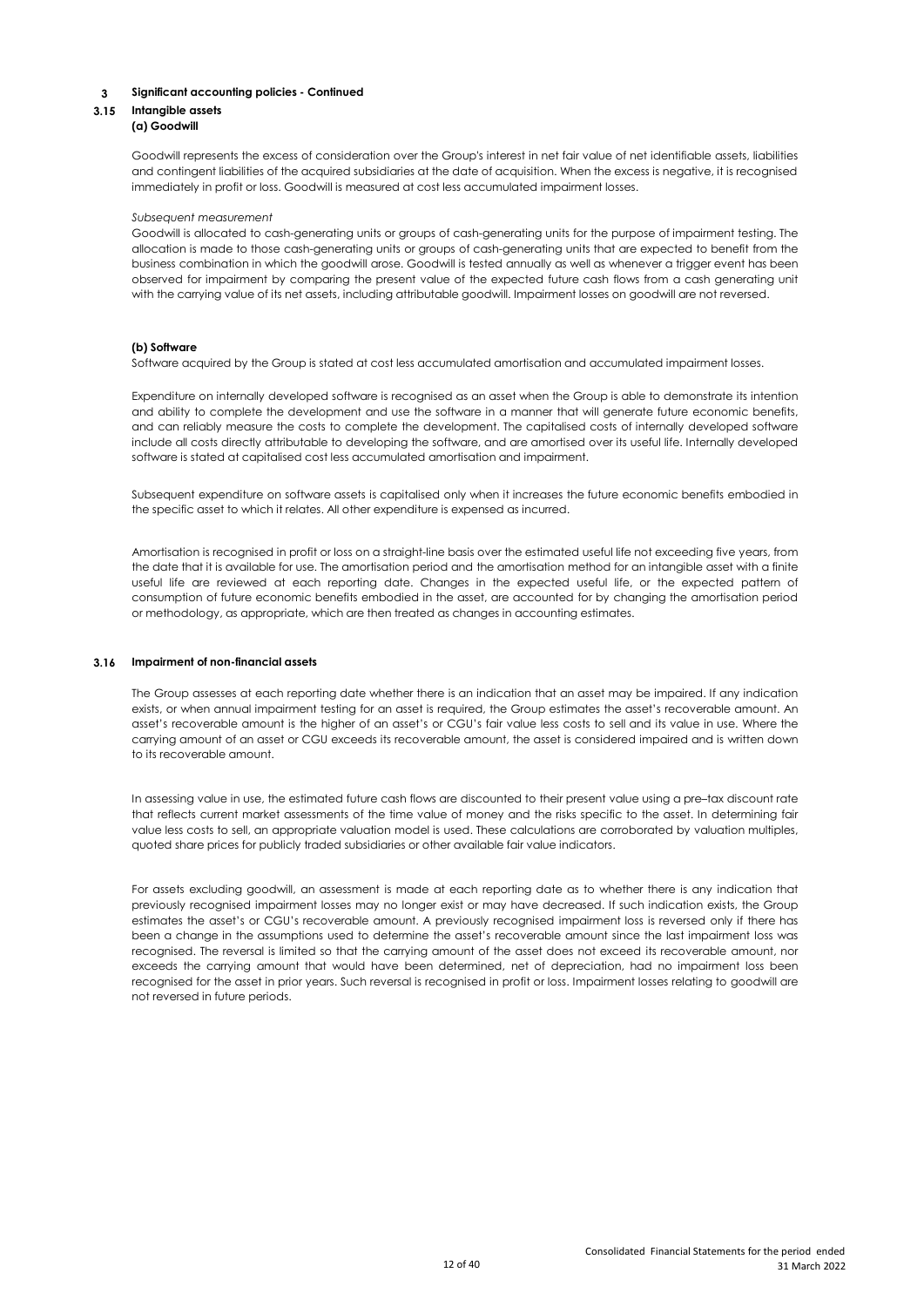# **3.17 Non-Current Assets Held for Sale**

Non-current assets classified as held for sale are measured at the lower of carrying amount and fair value less costs to sell. Non-current assets are classified as held for sale if their carrying amount will be recovered through a sale transaction rather than through continuing use. This condition is regarded as met only when the sale is highly probable and the asset is available for immediate sale in its present condition, subject to terms that are usual and customary for sales of such assets. Immediately before classification as held for sale or distribution, the assets are re-measured in accordance with the Group's accounting policies. Thereafter generally the assets are measured at the lower of their carrying amount and fair value less costs to sell.

### **3.18 Repossessed collateral**

Repossessed collateral represents financial and non-financial assets acquired by the Group in settlement of overdue loans. The assets are initially recognised at fair value when acquired and included in the relevant assets depending on the nature and the Group's intention in respect of recovery of these assets; and are subsequently remeasured and accounted for in accordance with the accounting policies for these categories of assets. In situation property is repossessed following the foreclosure on loans that are in default,repossessed properties are measured at the lower of carrying amount and fair value less costs to sell and reported as assets held for sale.

The Group classifies non-current assets and disposal groups as held for sale if their carrying amounts will be recovered principally through a sale transaction rather than through continuing use. Non-current assets and disposal groups classified as held for sale are measured at the lower of their carrying amount and fair value less costs to sell.

Where repossessed collateral results in acquiring control over a business, the business combination is accounted for using the acquisition method of accounting with fair value of the settled loan representing the cost of acquisition (refer to the accounting policy for consolidation). Accounting policy for associates is applied to repossessed shares where the Group obtains significant influence, but not control. The cost of the associate is the fair value of the loan settled by repossessing the pledged shares.

# **3.19 Debt securities issued**

The Group classifies debt and equity as financial liabilities or equity instruments in accordance with the substance of the contractual terms of the instrument.

Debt securities issued are initially measured at fair value plus transaction costs, and subsequently measured at their amortised cost using the effective interest method, except where the Group chooses to carry the liabilities at fair value through profit or loss.

#### **3.20 Provisions**

A provision is recognised if, as a result of a past event, the Group has a present legal or constructive obligation that can be estimated reliably, and it is probable that an outflow of economic benefits will be required to settle the obligation. Provisions are determined by discounting the expected future cash flows at a pre-tax rate that reflects current market assessments of the time value of money and, where appropriate, the risks specific to the liability.

A provision for restructuring is recognised when the Group has approved a detailed and formal restructuring plan, and the restructuring either has commenced or has been announced publicly. Future operating costs are not provided for.

A provision for onerous contracts is recognised when the expected benefits to be derived by the Group from a contract are lower than the unavoidable cost of meeting its obligations under the contract. The provision is measured at the present value of the lower of the expected cost of terminating the contract and the expected net cost of continuing with the contract. Before a provision is established, the Group recognises any impairment loss on the assets associated with that contract.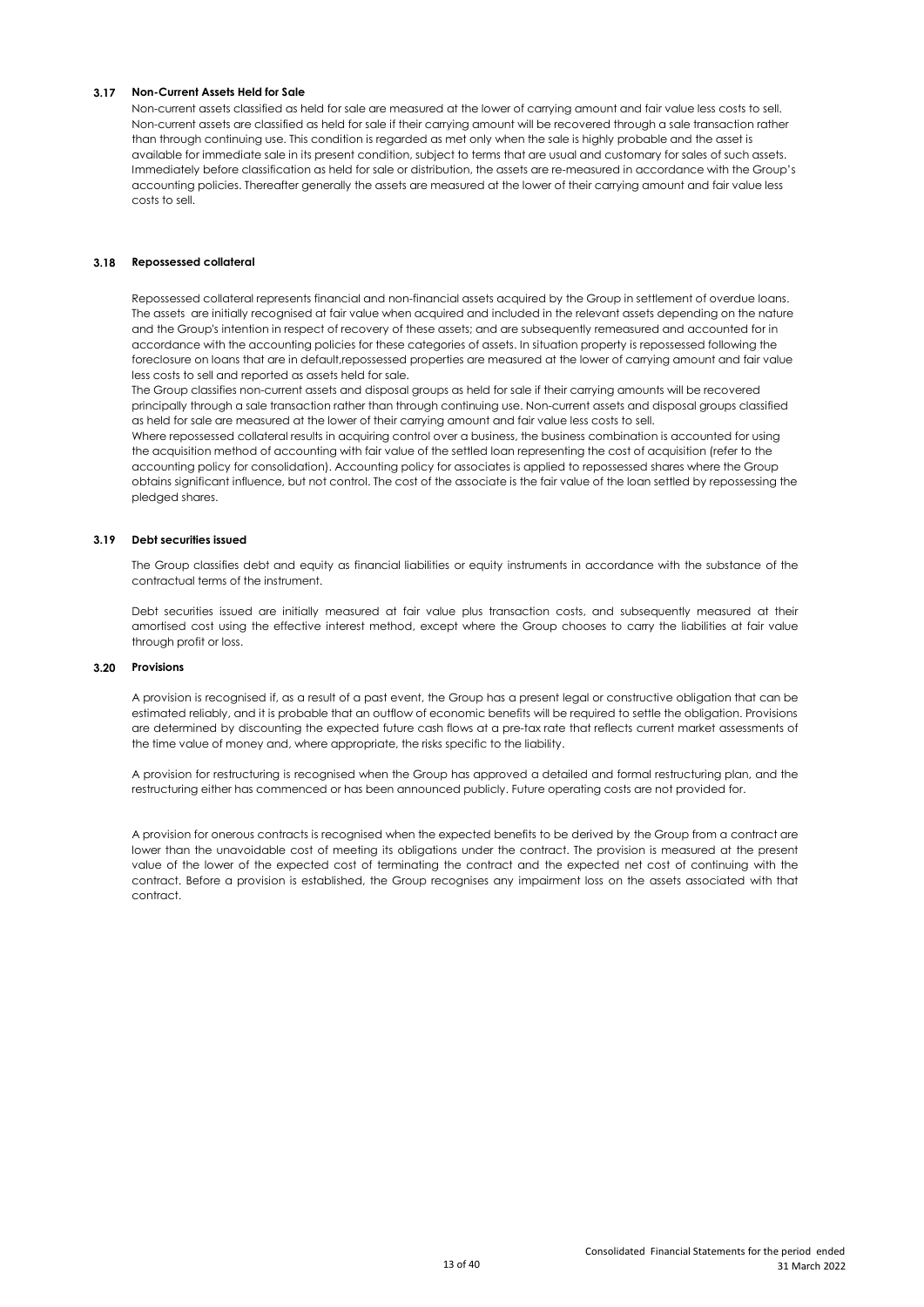#### **3.21 Financial guarantee contracts**

Financial guarantee contracts are contracts that require the Group (issuer) to make specified payments to reimburse the holder for a loss it incurs because a specified debtor fails to make payment when due in accordance with the original or modified terms of a debt instrument.

Financial guarantee liabilities are initially recognised at their fair value, which is the premium received, and then amortised over the life of the financial guarantee. Subsequent to initial recognition, the financial guarantee liability is measured at the higher of the expected credit loss provision and the unamortised premium. Financial guarantees are included within other liabilities.

### **3.22 Employee benefits**

*Post-employment benefits Defined contribution plans*

The Group operates a defined contribution pension scheme. A defined contribution plan is a pension plan under which the Group makes fixed contributions on contractual basis. The group has no legal or constructive obligations to pay further contributions if the fund does not hold sufficient assets to pay all employees the benefits relating to employee service in the current and prior periods.

Obligations for contributions to defined contribution plans are recognised as an expense in profit or loss when they are due.

UBA Plc operates a contributory pension plan in accordance with the Pension Reform Act, wherein the Bank contributes 10% of employees' basic salary, housing and transport allowance to the designated pension fund administrator chosen by each employee. As a part of the scheme, the Bank also remits employees' contribution of 8% of the relevant compensation to the same account, as provided by the Pension Reform Act , as amended. Other entities in the Group operate their contributory plan in accordance with relevant local laws in their locations.

#### *Termination benefits*

The Group recognises termination benefits as an expense when the Group is demonstrably committed, without realistic possibility of withdrawal, to a formal detailed plan to either terminate employment before the normal retirement date, or to provide termination benefits as a result of an offer made to encourage voluntary redundancy. The Group settles termination benefits within twelve months and are accounted for as short-term benefits.

#### *Short term employee benefits*

Short-term employee benefit obligations are measured on an undiscounted basis and are expensed as the related service is provided.

A liability is recognised for the amount expected to be paid under short-term employee benefits if the Group has a present legal or constructive obligation to pay this amount as a result of past service provided by the employee and the obligation can be estimated reliably.

### **3.23 Share capital and reserves**

#### (a) Share issue costs

Incremental costs directly attributable to the issue of an equity instrument are deducted from the initial measurement of the equity instruments.

#### (b) Dividend on ordinary shares

Dividends on the Group's ordinary shares are recognised in equity in the period in which they are paid or, if earlier, approved by the Group's shareholders.

#### (c) Treasury shares

Where the Group or any member of the Group purchases the Group's shares, the consideration paid is deducted from the shareholders' equity as treasury shares until they are cancelled. Where such shares are subsequently sold or reissued, any consideration received is included in shareholders' equity.

### **3.24 Earnings per share**

The Group presents basic earnings per share (EPS) for its ordinary shares. Basic EPS is calculated by dividing the profit or loss attributable to ordinary shareholders of the Group by the weighted average number of ordinary shares outstanding during the period.

Diluted EPS is determined by adjusting the profit or loss attributable to ordinary shareholders and the weighted average number of ordinary shares outstanding for the effects of all dilutive potential ordinary shares.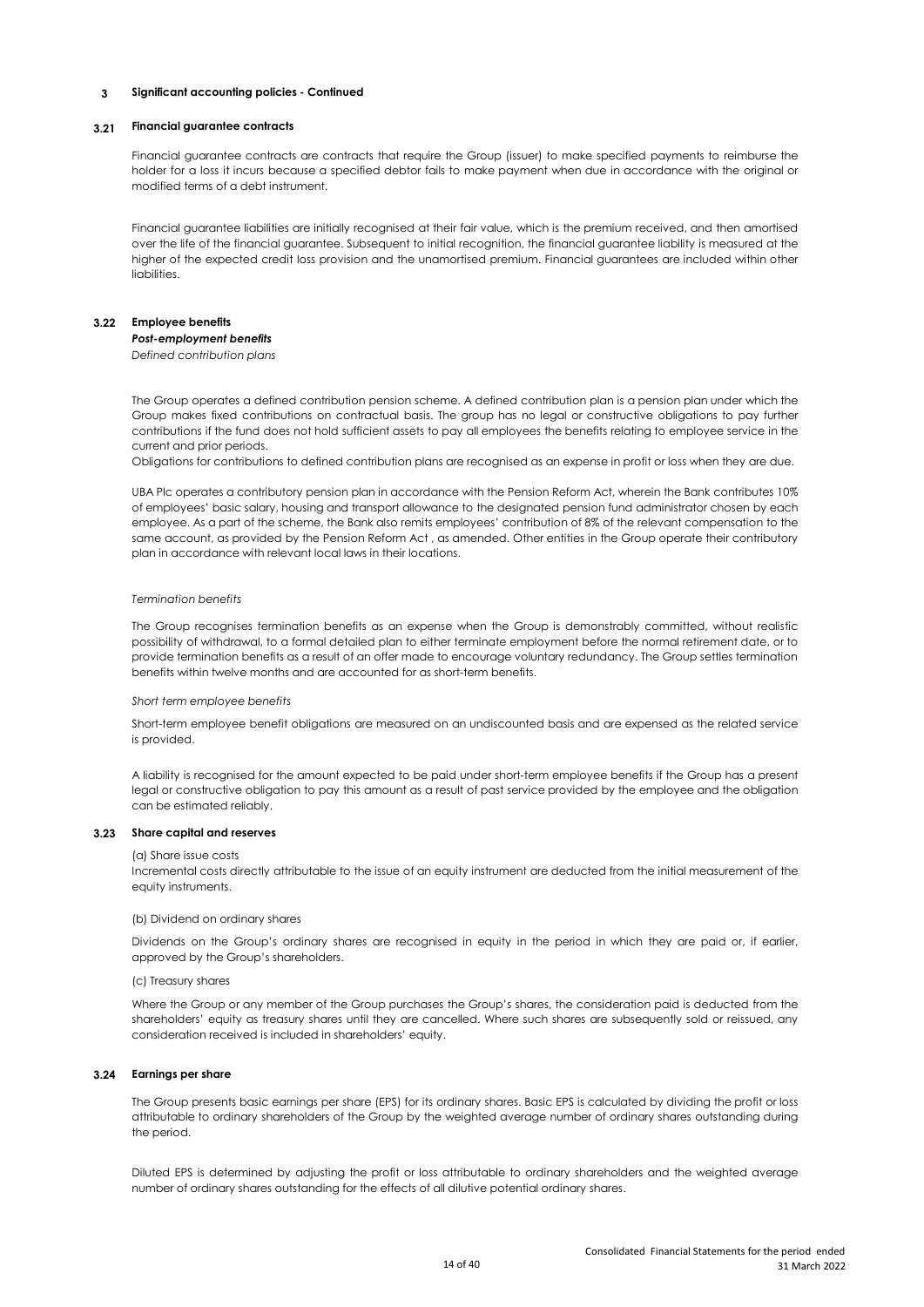# **3.25 Fiduciary activities**

The Group commonly acts as trustees in other fiduciary capacities that result in the holding or placing of assets on behalf of individuals, trusts, retirement benefit plans and other institutions. These assets and incomes arising thereon are excluded from these financial statements, as they are not assets of the Group.

#### **3.26 Stock of consumables**

Stock of consumables comprise materials to be consumed in the process of rendering of services as well as banking accessories held for subsequent issuance to customers. They are measured at the lower of cost and net realisable value. Cost comprises costs of purchase and other costs incurred in bringing the items of stock to their present location and condition. Net realisable value is the estimated issuance price. When items of stock are issued to customers, their carrying amount is recognised as an expense in the period in which the related revenue is recognised.

# **3.27 Segment reporting**

An operating segment is a component of the Group that engages in business activities from which it may earn revenues and incur expenses, including revenues and expenses that relate to transactions with any of the Group's other components, whose operating results are reviewed regularly by the Executive Management Committee headed by the Chief Executive Officer, and the Board of Directors, to make decisions about resources allocated to each segment and assess its performance, and for which discrete financial information is available. All costs that are directly traceable to the operating segments are allocated to the segment concerned, while indirect costs are allocated based on the benefits derived from such cost.

# **3.28 IFRS 15: Revenue from contracts with customers**

IFRS 15 - Revenue from Contracts with Customers defines principles for recognising revenue and is applicable to all contracts with customers. However, interest and fee income integral to financial instruments and leases will continue to fall outside the scope of IFRS 15 and will be accounted for using the other applicable standards (e.g., IFRS 9, and IFRS 16 Leases).

Revenue under IFRS 15 is recognised as goods and services are transferred, to the extent that the transferor anticipates entitlement to goods and services. The standard also specifies a comprehensive set of disclosure requirements regarding the nature, extent and timing as well as any uncertainty of revenue and the corresponding cash flows with customers.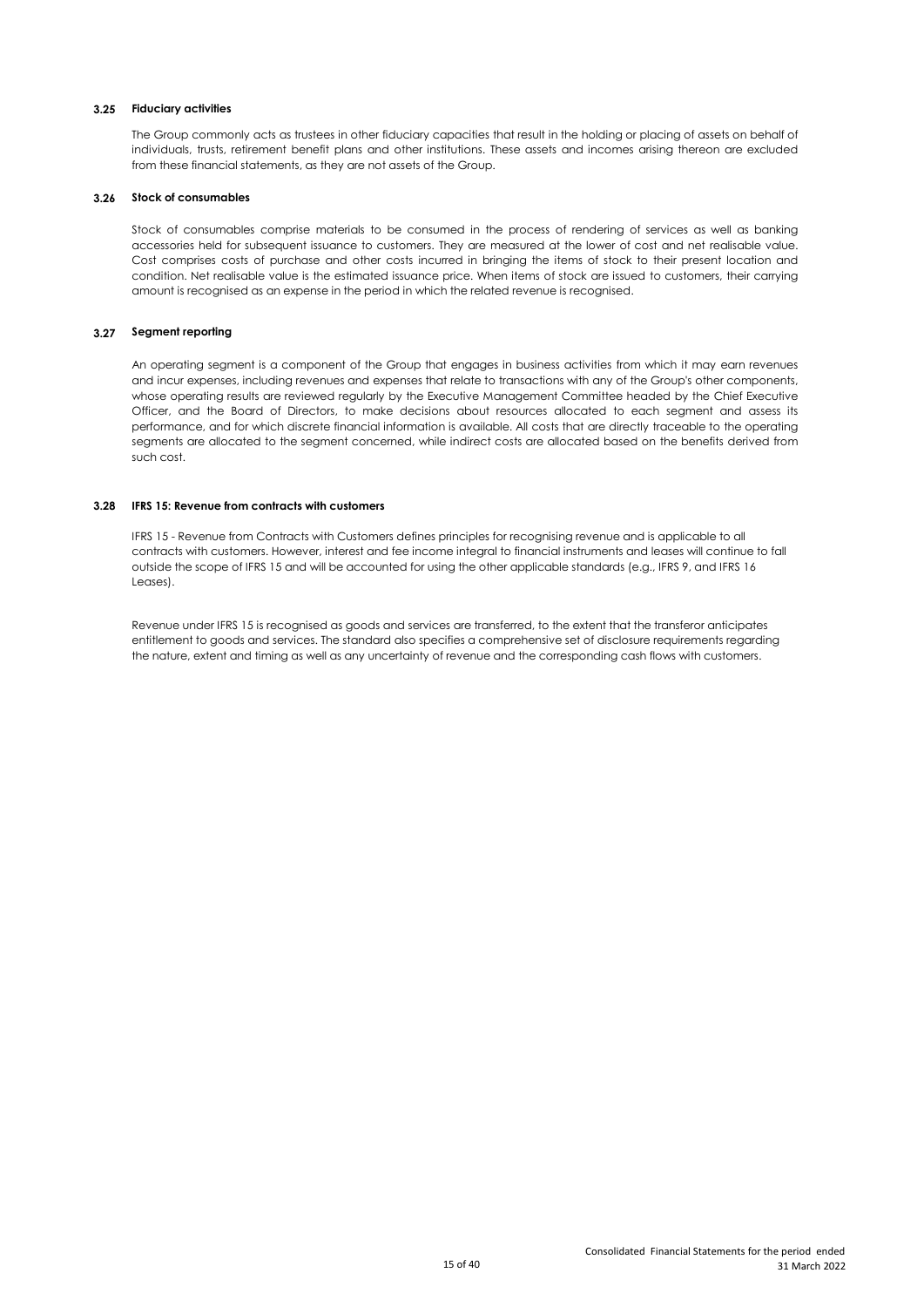### **3.29 IFRS 9: Financial instruments**

#### **a. Initial recognition, classification and measurement of financial assets**

Regular-way purchases and sales of financial assets are recognized on the settlement date. Financial assets, which include both debt and equity securities are measured at initial recognition at fair value, and are classified and subsequently measured at fair value through profit or loss (FVTPL), fair value through other comprehensive income (FVOCI) or amortised cost. Subsequent classification and measurement for debt securities is based on the business model for managing the financial instruments and the contractual cash flow characteristics of the instruments.

Debt instruments are measured at amortised cost if both of the following conditions are met and the asset is not designated as FVTPL: (a) the asset is held within a business model that is Hold-to-Collect (HTC) as described below, and (b) the contractual terms of the instrument give rise to cash flows that are solely payments of principal and interest on the principal amount outstanding (SPPI).

Debt instruments are measured at FVOCI if both of the following conditions are met and the asset is not designated as FVTPL: (a) the asset is held within a business model that is Hold-to-Collect-and-Sell (HTC&S) as described below, and (b) the contractual terms of the instrument give rise, on specified dates, to cash flows that are SPPI.

All other debt instruments are measured at FVTPL.

The Group has irrevocably elected to measure equity instruments at FVOCI as no equity instrument is held for trading purposes.

### **b. Business model assessment**

The Group determines the business models at the level that best reflects how portfolios of financial assets are managed to achieve the Group's business objectives. Judgment is used in determining the business models, which is supported by relevant, objective evidence including:

• How the economic activities of our businesses generate benefits, for example through trading revenue, enhancing yields or other costs and how such economic activities are evaluated and reported to key management personnel;

• The significant risks affecting the performance of our businesses, for example, market risk, credit risk, or other risks and the activities undertaken to manage those risks; and

• Historical and future expectations of sales of the loans or securities portfolios managed as part of a business model.

The Group's business models fall into three categories, which are indicative of the key strategies used to generate returns:

• Hold-to-Collect (HTC): The objective of this business model is to hold financial assets to collect contractual principal and interest cash flows. Sales are incidental to this objective and are expected to be insignificant or infrequent.

• Hold-to-Collect-and-Sell (HTC&S): Both collecting contractual cash flows and sales are integral to achieving the objective of the business model.

• Other fair value business models: These business models are neither HTC nor HTC&S, and primarily represent business models where assets are held-for-trading or managed on a fair value basis.

### **c. SPPI assessment**

Instruments held within a HTC or HTC&S business model are assessed to determine if their contractual cash flows are comprised of solely payments of principal and interest (SPPI). SPPI payments are those which would typically be expected from basic lending arrangements. Principal amounts include par repayments from lending and financing arrangements, and interest primarily relates to basic lending returns, including compensation for credit risk and the time value of money associated with the principal amount outstanding over a period of time. Interest can also include other basic lending risks and costs (for example, liquidity risk, servicing or administrative costs) associated with holding the financial asset for a period of time, and a profit margin.

Where the contractual terms introduce exposure to risk or variability of cash flows that are inconsistent with a basic lending arrangement, the related financial asset is classified and measured at FVTPL.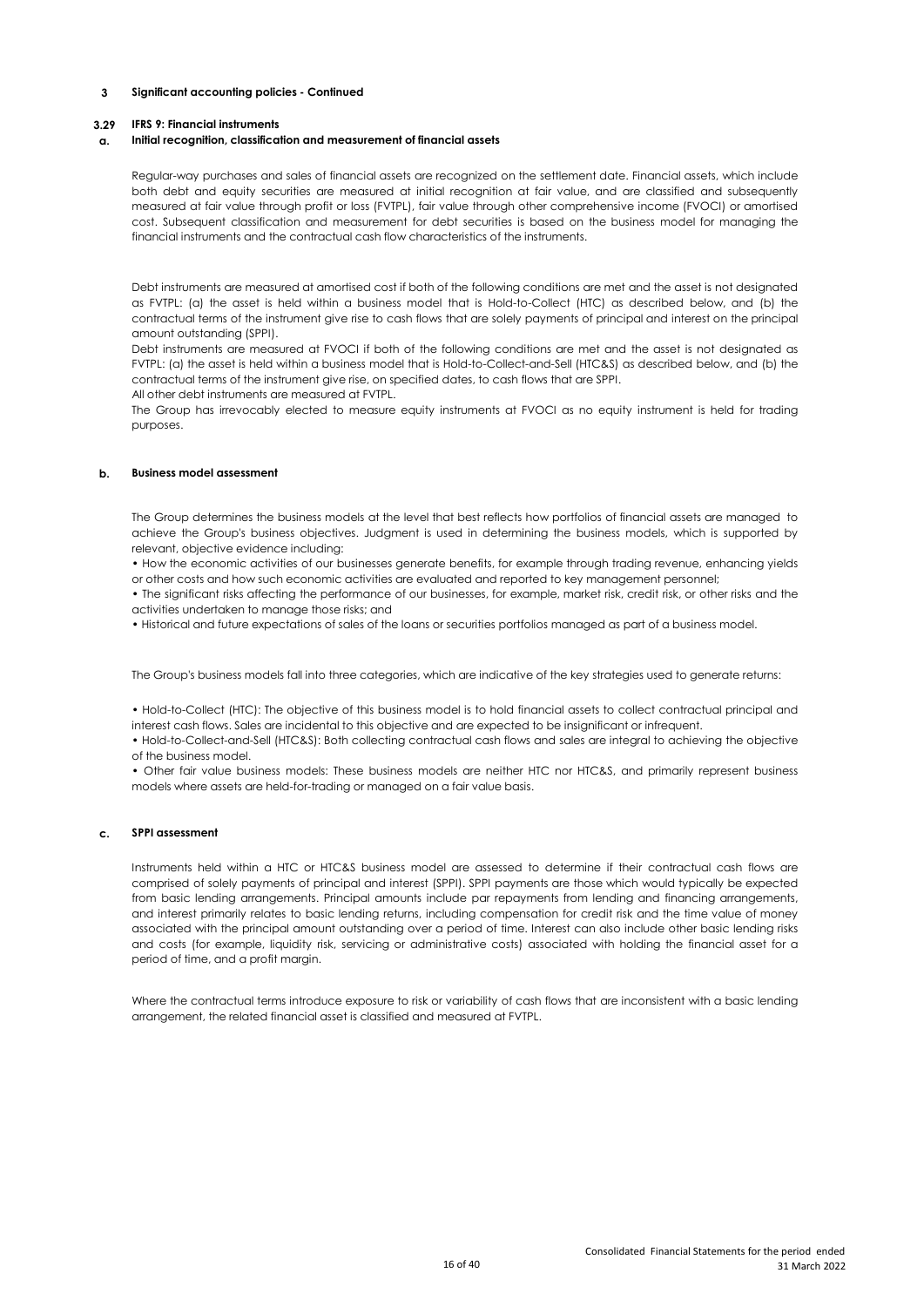### **d. Investment securities**

Investment securities include all securities classified as FVOCI and amortised cost. All investment securities are initially recorded at fair value and subsequently measured according to the respective classification.

Investment securities carried at amortised cost are measured using the effective interest method, and are presented net of any allowance for credit losses, calculated in accordance with the Group's policy for allowance for credit losses, as described below. Interest income, including the amortization of premiums and discounts on securities measured at amortised cost are recorded in interest income. Impairment gains or losses recognized on amortised cost securities are recorded in Allowance for credit losses. When a debt instrument measured at amortised cost is sold, the difference between the sale proceeds and the amortised cost of the security at the time of the sale is recorded as a fixed income securities income in Net trading and foreign exchange income.

Debt securities carried at FVOCI are measured at fair value with unrealized gains and losses arising from changes in fair value included in fair value reserve in equity. Impairment gains and losses are included in allowance for credit losses and correspondingly reduce the accumulated changes in fair value included in fair value reserve. When a debt instrument measured at FVOCI is sold, the cumulative gain or loss is reclassified from fair value reserve to net trading and foreign exchange income.

Equity securities carried at FVOCI are measured at fair value. Unrealized gains and losses arising from changes in fair value are recorded in fair value reserve and not subsequently reclassified to profit or loss when realized. Dividends from FVOCI equity securities are recognized in other operating income.

The Group accounts for all securities using settlement date accounting and changes in fair value between the trade date and settlement date are reflected in income for securities measured at FVTPL, and changes in the fair value of securities measured at FVOCI between the trade and settlement dates are recorded in OCI except for changes in foreign exchange rates on debt securities, which are recorded in net trading and foreign exchange income.

#### **e. Fair value option**

A financial instrument with a reliably measurable fair value can be designated as FVTPL (the fair value option) on its initial recognition even if the financial instrument was not acquired or incurred principally for the purpose of selling or repurchasing. The fair value option can be used for financial assets if it eliminates or significantly reduces a measurement or recognition inconsistency that would otherwise arise from measuring assets or liabilities, or recognizing related gains and losses on a different basis (an "accounting mismatch"). The fair value option can be elected for financial liabilities if: (i) the election eliminates an accounting mismatch; (ii) the financial liability is part of a portfolio that is managed on a fair value basis, in accordance with a documented risk management or investment strategy; or (iii) there is an embedded derivative in the financial or non-financial host contract and the derivative is not closely related to the host contract. These instruments cannot be reclassified out of the FVTPL category while they are held or issued.

Financial assets designated as FVTPL are recorded at fair value and any unrealized gains or losses arising due to changes in fair value are included in net trading and foreign exchange income.

Financial liabilities designated as FVTPL are recorded at fair value and fair value changes attributable to changes in the Group's own credit risk are recorded in OCI. Own credit risk amounts recognized in OCI are not reclassified subsequently to net income. The remaining fair value changes not attributable to changes in the Group's own credit risk are recorded in Other operating income. Upon initial recognition, if it is determined that presenting the effects of own credit risk changes in OCI would create or enlarge an accounting mismatch in net income, the full fair value change in debt securities designated as FVTPL is recognized in net income. To make that determination, the Group assess whether to expect that the effects of changes in the liability's credit risk will be offset in profit or loss by a change in the fair value of another financial instrument measured at FVTPL. Such an expectation is based on an economic relationship between the characteristics of the liability and the characteristics of the other financial instrument. The determination is made at initial recognition and is not reassessed. To determine the fair value adjustments on debt instruments designated at FVTPL, the Group calculates the present value of the instruments based on the contractual cash flows over the term of the arrangement by using our effective funding rate at the beginning and end of the period.

Financial assets are reclassified when and only when the business model for managing those assets changes. The reclassification takes place from the start of the first reporting period following the change. Such changes are expected to be very infrequent and none occurred during the period.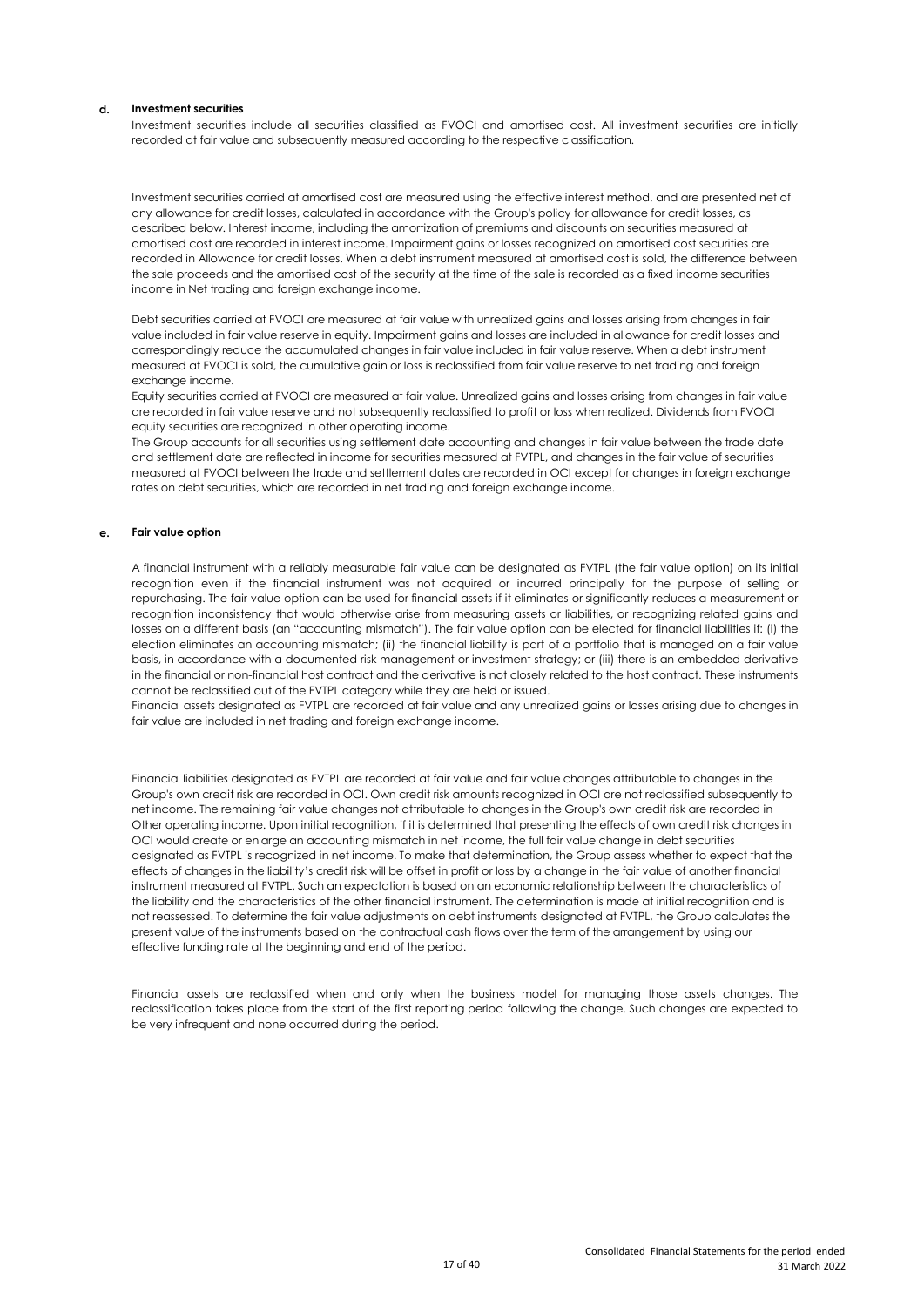#### **f. Loans**

Loans are debt instruments recognized initially at fair value and are subsequently measured in accordance with the classification of financial assets policy provided above. Loans are carried at amortised cost using the effective interest method, which represents the gross carrying amount less allowance for credit losses.

Interest on loans is recognized in interest income using the effective interest method. The estimated future cash flows used in this calculation include those determined by the contractual term of the asset and all fees that are considered to be integral to the effective interest rate. Also included in this amount are transaction costs and all other premiums or discounts.

Fees that relate to activities such as originating, restructuring or renegotiating loans are deferred and recognized as Interest income over the expected term of such loans using the effective interest method. Where there is a reasonable expectation that a loan will be originated, commitment and standby fees are also recognized as interest income over the expected term of the resulting loans using the effective interest method. Otherwise, such fees are recorded as other liabilities and amortised into Other operating income over the commitment or standby period.

Impairment losses on loans are recognized at each balance sheet date in accordance with the three-stage impairment model outlined below.

### **g. Allowance for credit losses**

An allowance for credit losses (ACL) is established for all financial assets, except for financial assets classified or designated as FVTPL and equity securities, which are not subject to impairment assessment. Assets subject to impairment assessment include loans, overdrafts, debt securities, interest receivable and other financial assets. These are carried at amortised cost and presented net of ACL on the Consolidated Statement of Financial Position. ACL on loans is presented in Allowance for credit losses - loans and advances. ACL on debt securities measured at FVOCI is presented in profit or loss with the corresponding entry to other comprehensive income. ACL on other financial assets is calculated using the 'general approach' and presented in 'Allowance for impairment on account receivable'.

Off-balance sheet items subject to impairment assessment include financial guarantees and undrawn loan commitments. For all other off-balance sheet products subject to impairment assessment, ACL is separately calculated and included in Other Liabilities – Provisions.

The Credit Conversion Factor (CCF) is used to determine the credit exposure equivalent of the off balance sheet exposure including the open or undrawn limits. The undrawn portion of the approved limit that would have been drawn at the time of default are converted to exposure at default(EAD), this is in addition to the other off-balance sheet exposures like bonds and guarantees, letters of credit etc. In determining the CCF, the bank considers the behavioural cash flow, collateral type and the collateral value securing the facility, time to discover and prevent further drawing during the time of increased credit risk, time lag to convert the collateral to cash, the recovery strategy and cost are also considered. CCF is applied on the off balance exposures to determine the EAD and then subsequently the expected credit loss (ECL).

The ACL is measured at each reporting date according to a three-stage expected credit loss impairment model which is based on changes in credit risk of financial assets since initial recognition:

#### 1) Performing financial assets:

• Stage 1 – From initial recognition of a financial asset to the reporting date, where the asset has not experienced a significant increase in credit risk relative to its initial recognition, a loss allowance is recognized equal to the credit losses expected to result from defaults occurring over the 12 months following the reporting date. Interest income is calculated on the gross carrying amount of these financial assets.

# 2) Underperforming financial assets:

• Stage 2 – Following a significant increase in credit risk relative to the initial recognition of the financial asset, a loss allowance is recognized equal to the credit losses expected over the remaining lifetime of the asset. Interest income is calculated on the gross carrying amount of these financial assets.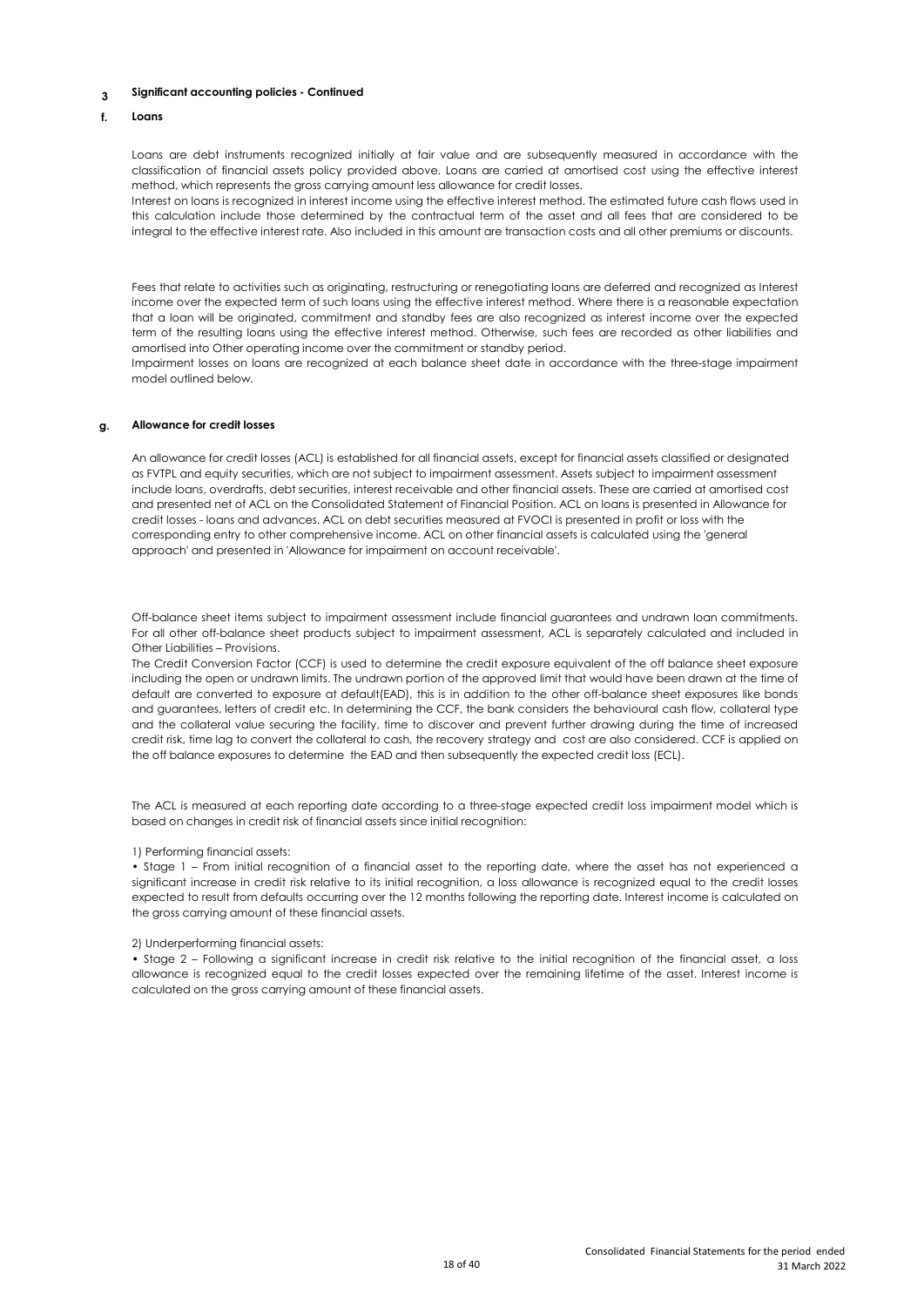#### 3) Impaired financial assets

• Stage 3 – When a financial asset is considered to be credit-impaired, a loss allowance is recognized equal to credit losses expected over the remaining lifetime of the asset. The Stage 3 expected credit loss impairment model is based on changes in credit quality since initial recognition. Interest revenue is calculated based on the carrying amount of the asset, net of the loss allowance, rather than on its gross carrying amount.

The ACL is a discounted probability-weighted estimate of the cash shortfalls expected to result from defaults over the relevant time horizon. For loan commitments, credit loss estimates consider the portion of the commitment that is expected to be drawn over the relevant time period. For financial guarantees, credit loss estimates are based on the expected payments required under the guarantee contract.

Increases or decreases in the required ACL attributable to purchases and new originations, derecognitions or maturities, and remeasurements due to changes in loss expectations or stage migrations are recorded in Provision for credit losses. Write-offs and recoveries of amounts previously written off are recorded against ACL.

The ACL represents an unbiased estimate of expected credit losses on our financial assets as at the balance sheet date. Judgment is required in making assumptions and estimations when calculating the ACL, including movements between the three stages and the application of forward looking information. The underlying assumptions and estimates may result in changes to the provisions from period to period that significantly affect our results of operations.

#### **h. Measurement of expected credit losses**

Expected credit losses are based on a range of possible outcomes and consider all available reasonable and supportable information including internal and external ratings, historical credit loss experience, and expectations about future cash flows. The measurement of expected credit losses is based primarily on the product of the instrument's probability of default (PD), loss given default (LGD) and exposure at default (EAD) discounted to the reporting date. Stage 1 estimates project PD, LGD and EAD over a maximum period of 12 months while Stage 2 estimates project PD, LGD and EAD over the remaining lifetime of the instrument.

An expected credit loss estimate is produced for each individual exposure. Relevant parameters are modelled on a collective basis using portfolio segmentation (corporates, retail, public sector and commercial) that allows for appropriate incorporation of forward looking information.

Expected credit losses are discounted to the reporting period date using the effective interest rate.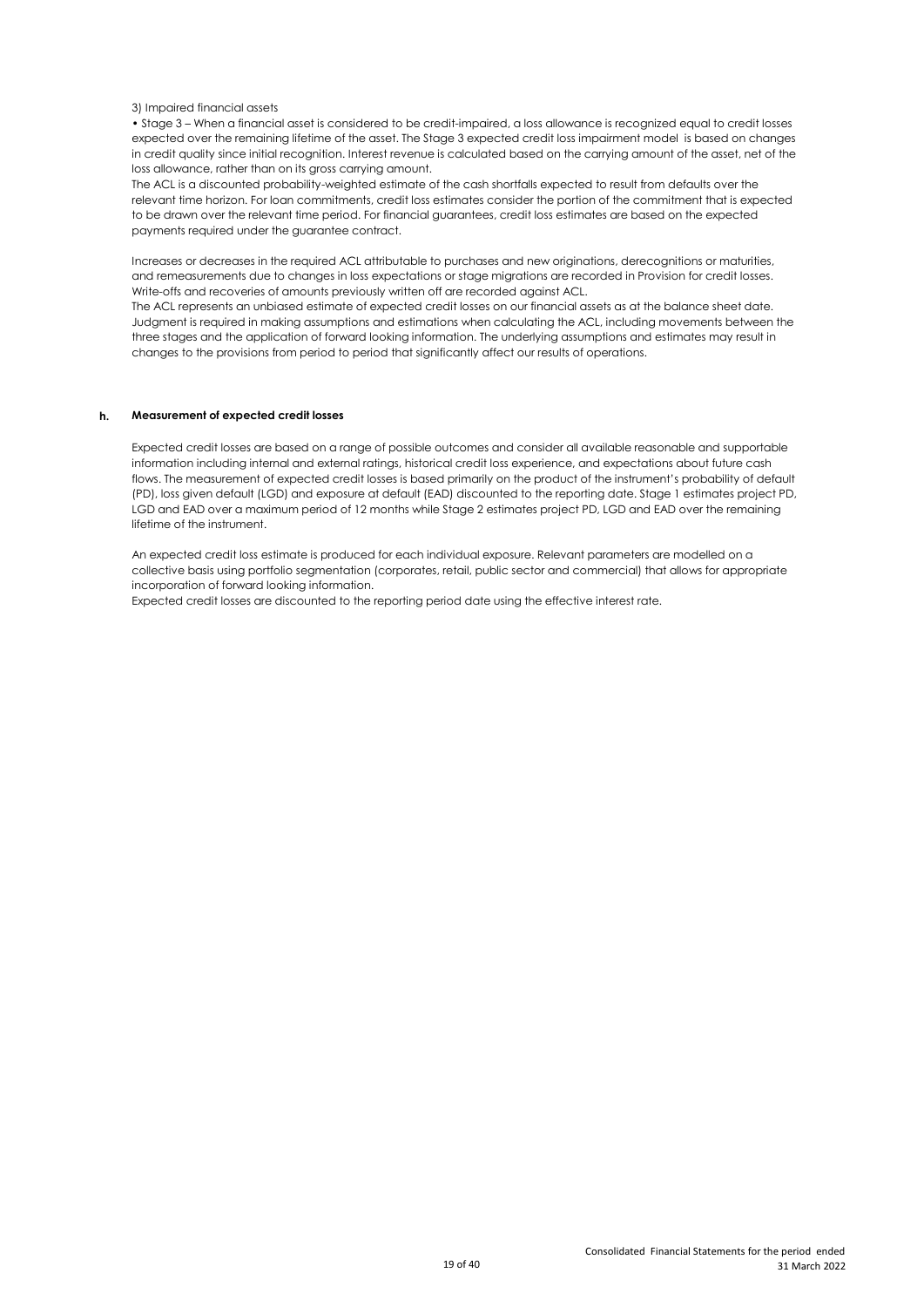#### **3.29 IFRS 9: Financial instruments - Continued**

#### **i. Expected life**

For instruments in Stage 2 or Stage 3, loss allowances reflect expected credit losses over the expected remaining lifetime of the instrument. For most instruments, the expected life is limited to the remaining contractual life. An exemption is provided for certain instruments with the following characteristics: (a) the instrument includes both a loan and undrawn commitment component; (b) the Group has the contractual ability to demand repayment and cancel the undrawn commitment; and (c) the Group's exposure to credit losses is not limited to the contractual notice period. For products in scope of this exemption, the expected life may exceed the remaining contractual life and is the period over which exposure to credit losses is not mitigated by normal credit risk management actions. This period varies by product and risk category and is estimated based on the historical experience with similar exposures and consideration of credit risk management actions taken as part of regular credit review cycle. Products in scope of this exemption include credit cards, overdraft balances and certain revolving lines of credit. Determining the instruments in scope for this exemption and

estimating the appropriate remaining life based on our historical experience and credit risk mitigation practices requires

#### **j. Assessment of significant increase in credit risk**

significant judgment.

The assessment of significant increase in credit risk requires significant judgment. The Bank's process to assess changes in credit risk is based on the use 'backstop' indicators. Instruments which are more than 30 days past due may be creditimpaired. There is a rebuttable presumption that the credit risk has increased significantly if contractual payments are more than 30 days past due; this presumption is applied unless the Bank has reasonable and supportable information demonstrating that the credit risk has not increased significantly since initial recognition.

#### The following are considered as exception:

1. Outstanding obligation is a result of an amount being disputed between the bank and obligor where the dispute is not more than 90 days.

2. Outstanding obligation is an insignificant amount compared to the total amount due. Any amount not more than 10% of the total amount due is considered insignificant. Only applicable where there is no significant increase in credit risk and analysed on a case by case basis.

The assessment is generally performed at the instrument level and it is performed at least on quarterly basis. If any of the factors above indicate that a significant increase in credit risk has occurred, the instrument is moved from Stage 1 to Stage 2. The assessments for significant increases in credit risk since initial recognition and credit-impairment are performed independently at each reporting period. Assets can move in both directions through the stages of the impairment model. After a financial asset has migrated to Stage 2, if it is no longer considered that credit risk has significantly increased relative to initial recognition in a subsequent reporting period, it will move back to Stage 1 after 90 days.

Similarly, an asset that is in Stage 3 will move back to Stage 2 if it is no longer considered to be credit-impaired after 90 days. An asset will not move back from stage 3 to stage 1 until after a minimum of 180 days, if it is no longer considered to be credit impaired.

For certain instruments with low credit risk as at the reporting date, it is presumed that credit risk has not increased significantly relative to initial recognition. Credit risk is considered to be low if the instrument has a low risk of default, and the borrower has the ability to fulfil their contractual obligations both in the near term and in the longer term, including periods of adverse changes in the economic or business environment.

#### **k. Use of forward-looking information**

The measurement of expected credit losses for each stage and the assessment of significant increase in credit risk considers information about past events and current conditions as well as reasonable and supportable projections of future events and economic conditions. The estimation and application of forward-looking information requires significant judgment. The PD, LGD and EAD inputs used to estimate Stage 1 and Stage 2 credit loss allowances are modelled based on the macroeconomic variables (or changes in macroeconomic variables) that are most closely correlated with credit losses in the relevant portfolio. Each macroeconomic scenario used in the expected credit loss calculation includes a projection of all relevant macroeconomic variables applying scenario weights. Macroeconomic variables used in the expected credit loss models include GDP growth rate, foreign exchange rates, inflation rate, crude oil prices and population growth rate. The estimation of expected credit losses in Stage 1 and Stage 2 is a discounted probability-weighted estimate that considers a minimum of three future macroeconomic scenarios. The base case scenario is based on macroeconomic forecasts published by relevant government agencies. Upside and downside scenarios vary relative to our base case scenario based on reasonably possible alternative macroeconomic conditions. Additional and more severe downside scenarios are designed to capture material non-linearity of potential credit losses in portfolios. Scenario design, including the identification of additional downside scenarios, occurs at least on an annual basis and more frequently if conditions warrant.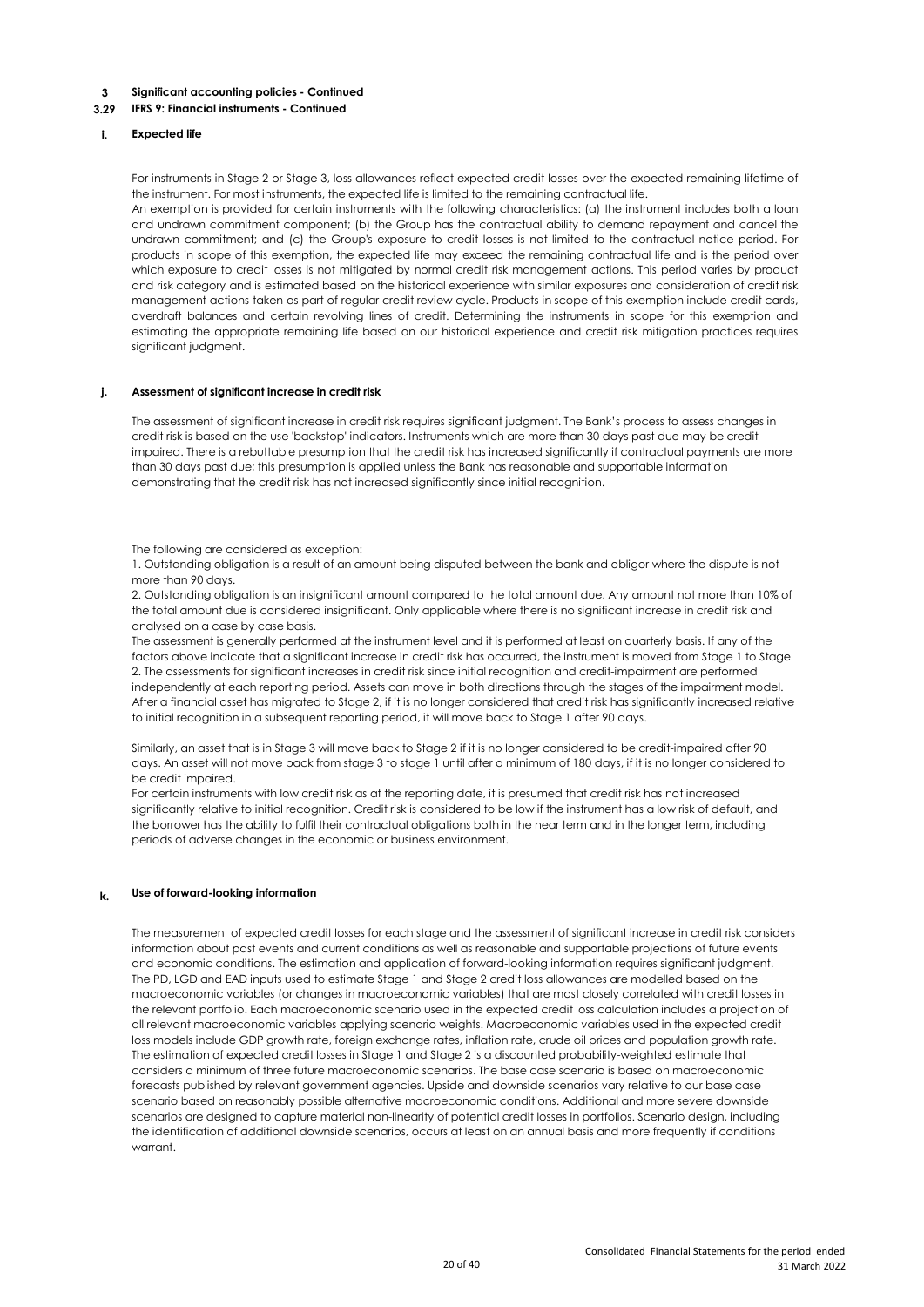Scenarios are designed to capture a wide range of possible outcomes and weighted according to the best estimate of the relative likelihood of the range of outcomes that each scenario represents. Scenario weights take into account historical frequency, current trends, and forward-looking conditions and are updated on a quarterly basis. All scenarios considered are applied to all portfolios subject to expected credit losses with the same probabilities.

The assessment of significant increases in credit risk is based on changes in probability-weighted forward-looking lifetime PD as at the reporting date, using the same macroeconomic scenarios as the calculation of expected credit losses.

#### **l. Definition of default**

A default is considered to have occurred with regard to a particular obligor when either or both of the following events have taken place.

• The bank considers that the obligor is unlikely to pay its credit obligations in full, without recourse by the bank to actions such as realising security (if held).

• The obligor is past due more than 90 days on any material credit obligation to the bank (principal or interest). Overdrafts will be considered as being past due once the customer has breached an advised limit or been advised of a limit smaller than current outstanding.

• Interest payments equal to 90 days or more have been capitalized, rescheduled, rolled over into a new loan (except where facilities have been reclassified).

The elements to be taken as indications of unlikeliness to pay include:

- The bank sells the credit obligation at a material credit-related economic loss.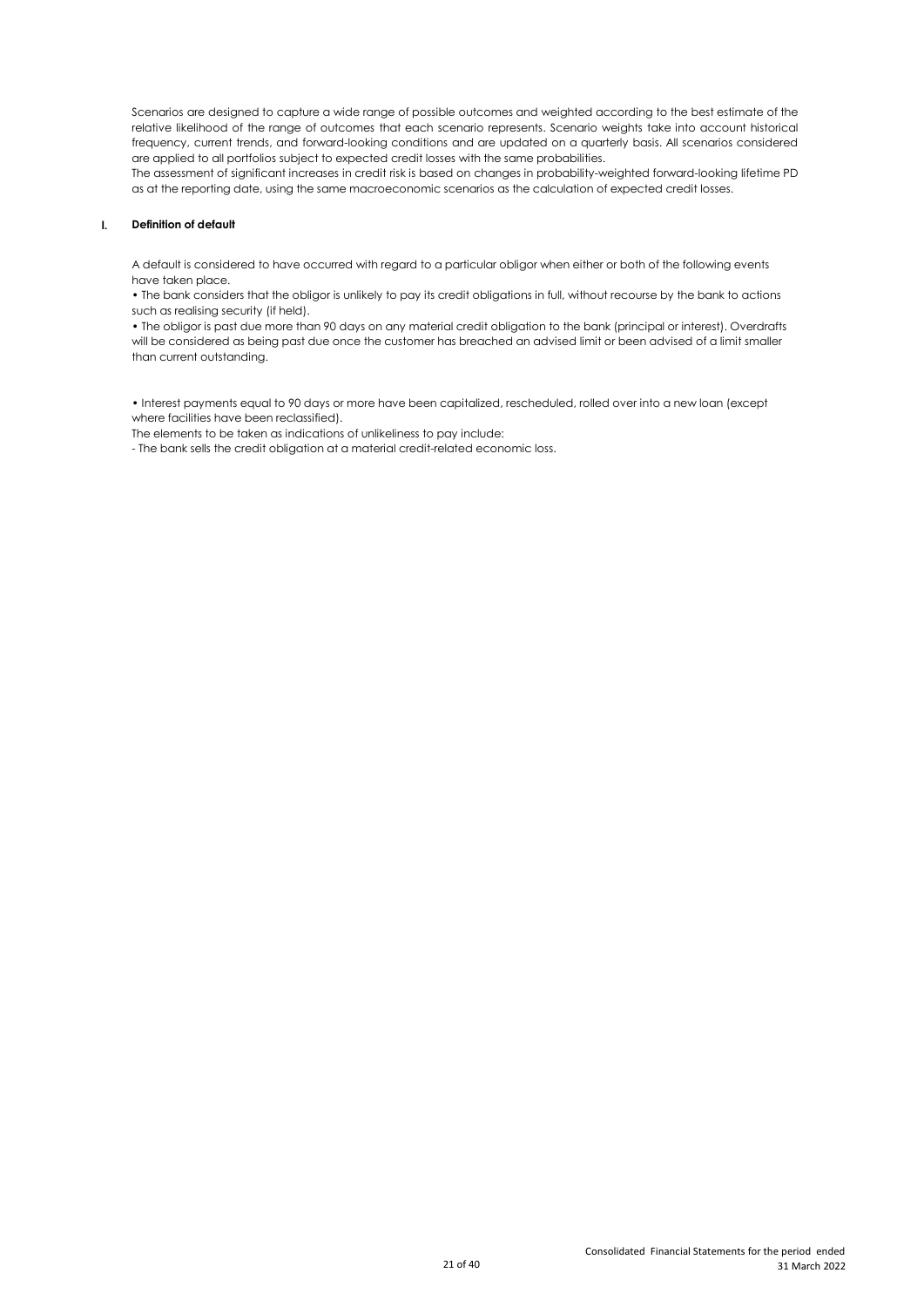#### **3.29 IFRS 9: Financial instruments - Continued**

#### **l. Definition of default - continued**

- The bank consents to a distressed restructuring of the credit obligation where this is likely to result in a diminished financial obligation caused by the material forgiveness, or postponement, of principal, interest or (where relevant) fees. - The bank has filed for the obligor's bankruptcy or a similar order in respect of the obligor's credit obligation to the banking group.

#### The following are considered as exceptions:

a. Outstanding obligation is a result of an amount being disputed between the bank and obligor where the dispute is not more than 150 days;

b. In the case of specialized loans, default is defined as where the obligor is past due more than 180 days on any material credit obligation to the bank (principal or interest). This is consistent with CBN guidelines on IFRS 9. In addition, it is consistent with the Bank's historical default pattern on this category of loans. The specialized loans to which this is applicable are Project Financing, Object Financing, Income Producing Real Estate, Commercial Real Estate and Mortgage Loans;

c. Outstanding obligation is an insignificant amount compared to the total amount due. Any amount not more than 10% of amount due is considered insignificant. Only applicable where there is no significant increase in credit risk and analysed on a case by case basis.

d. Exposure is still in default due to a new debit when the initial debit has been cleared. Usually occurs when the debit that initiated the initial days past due has been paid but the days past due continues to reflect a debit.

#### **m. Credit-impaired financial assets (Stage 3)**

Financial assets are assessed for credit-impairment at each balance sheet date and more frequently when circumstances warrant further assessment. Evidence of credit-impairment may include indications that the borrower is experiencing significant financial difficulty, probability of bankruptcy or other financial reorganization, as well as a measurable decrease in the estimated future cash flows evidenced by the adverse changes in the payments status of the borrower or economic conditions that correlate with defaults.

A loan is considered for transfer from stage 2 to stage 1 where there is significant improvement in credit risk and from stage 3 to stage 2 (declassified) where the facility is no longer in default. Factors that are considered in such backward transitioning include the following:

i) Declassification of the exposure by all the licensed private credit bureaux or the credit risk management system; ii) Improvement of relevant credit risk drivers for an individual obligor (or pool of obligors);

iii) Evidence of full repayment of principal or interest.

Generally, the above are to represent an improvement in credit risk to warrant consideration for a backward transition of loans. Where there is evidence of significant reduction in credit risk, the following probationary periods should apply before a loan may be moved to a lower stage (indicating lower risk):

Transfer from Stage 2 to 1:- 90 days

Transfer from Stage 3 to 2:- 90 days

Transfer from Stage 3 to Stage 1:- 180 days

When a financial asset has been identified as credit-impaired, expected credit losses are measured as the difference between the asset's gross carrying amount and the present value of estimated future cash flows discounted at the instrument's original effective interest rate. For impaired financial assets with drawn and undrawn components, expected credit losses also reflect any credit losses related to the portion of the loan commitment that is expected to be drawn down over the remaining life of the instrument.

When a financial asset is credit-impaired, interest ceases to be recognised on the regular accrual basis, which accrues income based on the gross carrying amount of the asset. Rather, interest income is calculated by applying the original effective interest rate to the amortised cost of the asset, which is the gross carrying amount less the related ACL. Following impairment, interest income is recognized on the unwinding of the discount from the initial recognition of impairment.

#### **n. Write-off of loans**

Loans and the related ACL are written off, either partially or in full, when there is no realistic prospect of recovery. Where loans are secured, they are generally written off after receipt of any proceeds from the realization of collateral. In circumstances where the net realizable value of any collateral has been determined and there is no reasonable expectation of further recovery, write off may be earlier.

Written-off loans are derecognised from the Group's books. However, the Group continues enforcement activities on all written-off loans until full recovery is achieved or such time when it is objectively evident that recovery is no longer feasible.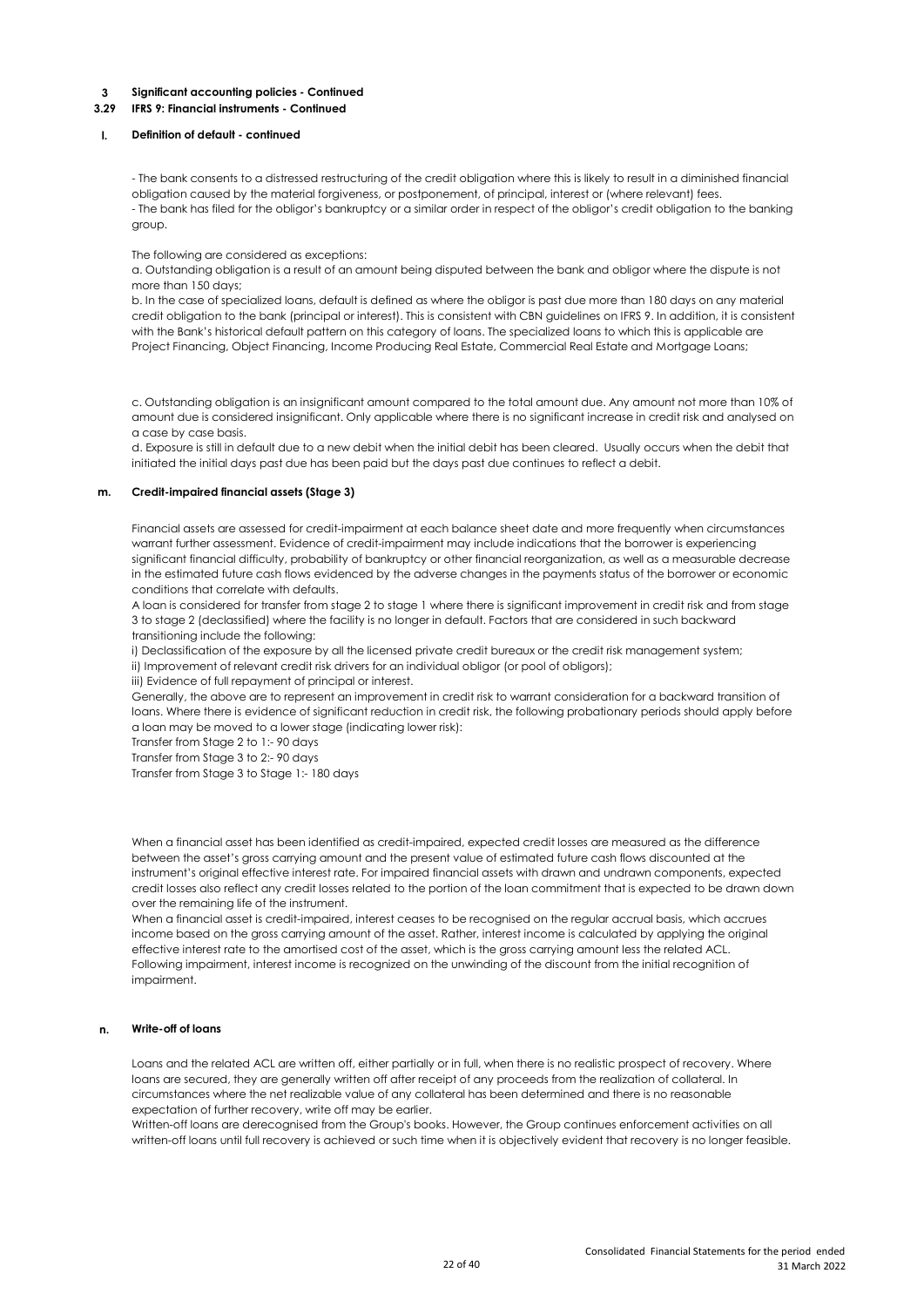# **o. Modifications**

The credit risk of a financial asset will not necessarily decrease merely as a result of a modification of the contractual cash flows. If the contractual cash flows on a financial asset have been renegotiated or modified and the financial asset was not derecognised, the Bank assesses whether there has been a significant increase in the credit risk of the financial by comparing:

(1) the risk of a default occurring at the reporting date (based on the modified contractual terms); and

(2) the risk of a default occurring at initial recognition (based on the original, unmodified contractual terms).

A modification will however lead to derecognition of existing loan and recognition of a new loan i.e. substantial modification if:

• the discounted present value of the cash flows under the new terms, including any fees received net of any fees paid and discounted using the original effective interest rate, is at least 10 per cent different from the discounted present value of the remaining cash flows of the original financial asset.

The following will be applicable to modified financial assets:

• The modification of a distressed asset is treated as an originated credit-impaired asset requiring recognition of life-time ECL after modification.

• The cumulative changes in lifetime expected credit losses since initial recognition is recognized as a loss allowance for purchase or originated credit-impaired financial asset at the reporting date.

• The general impairment model does not apply to purchased or originated credit-impaired assets.

The following situations (qualitative) may however not lead to a derecognition of the loan:

• Change in interest rate arising from a change in MPR which is the benchmark rate that drives borrowing rates in Nigeria;

• Change in financial asset's tenor (increase or decrease);

• Change in installment amount to higher or lower amount;

• Change in the annuity repayment pattern, for example, from monthly to quarterly, half-yearly or yearly

• Change in the applicable financial asset fee

Modification gain or loss is included as part of allowance for credit loss for each financial year.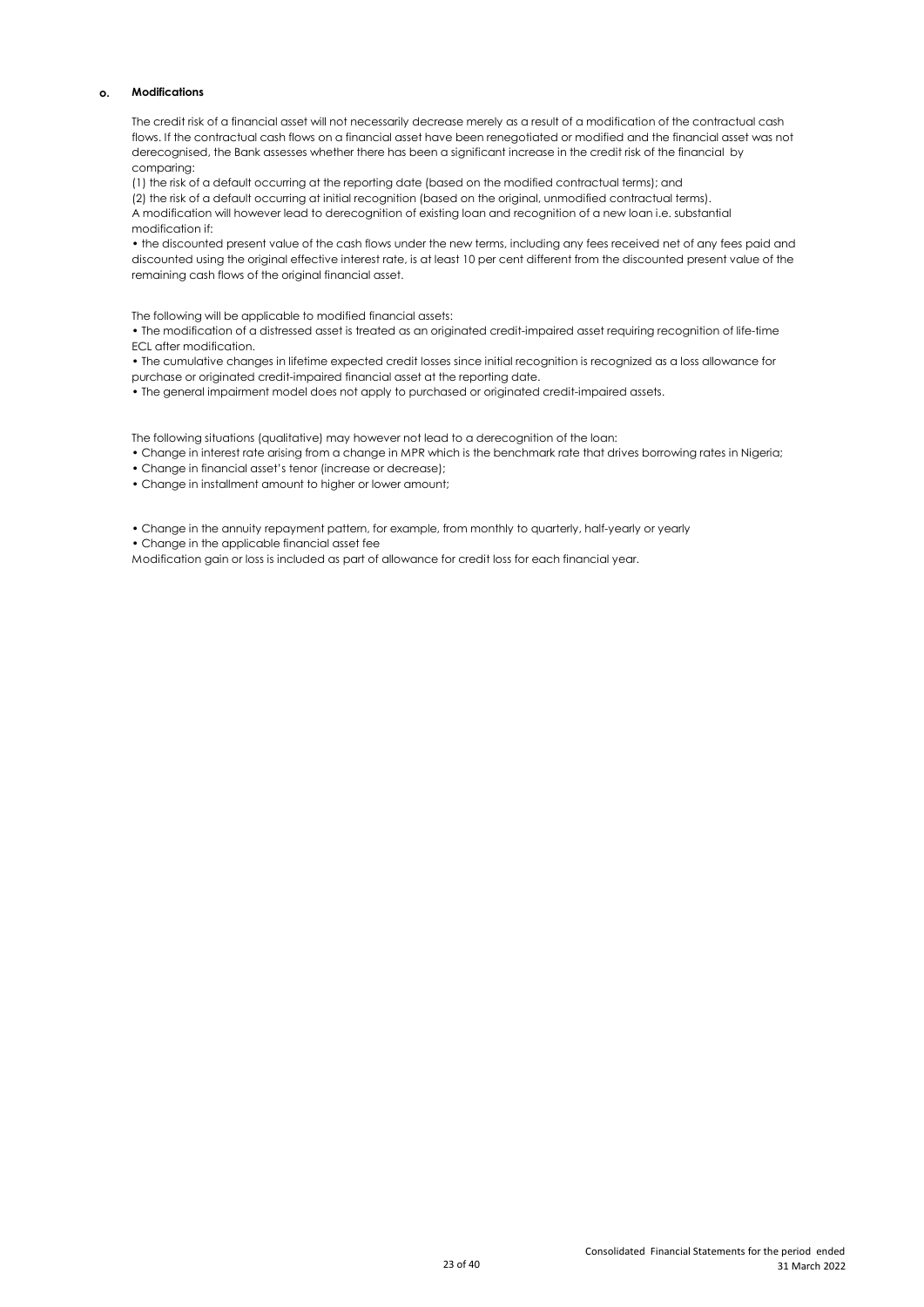#### **3.29 IFRS 9: Financial instruments - Continued**

#### **p. Classification and measurement of financial liabilities**

The Group recognizes financial liabilities when it first becomes a party to the contractual rights and obligations in the relevant contracts.

Under IFRS 9, financial liabilities are either classified as financial liabilities at amortised cost or financial liabilities at FVTPL. The Group classifies its financial liabilities as measured at amortised cost, except for:

i. Financial liabilities at FVTPL: this classification is applied to derivatives, financial liabilities held for trading (e.g. short positions in the trading booking) and other financial liabilities designated as such at initial recognition. A financial liability is classified as held for trading if it is a part of a portfolio of specific financial instruments that are managed together and for which there is evidence of a recent actual pattern of short-term profit-taking.

Gains or losses from financial liabilities designated at fair value through profit or loss are presented partially in other comprehensive income (the amount of change in the fair value of the financial liability that is attributable to changes in the Group's own credit risk, which is determined as the amount that is not attributable to changes in market conditions that give rise to market risk) and partially profit or loss (the remaining amount of change in the fair value of the liability). This is unless such a presentation would create, or enlarge, an accounting mismatch, in which case the gains and losses attributable to changes in the Group's credit risk are also presented in profit or loss; ii. Financial guarantee contracts and commitments.

Financial liabilities that are not classified at fair value through profit or loss are measured at amortised cost using the effective interest rate method. Financial liabilities measured at amortised cost are deposits from banks or customers, borrowings, and subordinated liabilities.

#### **q. De-recognition of financial instruments**

The Group derecognizes a financial asset only when the contractual rights to the cash flows from the asset expire or when the Group transfers the right to receive the contractual cash flows on the financial asset in a transaction in which substantially all the risks and rewards of ownership of the financial assets are transferred, or has assumed an obligation to pay those cash flows to one or more recipients, subject to certain criteria.

Any interest in transferred financial assets that is created or retained by the Group is recognised as a separate asset or liability.

The Group may enter into transactions whereby it transfers assets , but retains either all risks and rewards of the transferred assets or a portion of them. If all or substantially all risks and rewards are retained, then the transferred assets are not derecognised. In transactions where the Group neither retains nor transfers substantially all the risks and rewards of ownership of a financial asset, it derecognises the asset if control over the asset is lost.

The rights and obligations retained in the transfer are recognised separately as assets and liabilities as appropriate. In transfers where control over the asset is retained, the Group continues to recognise the asset to the extent of its continuing involvement, determined by the extent to which it is exposed to changes in the value of the transferred asset. The Group derecognises a financial liability when its contractual obligations are discharged or cancelled or expired.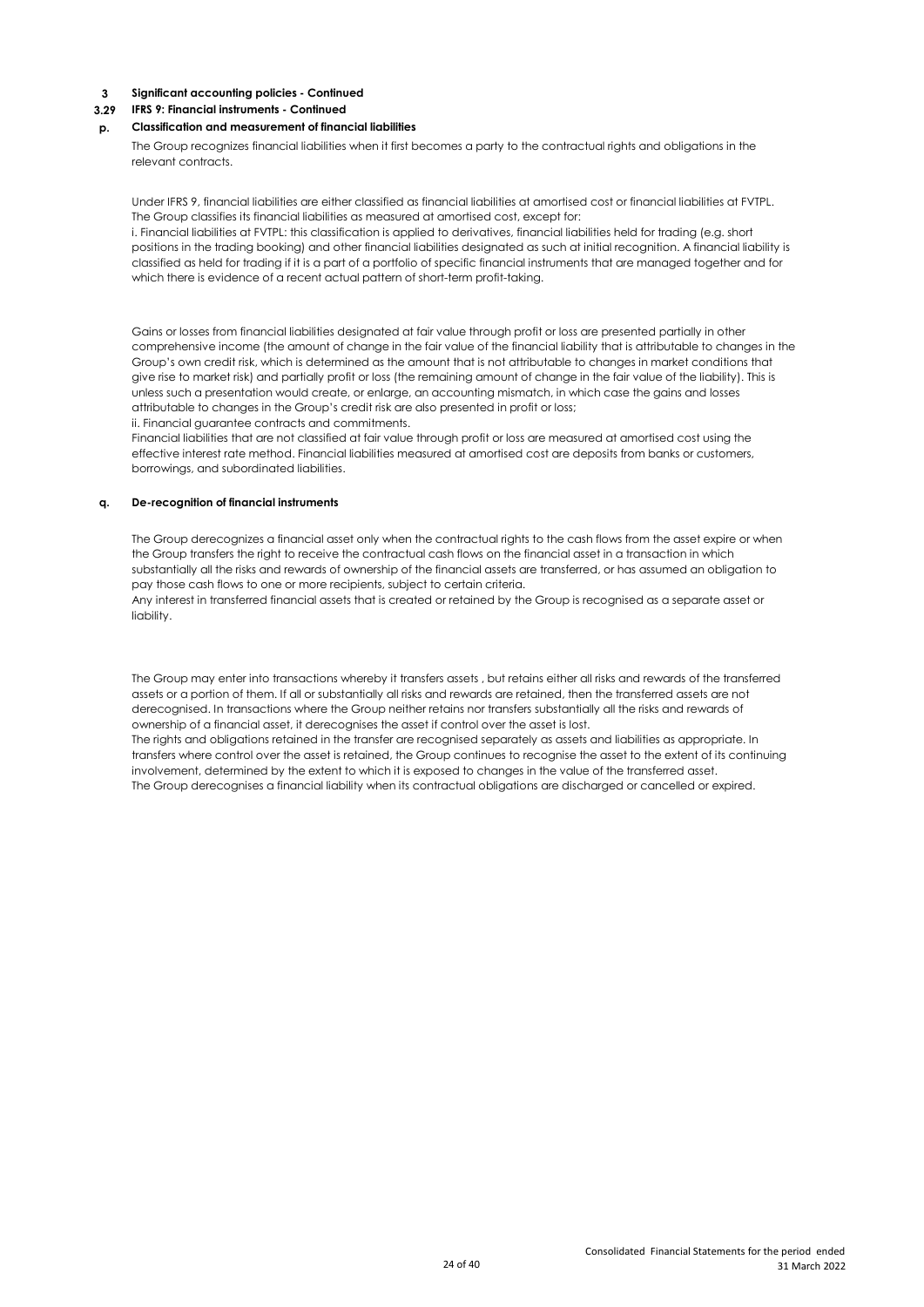#### **3.29 IFRS 16 Leases**

At contract inception the Group assesses at whether a contract is, or contains, a lease. That is, if the contract conveys the right to control the use of an identified asset for a period of time in exchange for consideration.

#### **Group as a lessee**

The Group adopts a single measurement approach and recognizes right to use of assets and lease liability at commencement date of a lease contract.

Right-of-use assets are measured at cost, less any accumulated depreciation and impairment losses, and adjusted for any remeasurement of lease liabilities. The cost of right-of-use assets includes the amount of lease liabilities recognised, initial direct costs incurred, and lease payments made at or before the commencement date less any lease incentives received. Right-of-use assets are depreciated on a straight-line basis over the shorter of the lease term and the estimated useful lives of the assets.

At the commencement date of the lease, the Group recognises lease liabilities measured at the present value of lease payments to be made over the lease term. The lease payments include fixed payments (including insubstance fixed payments) less any lease incentives receivable, variable lease payments that depend on an index or a rate, and amounts expected to be paid under residual value guarantees.

In calculating the present value of lease payments, the Group uses its incremental borrowing rate at the lease commencement date because the interest rate implicit in the lease is not readily determinable. After the commencement date, the amount of lease liabilities is increased to reflect the accretion of interest and reduced for the lease payments made. In addition, the carrying amount of lease liabilities is remeasured if there is a modification, a change in the lease term, a change in the lease payments (e.g., changes to future payments resulting from a change in an index or rate used to determine such lease payments) or a change in the assessment of an option to purchase the underlying asset.

### Group is the lessor

When assets are leased to a third party under finance lease terms, the present value of the lease income is recognised as a receivable. The difference between the gross receivable and the present value of the receivable is recognised as unearned finance income. Lease income is recognised over the term of the lease using the net investment method (before tax), which reflects a constant periodic rate of return.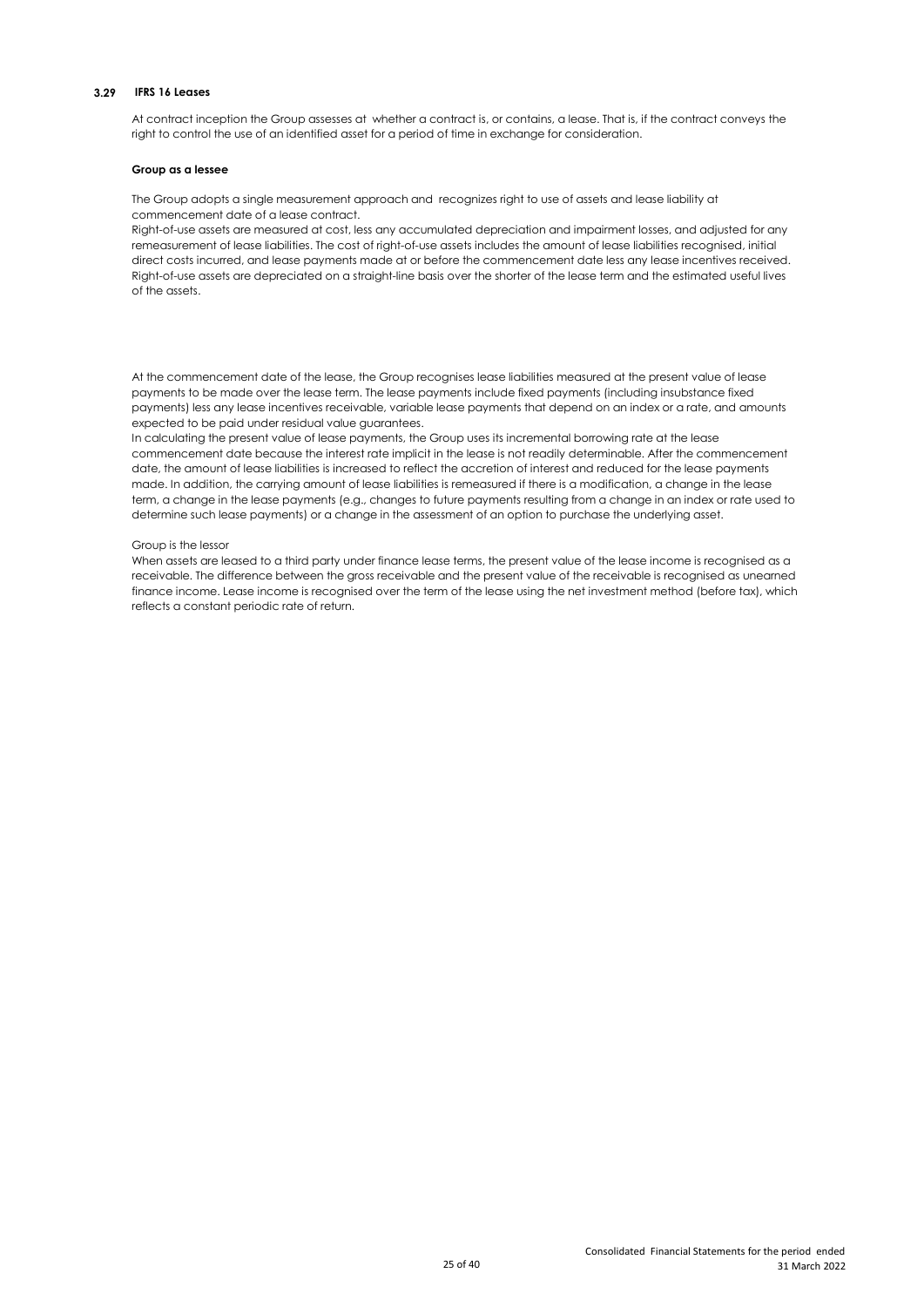#### **3.30 Standards and interpretations issued/amended but not yet effective**

The standards listed below have been issued or amended by the IASB but are yet to become effective for annual periods beginning on or after 1 January 2022. The Group has not applied the following new or amended standards in preparing these consolidated and separate financial statements as it plans to adopt these standards at their respective effective dates. Commentaries on these new standards/amendments are provided below.

### **a) IFRS 17 - Insurance Contracts**

IFRS 17 was issued in May 2017 and applies to annual reporting periods beginning on or after 1 January 2023. The new IFRS 17 standard establishes the principles for the recognition, measurement, presentation and disclosure of Insurance contracts within the scope of the Standard. It also requires similar principles for reinsurance contracts held and issued investment contracts with discretionary participation features. The standard brings a greater degree of comparability and transparency about an insurer's financial health and the profitablity of new and in-force insurance business.

IFRS 17 introduces a general measurement model that measures groups of insurance contracts based on fulfilment cash flows (comprising probability-weighted current estimates of future cash flows and an explicit entity-specific adjustment for risk) and a contractual service margin. The premium allocation approach (PAA) is a simplified measurement model that may be applied when certain conditions are fulfilled. Under the PAA approach, the liability for remaining coverage will be initially recognised as the premiums, if any, received at initial recognition, minus any insurance acquisition cash flows. The general measurement model has specific modifications applicable to accounting for reinsurance contracts, direct participating contracts and investment contracts with discretionary participation features.

This standard does not impact the Group in anyway as the Bank and its subsidiary companies do not engage in insurance business.

#### **3.31 Rounding of amounts**

All amounts disclosed in the financial statements and notes have been rounded off to the nearest million Nigerian Naira (NGN) unless otherwise stated.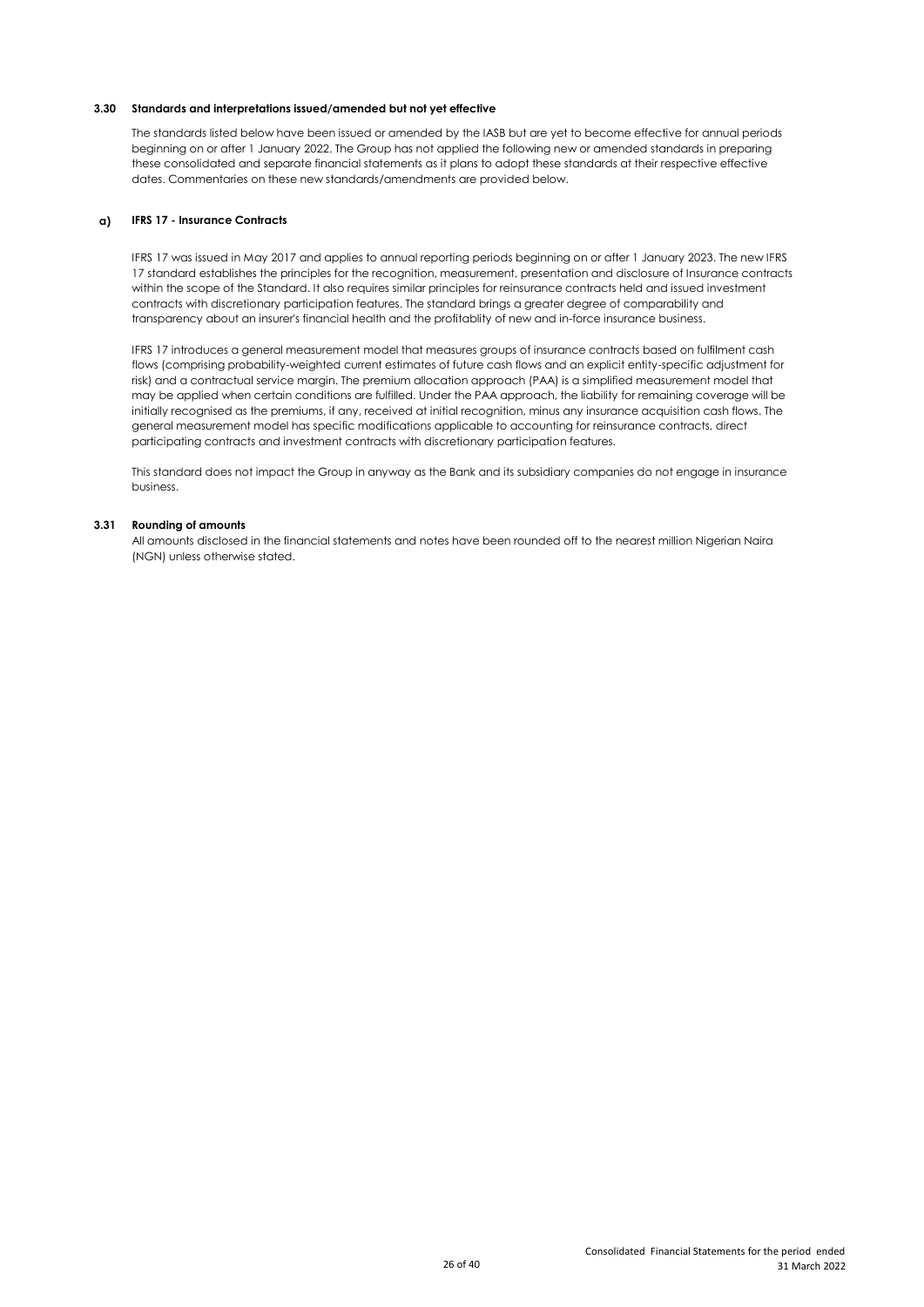# **3.32 Fair value measurement**

#### **Fair values of financial instruments**

The fair values of financial assets and financial liabilities that are traded in active markets are based on quoted market prices or dealer price quotations. For all other financial instruments, the Group determines fair values using other valuation techniques.

For financial instruments that trade infrequently and have little price transparency, fair value is less objective and requires varying degrees of judgment depending on liquidity, concentration, uncertainty of market factors, pricing assumptions and other risks affecting the specific instrument.

#### **3.32(a) Valuation models**

The Group measures fair values using the following fair value hierarchy, which reflects the significance of the inputs used in making the measurements.

• Level 1: inputs that are quoted market prices (unadjusted) in active markets for identical instruments. The fair value of financial instruments traded in active markets is based on quoted market prices at the balance sheet date. A market is regarded as active if quoted prices are readily and regularly available from an exchange, dealer, broker, industry group, pricing service, or regulatory agency, and those prices represent actual and regularly occurring market transactions on an arm's length basis. The quoted market price used for financial assets held by the Group is the current bid price. These instruments are included in Level 1. Instruments included in Level 1 comprise primarily quoted equity and debt investments classified as trading securities or available for sale.

• Level 2: inputs other than quoted prices included within Level 1 that are observable either directly (i.e. as prices) or indirectly (i.e. derived from prices). This category includes instruments valued using: quoted market prices in active markets for similar instruments; quoted prices for identical or similar instruments in markets that are considered less than active; or other valuation techniques in which all significant inputs are directly or indirectly observable from market data. The fair value of financial instruments that are not traded in an active market (for example, over-the-counter derivatives) is determined by using valuation techniques. These valuation techniques maximize the use of observable market data where it is available and rely as little as possible on entity specific estimates. If all significant inputs required to fair value an instrument are observable, the instrument is included in level 2. If one or more of the significant inputs is not based on observable market data, the instrument is included in Level 3.

Specific valuation techniques used to value financial instruments include:

• Quoted market prices or dealer quotes for similar instruments;

• The fair value of interest rate swaps is calculated as the present value of the estimated future cash flows based on observable yield curves;

• The fair value of forward foreign exchange contracts is determined using forward exchange rates at the balance sheet date, with the resulting value discounted back to present value;

• Other techniques, such as discounted cash flow analysis, are used to determine fair value for the remaining financial instruments.

• Level 3: inputs that are unobservable. This category includes all instruments for which the valuation technique includes inputs not based on observable data and the unobservable inputs have a significant effect on the instrument's valuation. This category includes instruments that are valued based on quoted prices for similar instruments for which significant unobservable adjustments or assumptions are required to reflect differences between the instruments.

Valuation techniques include net present value and discounted cash flow models, comparison with similar instruments for which market observable prices exist, Black-Scholes and polynomial option pricing models and other valuation models. Assumptions and inputs used in valuation techniques include risk-free and benchmark interest rates, credit spreads and other premia used in estimating discount rate, bond and equity prices, foreign currency exchange rates, equity and equity index prices and expected price volatilities and correlations.

The objective of valuation techniques is to arrive at a fair value measurement that reflects the price that would be received to sell the asset or paid to transfer the liability in an orderly transaction between market participants at the measurement date.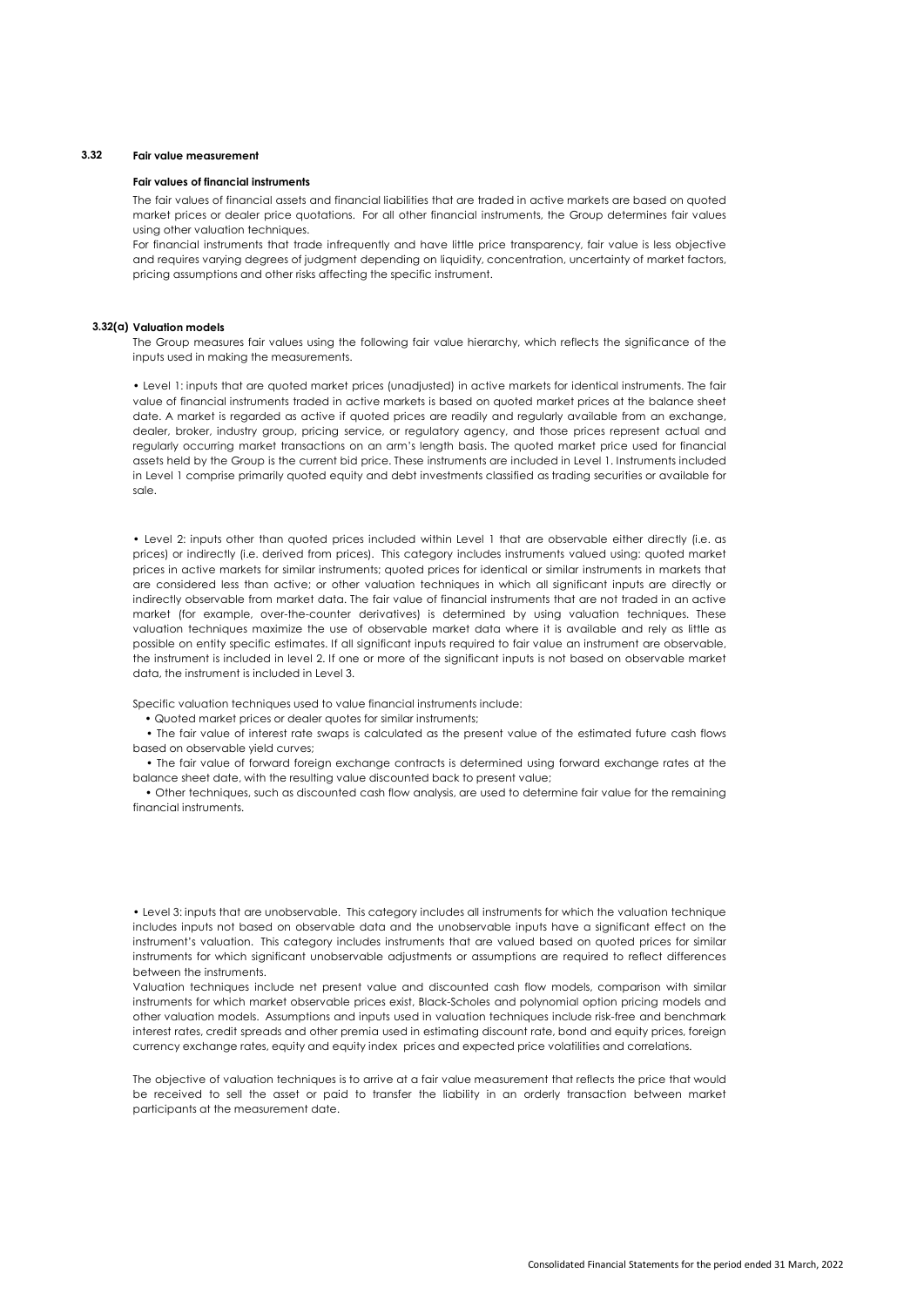The table below analyses financial instruments measured at fair value at the end of the reporting period, by the level in the fair value hierarchy into which the fair value measurement is categorised. The amounts are based on the values recognised in the statement of financial position. All fair value measurements are recurring.

| Group:<br>31 March 2022<br>In millions of Nigerian Naira<br>Assets                  | Note | Level 1        | Level 2            | Level 3            | Total                |
|-------------------------------------------------------------------------------------|------|----------------|--------------------|--------------------|----------------------|
| <b>Financial assets at FVTPL</b>                                                    | 18   |                |                    |                    |                      |
| Government bonds<br>Promissory notes                                                |      |                | 69.850             |                    | 69.850               |
| Treasury bills                                                                      |      |                | 16.460             |                    | 16.460               |
| Derivative assets measured at fair value<br>through profit and loss:                | 24   |                | 33,321             |                    | 33.321               |
| Investment securities at FVOCI                                                      | 21   |                |                    |                    |                      |
| Treasury bills<br><b>Bonds</b>                                                      |      |                | 1,001,695          |                    | 1,001,695            |
| Equity investments<br><b>Total assets</b>                                           |      | 4.653<br>4,653 | 1,121,326          | 134.139<br>134,139 | 138.792<br>1,260,118 |
| <b>Liabilities</b><br>Financial liabilities at fair value through profit or<br>loss |      |                |                    |                    |                      |
| Derivative liability                                                                | 25   |                | 79                 |                    | 79                   |
| 31 December 2021<br>In millions of Nigerian Naira<br><b>Assets</b>                  | Note | Level 1        | Level 2            | Level 3            | Total                |
| <b>Financial assets at FVTPL</b><br>Government bonds                                | 18   | ÷,             | 2.713              |                    | 2.713                |
| Promissory notes<br>Treasury bills<br>Equities                                      |      | 0              | 10,383             |                    | 10.383               |
| Derivative assets measured at fair value<br>through profit and loss:                | 24   |                | 33,340             |                    | 33,340               |
| <b>Investment securities at FVOCI</b>                                               | 21   |                |                    |                    |                      |
| Treasury bills<br><b>Bonds</b>                                                      |      |                | 633.315<br>221.448 |                    | 633.315<br>221,448   |
| <b>Equity investments</b>                                                           |      | 5.001          |                    | 134,027            | 139,028              |
| <b>Liabilities</b><br>Financial liabilities at fair value through profit or<br>loss |      | 5.001          | 901,199            | 134.027            | 1,040,227            |
| Derivative liability                                                                | 25   |                | 98                 |                    | 98                   |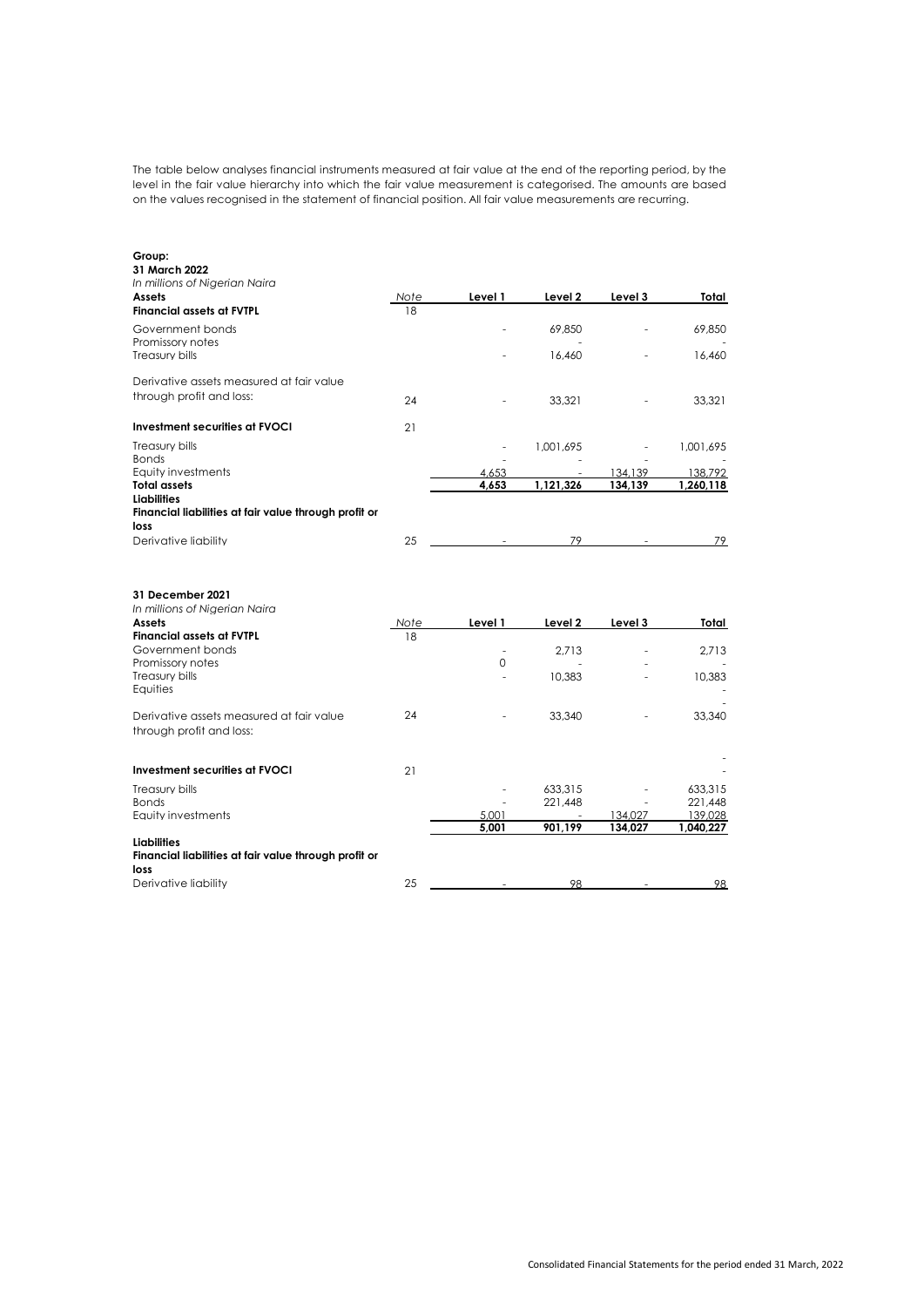# **4 Seasonality of operations**

The impact of seasonality or cyclicality on operations is not regarded as significant to the condensed consolidated financial statements. The operations of the bank and its subsidiaries are expected to be even within the financial year. However, future macro-economic developments may affect the group's operations depending on the extent of relationship these developments have with the operations.

|   |                                                                          |         | Group   |
|---|--------------------------------------------------------------------------|---------|---------|
|   | For the three months ended 31 March                                      | 2022    | 2021    |
| 5 | Interest income                                                          |         |         |
|   | In millions of Nigerian Naira                                            |         |         |
|   | Cash and bank balances                                                   | 3,558   | 3,369   |
|   | Loans and advances to banks                                              | 1,663   | 325     |
|   | Loans and advances to customers:                                         |         |         |
|   | - To individuals                                                         |         |         |
|   | Term loans                                                               | 2,558   | 1.956   |
|   | Overdrafts                                                               | 1,244   | 1,091   |
|   | - To corporates                                                          |         |         |
|   | Term loans                                                               | 55,977  | 53,987  |
|   | Overdrafts                                                               | 10,295  | 9,505   |
|   | <b>Commercial Papers</b>                                                 |         | 8       |
|   | Others                                                                   | 264     | 202     |
|   | Investment securities                                                    |         |         |
|   | - Treasury bills                                                         | 16,250  | 18,979  |
|   | - Bonds                                                                  | 33,052  | 19,060  |
|   |                                                                          | 124,861 | 108,482 |
|   | Interest income on financial assets at fair value through profit or loss |         |         |
|   | - Bonds                                                                  | 215     | 105     |
|   | - Promissory notes                                                       |         | 3       |
|   | Total interest income                                                    | 125,076 | 108,590 |
|   |                                                                          |         |         |

| 6 | Interest expense              |        | Group  |
|---|-------------------------------|--------|--------|
|   | In millions of Nigerian Naira | 2022   | 2021   |
|   | Deposits from banks           | 3.969  | 5,490  |
|   | Deposits from customers       | 29,886 | 18,510 |
|   | <b>Borrowings</b>             | 6.193  | 10,058 |
|   | Lease Liabilities             | 159    | 151    |
|   |                               | 40.207 | 34.209 |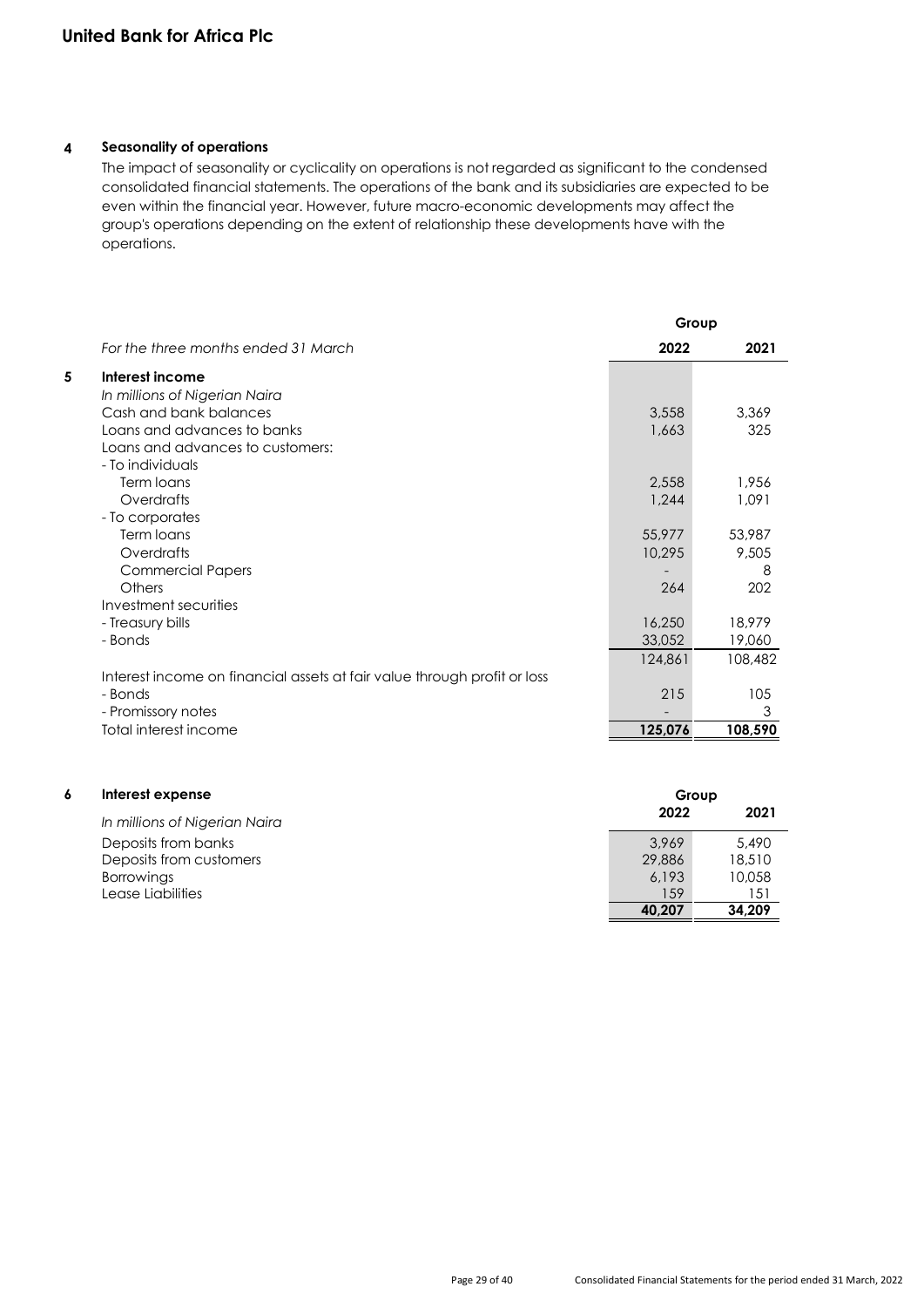| 7 | Fees and commission income<br>In millions of Nigerian Naira | Group  |        |
|---|-------------------------------------------------------------|--------|--------|
|   |                                                             | 2022   | 2021   |
|   | Credit-related fees and commissions                         | 4,768  | 3,384  |
|   | Account maintenance fee                                     | 3.922  | 3.149  |
|   | Electronic banking income                                   | 15,110 | 12.483 |
|   | Funds transfer fee                                          | 1,843  | 2.578  |
|   | Trade transactions income                                   | 7.424  | 3.549  |
|   | Remittance fee                                              | 1.441  | 1,450  |
|   | Commissions on transactional services                       | 5.797  | 6.898  |
|   | Pension funds custody fees                                  | 1.798  | 1,464  |
|   |                                                             | 42.103 | 34.955 |

# *For the three months ended 31 March*

| 8 | Fees and commission expense                                                          | Group                  |                      |
|---|--------------------------------------------------------------------------------------|------------------------|----------------------|
|   | In millions of Nigerian Naira                                                        | 2022                   | 2021                 |
|   | E-Banking expense<br>Trade related expenses<br>Credits-related and treasury expenses | 14,903<br>2.492<br>370 | 13,525<br>753<br>263 |
|   | Funds transfer expense                                                               | 4 <sup>1</sup>         | 48                   |
|   |                                                                                      | 17,806                 | 14.589               |

| 9 | Net trading and foreign exchange income    | Group  |        |
|---|--------------------------------------------|--------|--------|
|   | In millions of Nigerian Naira              | 2022   | 2021   |
|   | Fixed income securities                    | 5.900  | 1.102  |
|   | Foreign exchange trading income            | 10.014 | 9.341  |
|   | Foreign currency revaluation (loss) / gain | (955)  | -26    |
|   |                                            | 14.959 | 10,469 |

| 10<br>Other operating income               | Group     |       |
|--------------------------------------------|-----------|-------|
| In millions of Nigerian Naira              | 2022      | 2021  |
| Dividend income<br>Rental income           | 170<br>72 |       |
| Gain on disposal of property and equipment | 144       | 106   |
| Income on cash handling                    | 1,378     | 1,321 |
|                                            | 1.764     | 1,432 |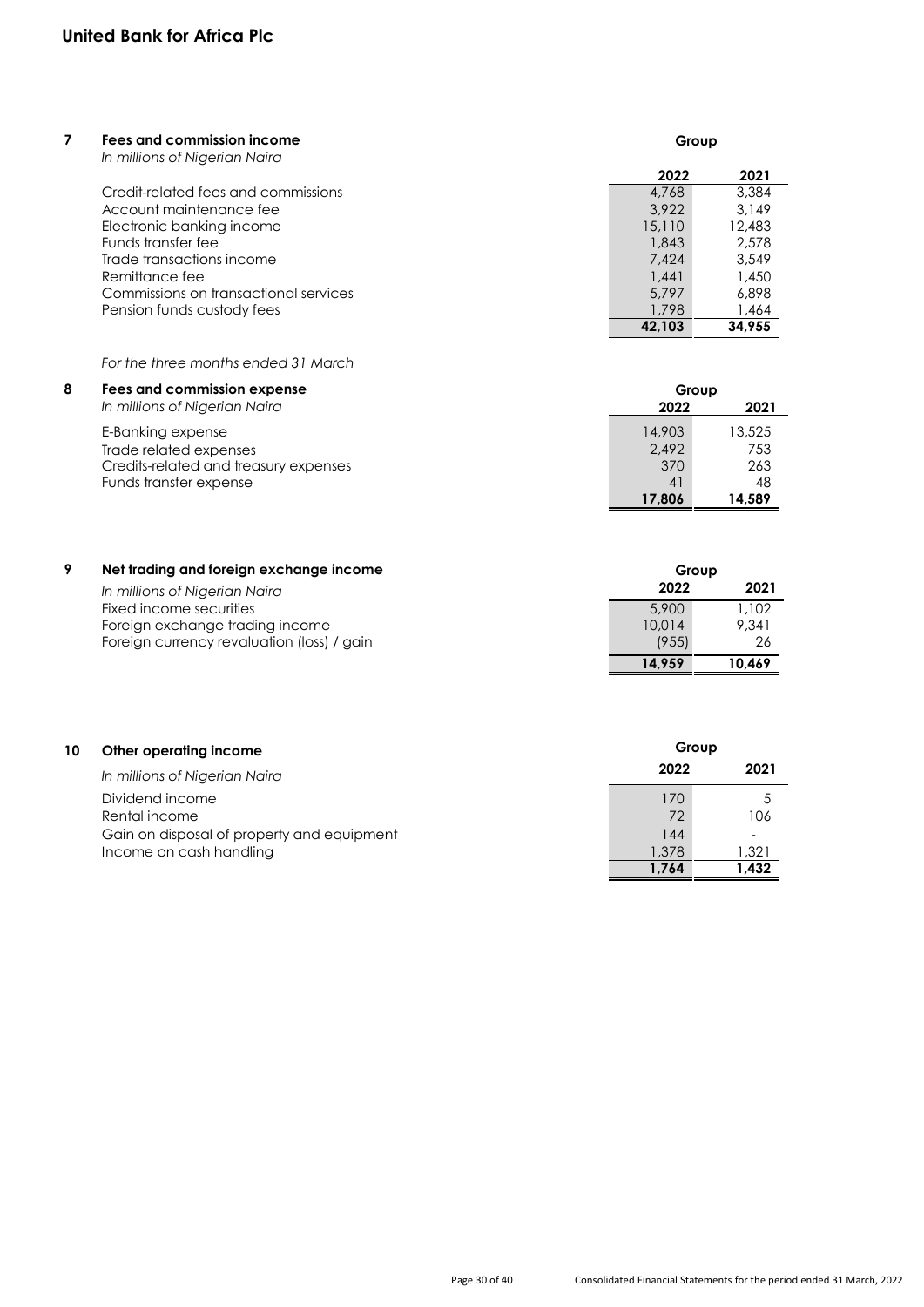| 11  | Impairment loss on loans and receivables                                                           |                         | Group                   |  |
|-----|----------------------------------------------------------------------------------------------------|-------------------------|-------------------------|--|
|     | In millions of Nigerian Naira                                                                      | 2022                    | 2021                    |  |
| 11a | Impairment charge for credit losses on Loans                                                       |                         |                         |  |
|     | - Allowance for credit loss<br>Write-off on loans and advances<br>Recoveries on loans written-off  | 2.792<br>1,473<br>(475) | 1.729<br>520<br>(1,067) |  |
| 11b | Net impairment charge on other financial assets<br>Net impairment charge on other financial assets | 3.813<br>371            | 1.182<br>846            |  |
|     | Total impairment charge                                                                            | 4.184                   | 2.028                   |  |

| 12 | <b>Employee benefit expenses</b> |        | Group  |  |
|----|----------------------------------|--------|--------|--|
|    | In millions of Nigerian Naira    | 2022   | 2021   |  |
|    | Wages and salaries               | 24,785 | 20,626 |  |
|    | Defined contribution plans       | 794    | 685    |  |
|    |                                  | 25.579 | 21.311 |  |

*For the three months ended 31 March*

| 13 | <b>Depreciation and amortisation</b>   |       | Group |
|----|----------------------------------------|-------|-------|
|    | In millions of Nigerian Naira          | 2022  | 2021  |
|    | Depreciation of property and equipment | 4.159 | 3.221 |
|    | Amortisation of intangible assets      | 1.085 | 1.051 |
|    | Right of use amortisation              | 495   | 576   |
|    |                                        | 5.739 | 4.848 |

|    |                                         | Group  |        |
|----|-----------------------------------------|--------|--------|
|    | For the three months ended 31 March     | 2022   | 2021   |
| 14 | Other operating expenses                |        |        |
|    | In millions of Nigerian Naira           |        |        |
|    | Banking sector resolution cost          | 7.698  | 7.441  |
|    | Deposit insurance premium               | 4.154  | 3.364  |
|    | Non-deposit insurance costs             | 866    | 867    |
|    | Occupancy and premises maintenance cost | 4,466  | 3.902  |
|    | <b>Business travels</b>                 | 1,559  | 1.038  |
|    | Advertising, promotion and branding     | 2,383  | 1,768  |
|    | Contract services                       | 8,110  | 6.778  |
|    | Communication and IT related expenses   | 3.361  | 2,540  |
|    | Printing, stationery and subscriptions  | 2.194  | 1.655  |
|    | Security and cash handling expenses     | 1,837  | 1.626  |
|    | Fuel, repairs and maintenance           | 8,556  | 6.686  |
|    | Training and human capital development  | 905    | 281    |
|    | Loan recovery expenses                  | 235    | 89     |
|    | Penalties                               |        | 260    |
|    |                                         | 46,324 | 38,295 |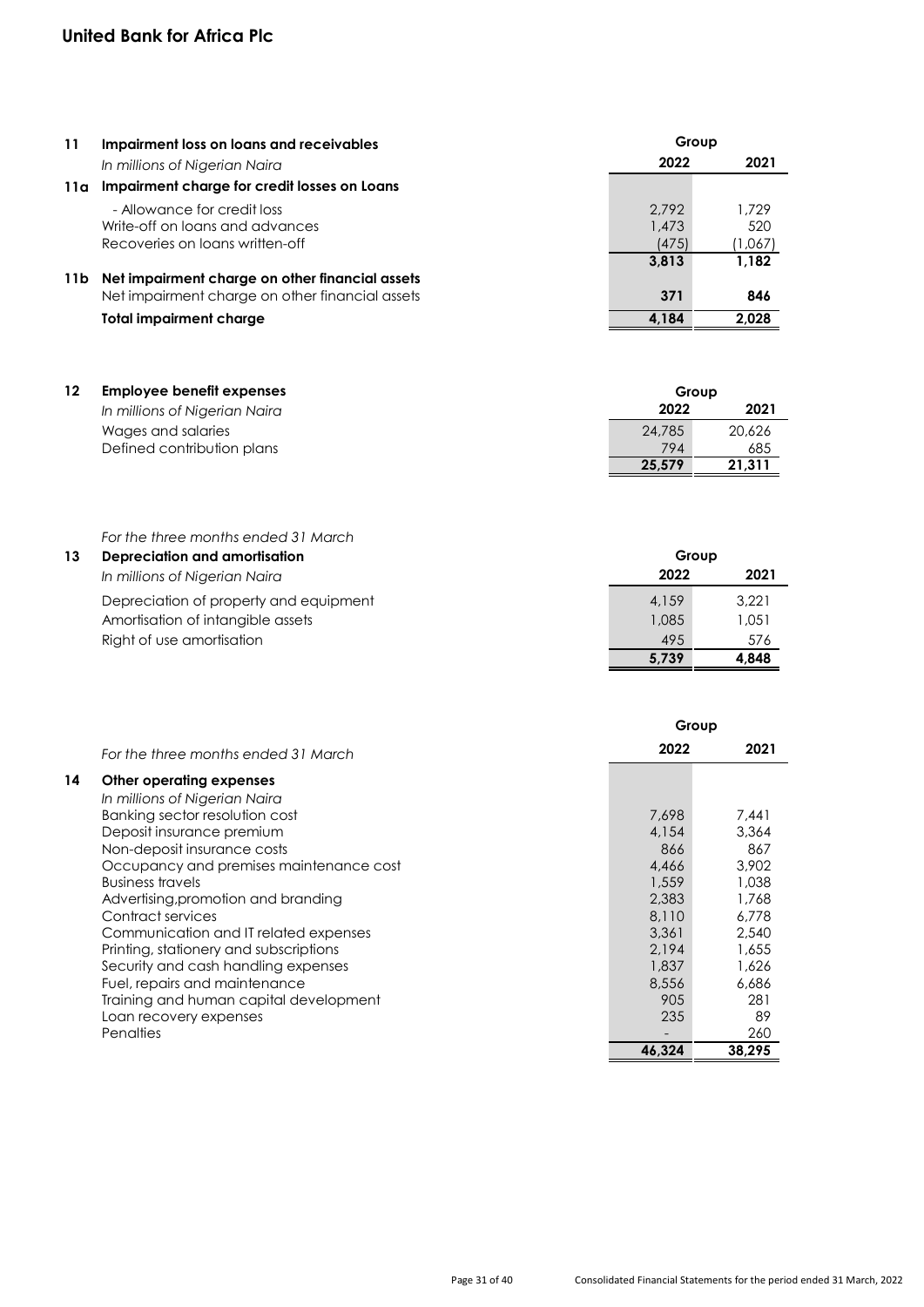# **United Bank for Africa Plc**

# **15 Taxation**

| For the three months ended 31 March                          | Group                             |       |
|--------------------------------------------------------------|-----------------------------------|-------|
| In millions of Nigerian Naira<br>$(a)$ Current tax expense   | 2022                              | 2021  |
| Current period<br>Adjustment for current tax of prior period | 3.781<br>$\overline{\phantom{0}}$ | 2.426 |
|                                                              | 3.781                             | 2.426 |
| Origination and reversal of temporary differences            | '793                              |       |
|                                                              | 2.988                             | 2.426 |

| (b) Current tax liabilities<br>In millions of Nigerian Naira | Group<br>Mar. 2022 | Group<br>Dec. 2021 |
|--------------------------------------------------------------|--------------------|--------------------|
| Balance, beginning of period                                 | 21.415             | 9.982              |
| Tax paid                                                     | (20, 874)          | (23,064)           |
| Income tax charge                                            | 3.781              | 34,497             |
| Balance, end of period                                       | 4.322              | 21.415             |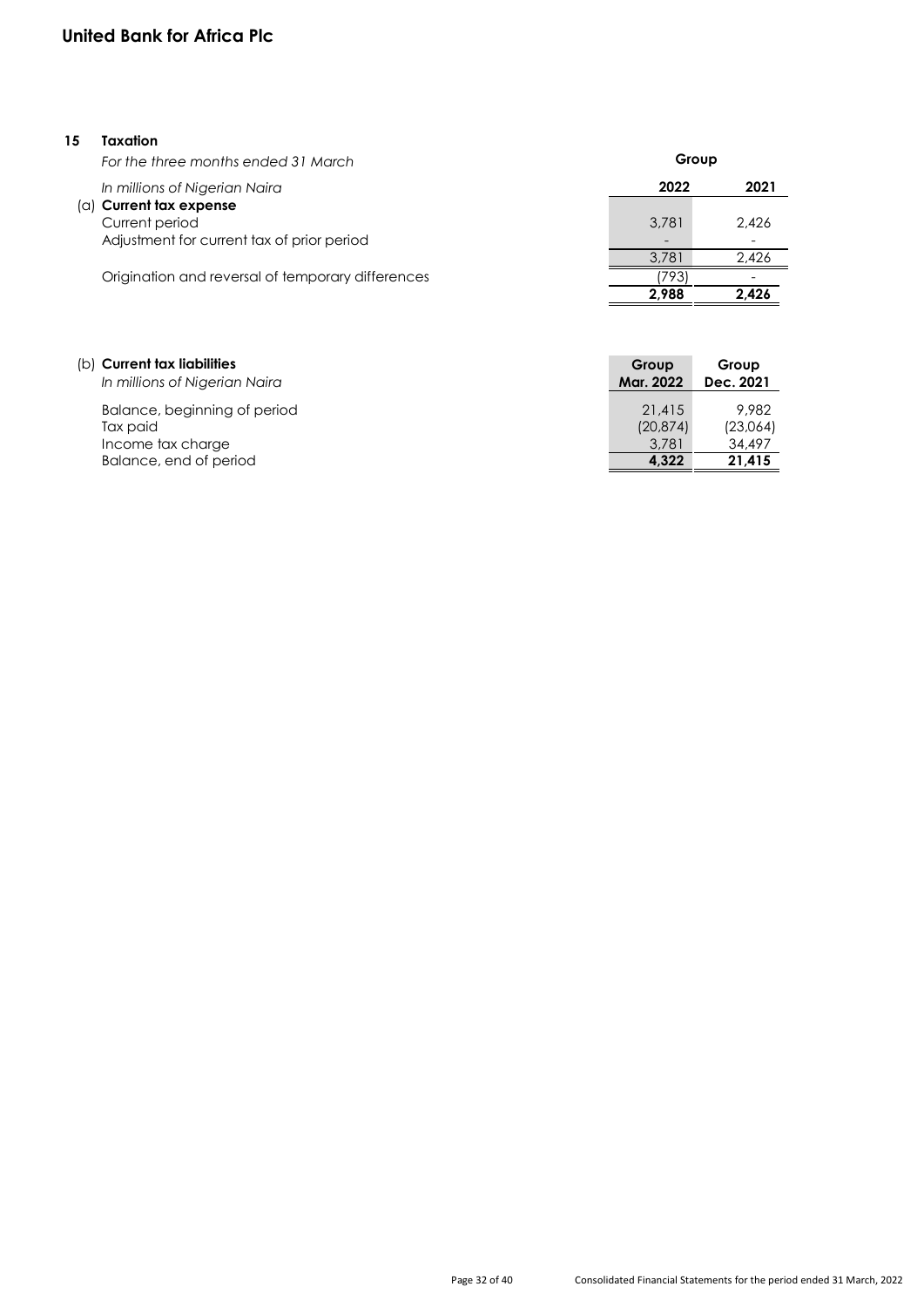# **16 Earnings per share**

| For the three months ended 31 March                     | Group<br>Mar. 2022 | Group<br>Mar. 2021 |
|---------------------------------------------------------|--------------------|--------------------|
| Profit attributable to owners of the parent             | 38,933             | 35,567             |
| Weighted average number of ordinary shares outstanding  | 34,199             | 34,199             |
| Basic and diluted earnings per share expressed in Naira | 1.14               | 1.04               |
|                                                         |                    |                    |

| 17 | Cash and bank balances<br>In millions of Nigerian Naira | Group<br>Mar. 2022 | Group<br>Dec. 2021 |
|----|---------------------------------------------------------|--------------------|--------------------|
|    | Cash                                                    | 98,800             | 126.078            |
|    | Current balances with banks                             | 304,684            | 420.361            |
|    | Unrestricted balances with central banks                | 271,236            | 204,050            |
|    | Money market placements                                 | 364,407            | 98,426             |
|    | Restricted balances with central banks (note (i) below) | 943,370            | 969,869            |
|    |                                                         | 1.982.497          | 1.818.784          |

(i) Restricted balances with central banks comprise: *In millions of Nigerian Naira* Mandatory reserve deposits with central banks (note (a) below) Special Intervention Reserve (note (b) below)

| 943,370 | 969,869 |
|---------|---------|
| 54,718  | 54,718  |
| 888,652 | 915.151 |

(a) This represents amounts held as cash reserve requirement with central banks of the countries in which the Bank and its subsidiaries operate, and is not available for use in the Group's day-to-day operations.

(b) This represents the Bank's contribution to the Central Bank of Nigeria's (CBN) Real Sector Support Facility (RSSF), warehoused in the Special Intervention Reserve held with the CBN. The Real Sector Support Facility is to be channeled towards increasing credit to priority sectors of the Nigerian economy. As stipulated by the CBN, the Bank's contribution is 5% of its total naira deposits.

(ii) Cash and cash equivalents for the purposes of the statements of cash flows include the following :

|                                               | Group     | Group     |
|-----------------------------------------------|-----------|-----------|
|                                               | Mar. 2022 | Dec. 2021 |
|                                               |           |           |
| Cash and current balances with banks          | 403.484   | 546.439   |
| Unrestricted balances with central bank       | 271,236   | 204.050   |
| Money market placements (less than 90 days)   | 38,726    | 35,421    |
| Financial assets at FVTPL (less than 90 days) | 497       |           |
|                                               | 713.943   | 785.910   |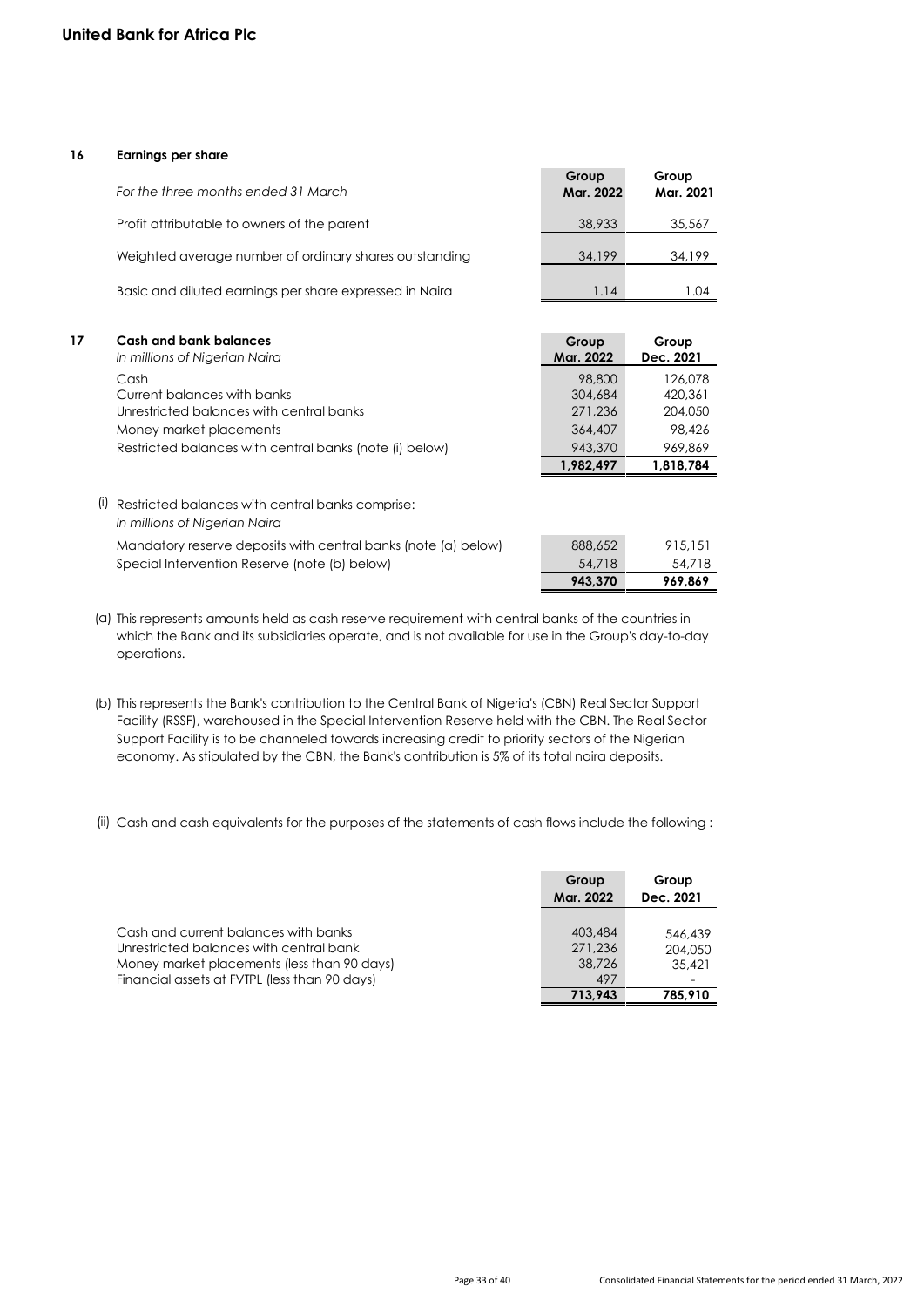| 18 | Financial assets at fair value through profit or loss<br>In millions of Nigerian Naira                                      | Group<br>Mar. 2022      | Group<br>Dec. 2021 |
|----|-----------------------------------------------------------------------------------------------------------------------------|-------------------------|--------------------|
|    | Government bonds<br>Treasury bills (less than 90 days maturity) (note (i) below)<br>Treasury bills (above 90 days maturity) | 69,850<br>497<br>15.963 | 2.713<br>10,383    |
|    |                                                                                                                             | 86.310                  | 13.096             |

(i) This represents treasury bills held for trading, with maturity within three months from the date of purchase. They are highly liquid, readily convertible to known amounts of cash and subject to insignificant risk of changes in value. They are included as cash and cash equivalents for the purpose of the statement of cash flows.

(ii) Fixed income trading activities are restricted to the parent alone.

| 19 | Loans and advances to banks<br>In millions of Nigerian Naira | Group<br>Mar. 2022 | Group<br>Dec. 2021 |
|----|--------------------------------------------------------------|--------------------|--------------------|
|    | Term loans:                                                  |                    |                    |
|    | Gross amount                                                 | 103,927            | 156.491            |
|    | Less: Allowance for credit losses                            | (2,617)            | (2,594)            |
|    |                                                              | 101.310            | 153.897            |

| 20 | Loans and advances to customers<br>In millions of Nigerian Naira | Group<br>Mar. 2022 | Group<br>Dec. 2021 |
|----|------------------------------------------------------------------|--------------------|--------------------|
|    | Loans to individuals, corporate entities and other organisations |                    |                    |
|    | Gross amount                                                     | 2.963.289          | 2.777.083          |
|    | Less: Allowance for credit losses                                | (93,619)           | (96, 416)          |
|    |                                                                  | 2,869,670          | 2,680,667          |

| 21 | Investment securities                                | Group     | Group     |
|----|------------------------------------------------------|-----------|-----------|
|    | In millions of Nigerian Naira                        | Mar. 2022 | Dec. 2021 |
|    | (a) At fair value through other comprehensive income | 1,001,695 | 633,315   |
|    | Treasury bills                                       | 340,769   | 221,448   |
|    | <b>Bonds</b>                                         | 138,792   | 139,028   |
|    | Equity investments                                   | 1,481,256 | 993.791   |
|    | (b) At amortised cost                                |           |           |

| Treasury bills              | 775,634   | 1,555,787 |
|-----------------------------|-----------|-----------|
| <b>Bonds</b>                | 1,040,295 | 787.832   |
|                             | 1.815.929 | 2.343.619 |
| Allowance for credit losses | (1,262)   | (780, ا   |
|                             | ,814,667  | 2.341.839 |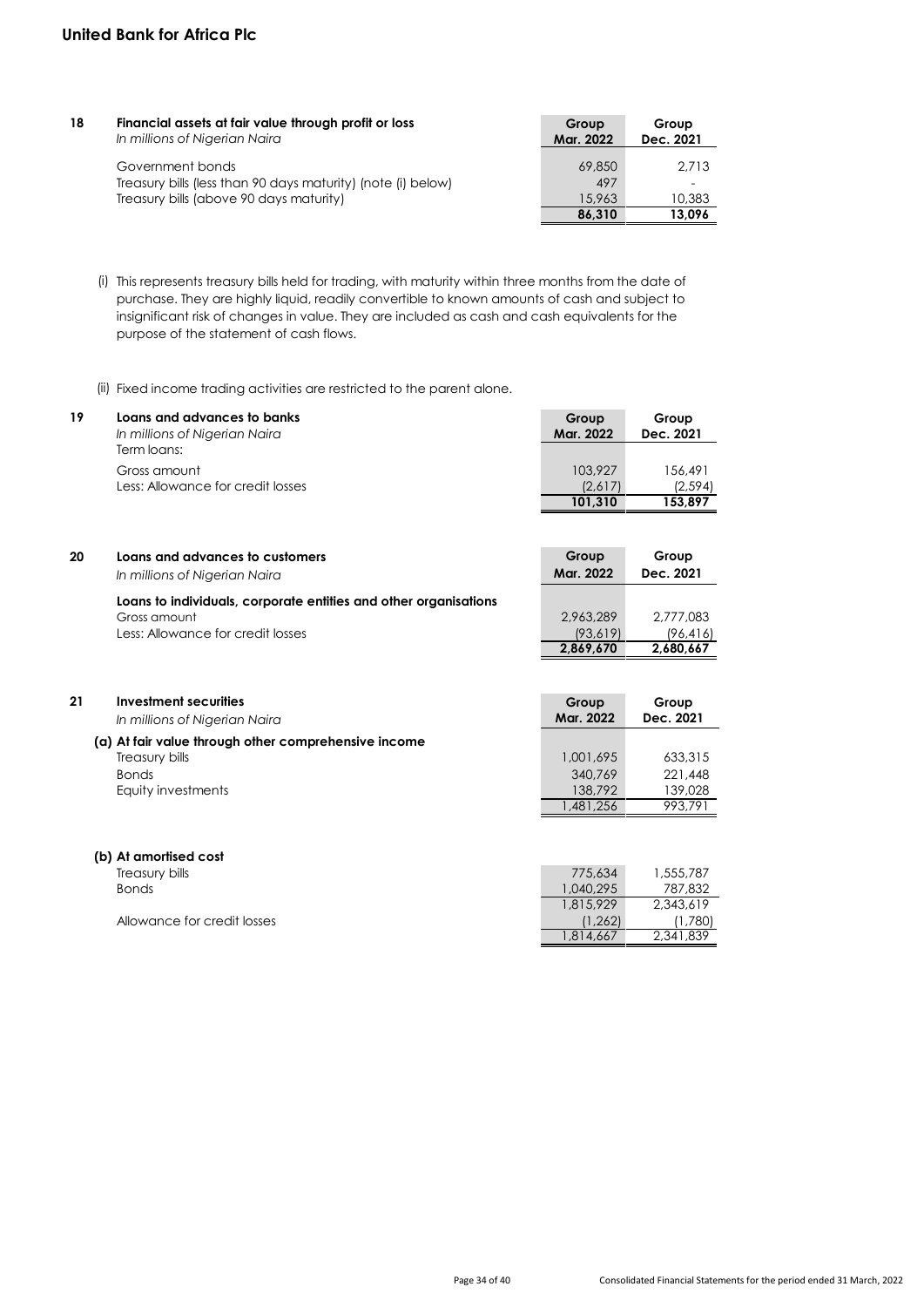# **22 Other assets**

|    |                                                 | Group     | Group     |
|----|-------------------------------------------------|-----------|-----------|
|    | In millions of Nigerian Naira                   | Mar. 2022 | Dec. 2021 |
|    | Electronic payments receivables                 | 88,209    | 50,802    |
|    | Accounts receivable                             | 60.712    | 80.718    |
|    | Intercompany receivables                        |           |           |
|    | Dividends receivable                            | 526       | 703       |
|    | Pension custody fees receivable                 | 562       | 1.469     |
|    | Prepayments                                     | 25,797    | 15,739    |
|    | Recoverable taxes                               | 7.055     | 7.903     |
|    | Stock of consumables                            | 2.953     | 3,024     |
|    | Subscription for Shares in African Subsidiaries |           |           |
|    | Gross amount                                    | 185,814   | 160,358   |
|    | Impairment loss on other assets                 | (11, 915) | (11,204)  |
|    | Carrying amount                                 | 173,899   | 149,154   |
| 23 | Non-Current Assets Held for Sale                |           |           |
|    |                                                 | Group     | Group     |
|    |                                                 | Mar. 2022 | Dec. 2021 |

In line with with IFRS 5, equity shares classified as non-current assets held for sale are measured at fair value, whilst properties classified as non-current assets held for sale are measured at lower of carrying amount and fair value less cost to sell.

 **94,319 95,909** 

# **24 Investment in equity-accounted investee**

Set out below, is information on the Group's investment in equity accounted investee as at 31 March 2022. The Associate Company (UBA Zambia Limited) has share capital consisting solely of ordinary shares, which are held directly by the Group. The proportion of the Group's ownership interest is the same as the proportion of voting rights held.

There are no published price quotations for the Group's investment in the Associate Company. There are no restrictions on the ability of the Associate Company to transfer funds to the Group in the form of cash dividends or repayment of loans and advances neither are there any contingent liabilities relating to the Group's interest in the Associate Company.

# **(a) Nature of investment in associates**

| Name of entity                                                              | % of<br>ownership<br>interest | Nature of<br>relationship | the Measurement<br>method |
|-----------------------------------------------------------------------------|-------------------------------|---------------------------|---------------------------|
| UBA Zambia Bank Limited                                                     | 49                            | Associate                 | Equity<br>method          |
| (b) Movement in investment in equity-accounted investee                     |                               |                           |                           |
| In millions of Nigerian Naira                                               |                               | Group<br>Mar. 2022        | Group<br>Dec. 2021        |
| Balance, beginning of period                                                |                               | 8.945                     | 4,504                     |
| Share of current period result                                              |                               | 421                       | 1.928                     |
| Share of foreign currency translation differences<br>Balance, end of period |                               | 9.365                     | 2,512<br>8.945            |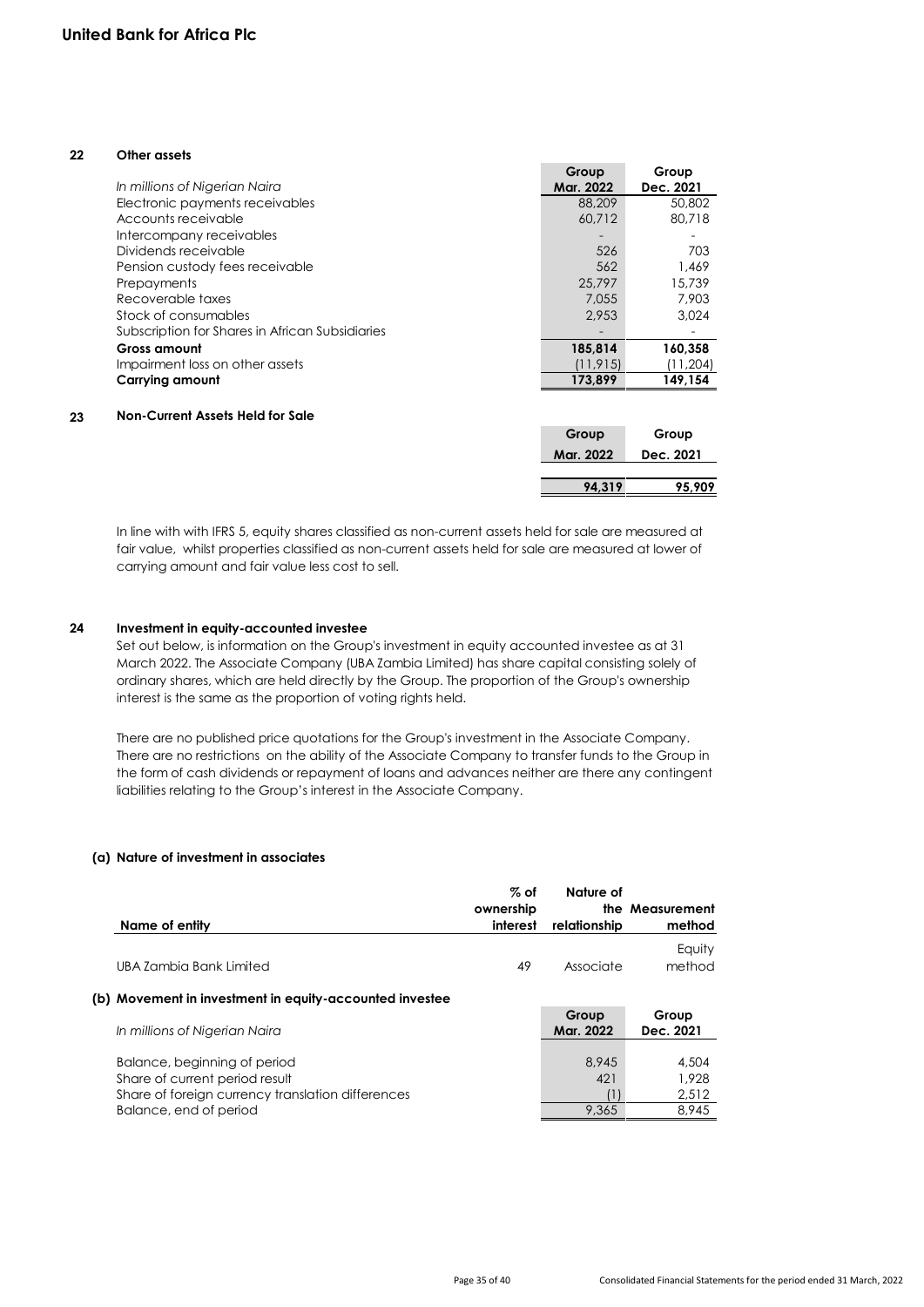# **25 Derivative financial instruments**

The table below shows the fair values of derivative financial instruments recorded as assets or liabilities together with their notional amounts. The notional amount which is recorded gross, is the amount of a derivative's underlying asset, reference rate or index and is the basis upon which changes in the value of derivatives are measured. The notional amounts indicate the volume of transactions outstanding at year end and are indicative of neither the market risk nor the credit risk.

| In millions of Nigerian Naira | Group<br>Mar. 2022 | Group<br>Dec. 2021 |
|-------------------------------|--------------------|--------------------|
| <b>Derivative assets</b>      |                    |                    |
| Carrying value                | 33,321             | 33,340             |
| Notional amount               | 529,782            | 551,614            |
| <b>Derivative liabilities</b> |                    |                    |
| Carrying value                | 79                 | 98                 |
| Notional amount               | 77,923             |                    |
|                               |                    | 52,807             |
|                               |                    |                    |
|                               | Group<br>Mar. 2022 | Group<br>Dec. 2021 |
| 26 Deposits from banks        |                    |                    |
| In millions of Nigerian Naira |                    |                    |
| Money market deposits         | 419,347            | 407,855            |
| Due to other banks            | 265,021            | 246,356            |
|                               | 684,368            | 654,211            |
|                               |                    |                    |
| Current                       | 684,368            | 654,211            |
| 27 Deposits from customers    |                    |                    |
|                               |                    |                    |
| In millions of Nigerian Naira | Group<br>Mar. 2022 | Group<br>Dec. 2021 |
| Retail customers:             |                    |                    |
| Term deposits                 | 80,119             | 71,291             |
| Current deposits              | 701,086            | 649,573            |
| Savings deposits              | 1,731,524          | 1,727,710          |
|                               | 2,512,729          | 2,448,574          |
| Corporate customers:          |                    |                    |
| Term deposits                 | 882,355            | 785,260            |
| Current deposits              | 3,258,658          | 3,135,355          |
|                               | 4,141,013          | 3,920,615          |
| <b>Total</b>                  | 6,653,742          | 6,369,189          |
|                               |                    |                    |
| Current                       | 6,648,428          | 6,362,806          |
| Non-current                   | 5,314              | 6,383              |
|                               | 6,653,742          | 6,369,189          |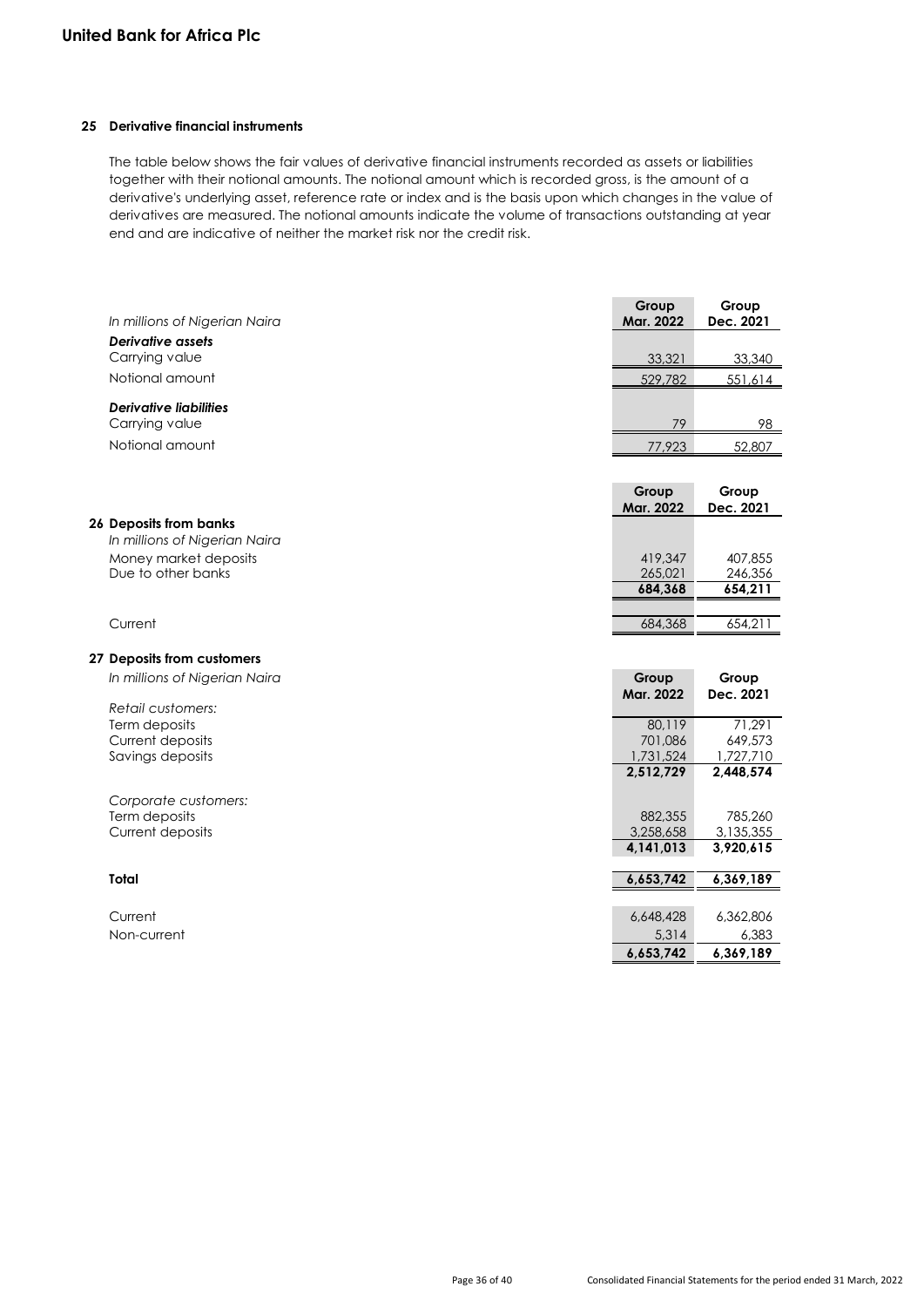# **28 Other liabilities**

*In millions of Nigerian Naira*

| <b>Financial liabilities</b>         | Group<br>Mar. 2022 | Group<br>Dec. 2021 |
|--------------------------------------|--------------------|--------------------|
| Creditors and payables               | 172.869            | 118,426            |
| Managers cheques                     | 10,081             | 7.121              |
| Unclaimed dividends                  | 10.982             | 11.499             |
| Customers' deposit for foreign trade | 23,182             | 24,034             |
| Accrued expenses                     | 45,003             | 30,767             |
| Lease Liabilities                    | 15,166             | 16,760             |
|                                      | 277.283            | 208,607            |

|                                                         | Group<br>Mar. 2022 | Group<br>Dec. 2021 |
|---------------------------------------------------------|--------------------|--------------------|
| Non-financial liabilities                               |                    |                    |
| Provisions for litigation claims                        | 252                | 252                |
| Allowance for credit loss for off-balance sheet items * | 5.719              | 6.045              |
| Deferred income                                         | 496                | 1,305              |
|                                                         | 6.467              | 7,602              |
|                                                         |                    |                    |

# **Total other liabilities 283,750 216,209**

|                                                                          | Group<br>Mar. 2022 | Group<br>Dec. 2021 |
|--------------------------------------------------------------------------|--------------------|--------------------|
| 29 Borrowings                                                            |                    |                    |
| In millions of Nigerian Naira                                            |                    |                    |
| Long term borrowings                                                     | 417,536            | 455,772            |
|                                                                          | 417.536            | 455,772            |
| Movement in borrowings during the year:<br>In millions of Nigerian Naira |                    |                    |
| Opening balance                                                          | 455,772            | 694,355            |
| Additions                                                                | 9.322              | 280.752            |
| Interest expense                                                         | 6.193              | 32,543             |
| Interest paid                                                            | (1, 915)           | (34, 805)          |
| Repayments (principal)                                                   | (44, 117)          | (543, 972)         |
| Exchange difference                                                      | (7,718)            | 26,899             |
|                                                                          | 417,536            | 455.772            |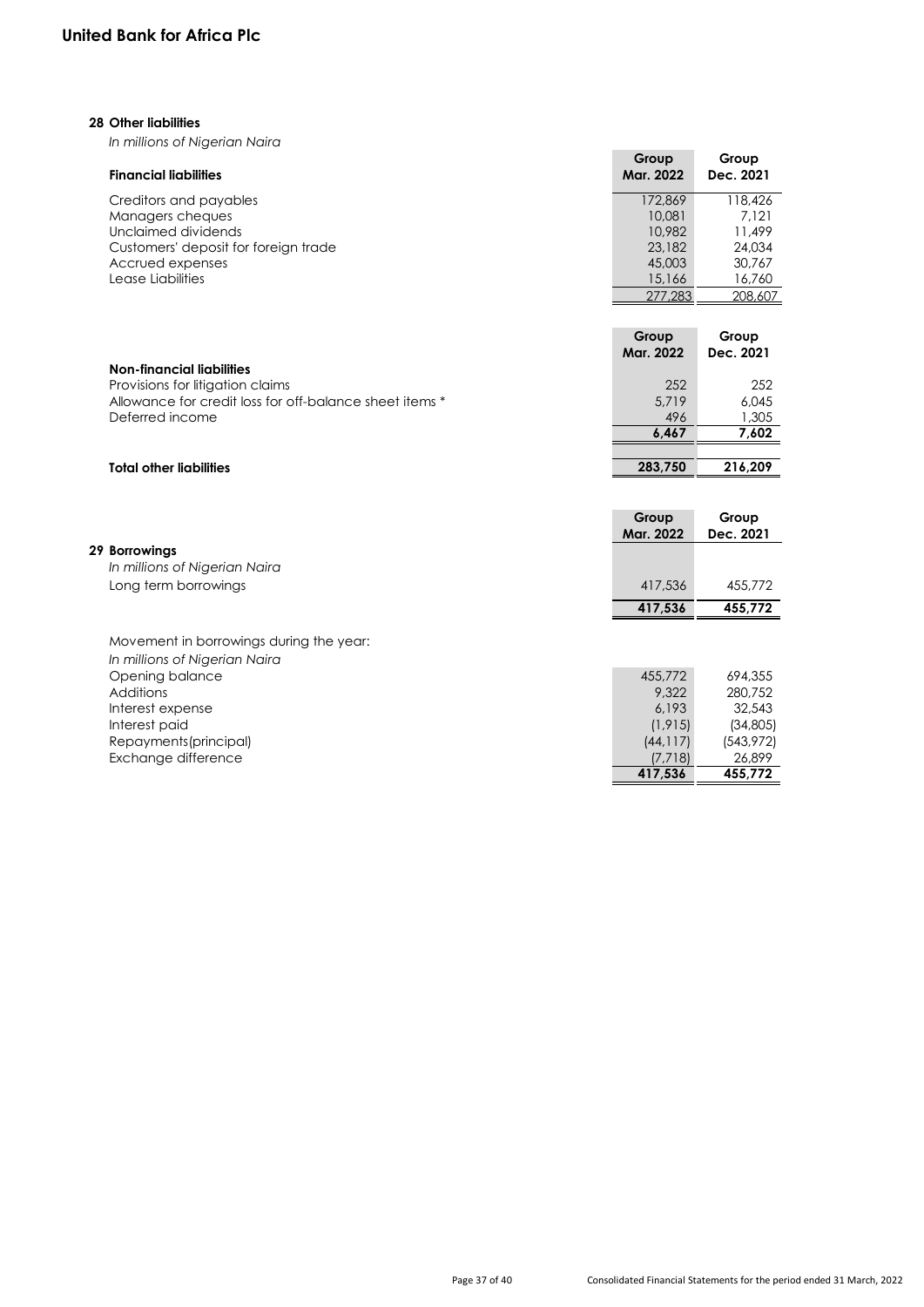# **30 Capital and reserves**

| (a)  | Share capital            |           |           |
|------|--------------------------|-----------|-----------|
|      | Share capital comprises: | Group     | Group     |
|      |                          | Mar. 2022 | Dec. 2021 |
| (i)  | Authorised -             |           |           |
|      | 45,000,000,000 Ordinary  |           |           |
|      | shares of 50k each       | 22,500    | 22,500    |
| (ii) | Issued and fully paid -  |           |           |
|      | 34,199,421,366 Ordinary  |           |           |
|      | shares of 50k each       | 17,100    | 17,100    |

There was no repurchase of shares during the period, and the Bank did not issue any equity instrument during the period.

# (b) **Share premium**

Share premium is the excess paid by shareholders over the nominal value for their shares.

# (c) **Retained earnings**

Retained earnings is the carried forward recognised income net of expenses plus current year profit attributable to shareholders.

# (d) **Other Reserves**

| Other reserves include the following: | Group<br>Mar. 2022 | Group<br>Dec. 2021 |
|---------------------------------------|--------------------|--------------------|
| In millions of Nigerian Naira         |                    |                    |
| Translation reserve                   | 24,228             | 44,252             |
| Statutory reserve                     | 133,110            | 133,110            |
| Fair value reserve                    | 108,743            | 106,517            |
| Regulatory (Credit) risk reserve      | 40,637             | 40.637             |
|                                       | 306.718            | 324.516            |

# **31 Dividends**

No dividend is declared in respect of the three month period ended 31 March 2022 (31 March 2021: Nil).

# **32 Contingencies**

# **(i) Litigation and claims**

'The Group, in the ordinary course of business is currently involved in 1436 legal cases (Dec.2021: 1,363). The total amount claimed in the cases against the Group is estimated at N721 billion (Dec.2021: N698.95billion). The directors having sought the advice of professional legal counsel, are of the opinion that no significant liability will crystalise from these cases beyond the provision made in the financial statements. There were no material litigation settlements during the period.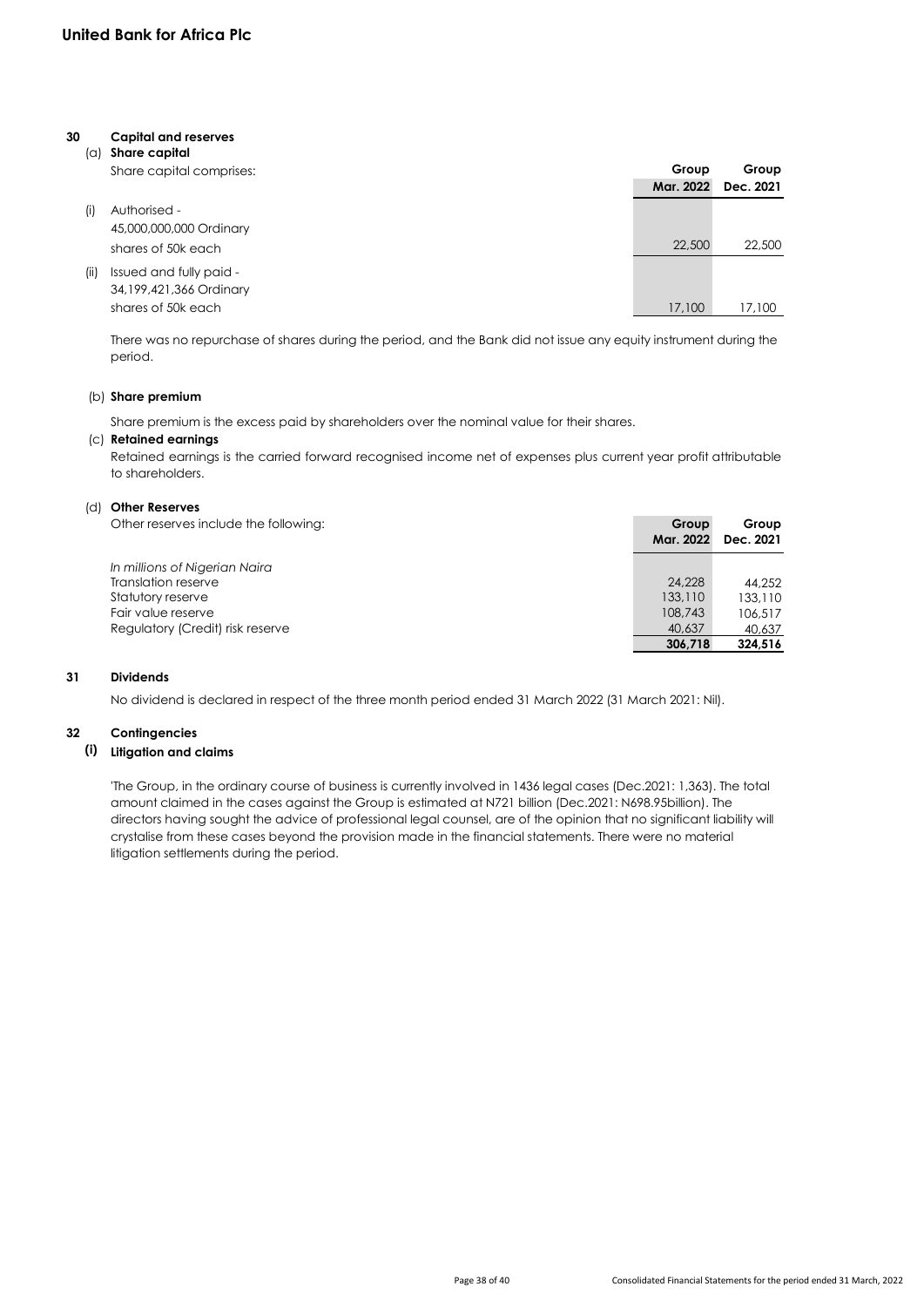# **(ii) Contingent liabilities**

In the normal course of business, the Group conducts business involving acceptances, performance bonds and indemnities. Contingent liabilities and commitments comprise acceptances, endorsements, guarantees and letters of credit.

The following tables summarise the nominal principal amount of contingent liabilities and commitments with offbalance sheet risk. There are no guarantees, commitments or other contingent liabilities arising from related party transactions.

| In millions of Nigerian naira                              | Group<br>Mar. 2022 | Group<br>Dec. 2021 |
|------------------------------------------------------------|--------------------|--------------------|
| Performance bonds and guarantees                           |                    |                    |
| Allowance for credit losses                                | 695,813<br>(3.737) | 681,489<br>(4,852) |
| Net carrying amount                                        | 692.076            | 676,637            |
|                                                            |                    |                    |
| Letters of credits                                         | 335,370            | 319,543            |
| Allowance for credit losses                                | (1.982)            | (1.193)            |
| Net carrying amount                                        | 333,388            | 318,350            |
| Gross amount                                               | 1.031.183          | 1.001.032          |
| Total allowance for credit losses                          | (5.719)            | (6,045)            |
| Total carrying amount for performance bonds and guarantees | 1,025,464          | 994,987            |
|                                                            |                    |                    |

The possibility of outflows in settlement of the contingent liabilities is considered remote.

# **(iii) Loan commitments**

Loan commitments are irrevocable commitments to provide credits under pre-specified terms and conditions. The Group's loan commitments are usually conditioned on the maintenance of a satisfactory financial standing by the customer and absence of defaults on other covenants. At the balance sheet date, the Group had loan commitments amounting to N110.2 billion (2021: N245 billion) in respect of various loan contracts.

### **(iv) Capital commitments**

Capital commitments are irrevocable contractual commitments for the acquisition of items of property and equipment or intangible assets. At the balance sheet date, the Group had capital commitments amounting to N5.437 billion (2021: N5.358billion) in respect of authorised and contracted capital projects.

# **33 Significant event after the end of the interim period**

There were no significant events that have post-balance sheet adjustment effect, after the period ended 31 March, 2022.

# **34 Related party transactions**

Some of the Bank's Directors are also directors of other companies with whom the Bank does business. All such transactions are in normal course of business, and agreed terms which are comparable to other customers of the Bank.